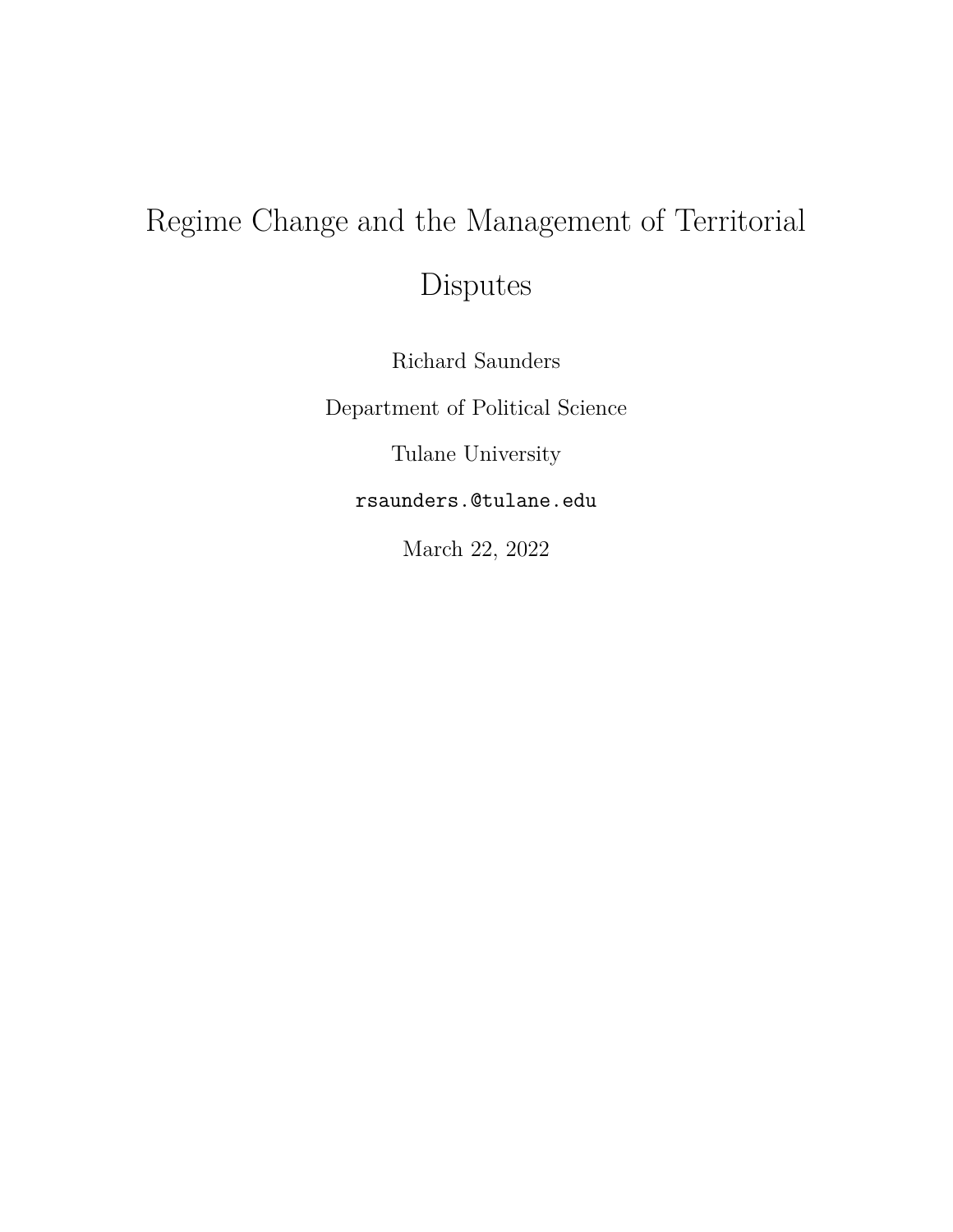#### **Introduction**

How do changes in the domestic politics of a state effect escalation and deescalation of hostilities in territorial disputes? Territorial disputes account for a disproportionate number of interstate wars. Vasquez and Henehan find that roughly 60% of all wars stem from an underlying territorial dispute (2001). Further, territorial disputes are more likely to escalate to war than are disputes over policy disagreements or regime (Vasquez & Henehan, 2001; Senese & Vasquez, 2003; Vasquez & Leskiw, 2001). Recent conflicts, such as the Russian annexation of Crimea in response to the 2014 Ukrainian revolution, suggest that major shocks to the domestic politics of one state can motivate the outbreak of violence over territory even in the case of a largely dormant dispute. While in other cases like the Itaipu/Parana dispute between Argentine and Brazil, regime changes –such as Videla's 1976 coup in Argentina –serve rather to reduce tensions over the disputed region. However, despite the centrality of territorial issues to international conflict and the known importance of major changes in domestic politics to causing and maintaining international disputes (Maoz, 1989; Walt 1997; Colgan, 2009; 2010; Colgan & Weeks, 2015; Saunders, 2021), researchers have largely ignored the effects of changing domestic politics when studying questions of escalation and deescalation in territorial disputes.

Extant explanations of territorial dispute escalation focus primarily on static factors. Preexisting historical boundaries coordinate behavior in the border region as well as providing leaders with justification for territorial claims, both of which reduce the cost that leaders expect to pay for pursuing a territorial claim (Abramson & Carter, 2016; Carter & Goemans, 2011). This provides little insight into why these time-invariant historical boundaries become contentious at some times when at other times the modern boundaries lie unchallenged. Similarly, the discovery of valuable resources on a piece of land may explain the onset of a territorial claim (Hensel, 2001), but does little to explain why these same territorial claims often lie dormant for decades at a time, while at other times are especially salient drivers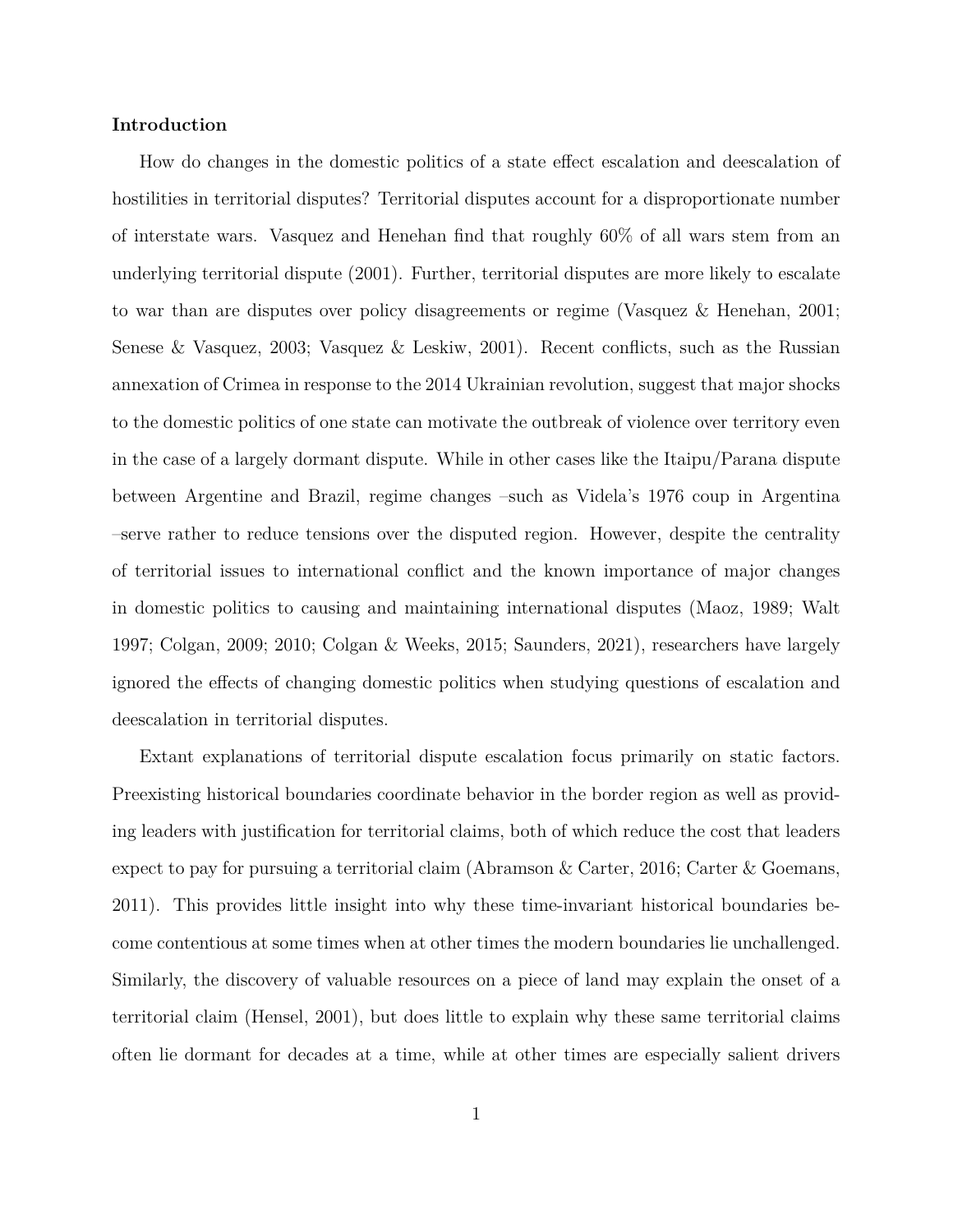of militarized disputes. I argue that an explanation based on large changes to the domestic political environment of one state –such as regime change –that lead to significant changes to that state's relationship with others in the international system explain the escalation and deescalation of ongoing disputes better than existing theories.

Domestic shocks like regime change disrupt the status quo. When relations between countries are friendly, regime change increases hostility. When relations between countries are unfriendly, regime change decreases hostility. These shocks have been shown to: (1) disrupt trade (Bobick & Smith, 2013; McGillivray & Smith, 2004), (2) reduce FDI flows (Bobick & Smith, 2013) and (3) lead to the abrogation of alliance agreements (Siverson & Starr, 1994; Leeds et al., 2009). However, the domestic shocks that can sever existing ties and disrupt friendly relations have also been shown to *improve unfriendly* pre-existing relations. Regime change leads to the (4) creation of new security ties where none existed (Siverson & Starr, 1994), (5) the resolution of ongoing trade disputes, and (6) the restoration of trade ties where relations had previously turned sour (Bobick & Smith, 2013).

In the case of disputed territory, trade and security ties serve to distribute the value of a disputed piece of territory. Thus, disrupting these ties will threaten to cut off the claimant state from a share of the benefit to be had from the disputed territory. This provides increased incentive to seize the territory by force as a means of accessing and securing the economic or strategic value of that territory. Thus we would expect the leadership of the claimant state to take action to seize claimed territory in the wake of changes that disrupt pre-existing economic and security relationships between the disputants. But when domestic shocks lead to the anticipation of improved relations in terms of trade, FDI and security cooperation, these expected new ties would serve to distribute a share of the value of a disputed territory to the claimant thus providing a benefit to the claimant state. In such a case the claimant anticipates that improved relations with the target state will lead to greater satisfaction with the status quo arrangement of territory, and is subsequently less likely to press the claim by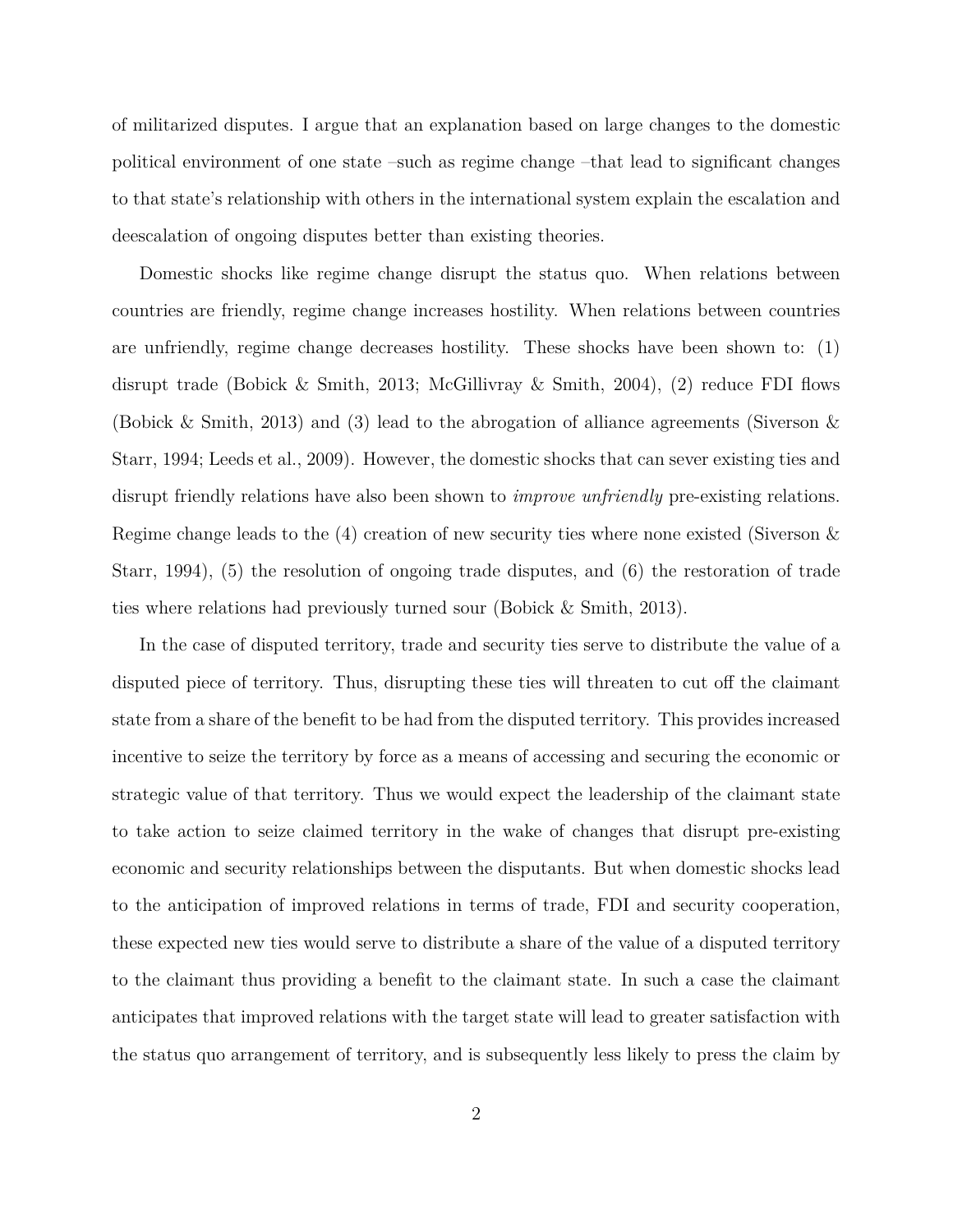military means.

Thus, when regime change occurs in one state of a dyad that has previously held friendly relations despite their disputed territory, we should expect to see a subsequent increase in hostility related to that territorial dispute. When regime change occurs in a dyad where hostility levels were previously higher, we should expect to see regime change lead to a reduction in subsequent hostility. This expectation runs counter to previous explanations of the link between domestic shocks and conflict. The Russian annexation of Crimea in 2014 provides a

I test this argument in a dataset consisting of 53 ongoing territorial disputes during the years 1945-2001 and find evidence to support the claim that domestic political shocks have a conditional effect on the subsequent level of hostility in a dispute that is conditioned on the extent to which states share a friendly relationship *ex-ante*. When parties to a territorial dispute have relatively friendly relations –sharing significant economic and/or security ties -an instance of regime change in one state leads to a subsequent increase in the probability of militarized conflict that is up to 3.5 times greater than the base rate in the sample. However, when the disputants are relatively unfriendly prior to regime change in one, the probability of a subsequent militarized incident declines significantly –to approximate zero in some cases –following the regime change. The findings of this analysis have important implications for future research into the effects of domestic politics on interactions between states. Most research into the effects of domestic political shocks presents the reader with uni-directional hypotheses. Domestic shocks are argued to lead either to an increase in the variable of interest or to a decrease depending on the core theoretical insight of the researcher. The findings presented here, however, demonstrate that the effects of a domestic political shock are conditional on the *ex-ante* relationship between states. This suggests that going forward, when researchers theorize a link between changing domestic political conditions and subsequent change in dyadic relationships, that they should take care to understand the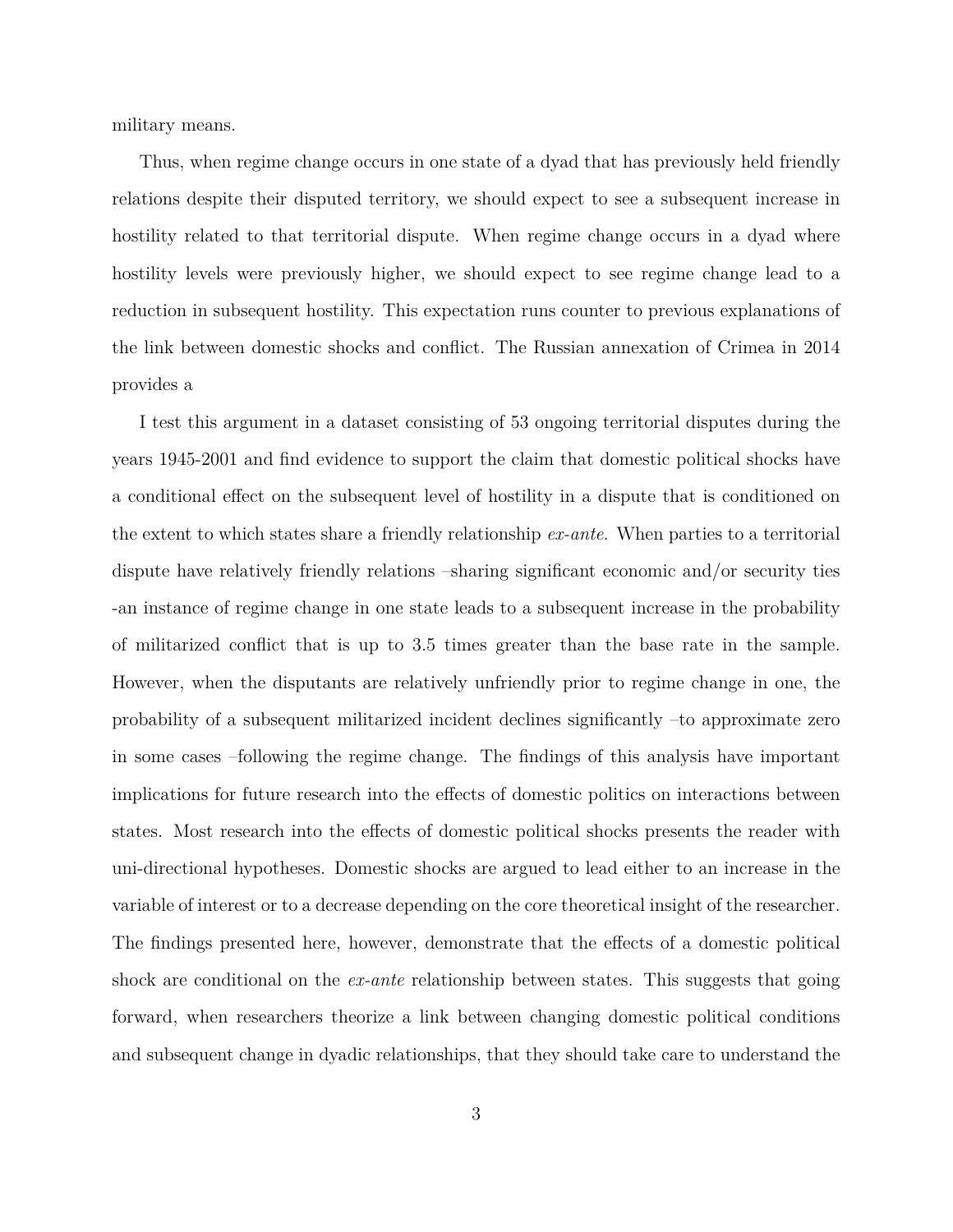pre-existing relationships between states and how these existing relationships may lead to heterogeneous outcomes *ex-post*.

#### **Escalation and Deescalation of Territorial Disputes**

A large body of research exists to show that territorial disputes are distinctly different from other issues that states may dispute over. Territorial disputes have been shown to be very prone to escalation (Hensel, 2012; Diehl & Goertz, 2002; Senese & Vasquez, 2003; Vasquez, 2001) and once escalated are resistant to factors that motivate deescalation in other disputes (Senese, 1996). Vasquez & Henehan (2001) show that territorial disputes are almost twice as likely to end in war than are other forms of interstate dispute (127). However, within this blanket war-proneness, relatively less work has been done to understand the timing by which parties to a territorial dispute escalate to violence or alternately, when they allow the dispute to lie dormant. Democracies are shown to be both more likely to settle disputes peacefully and less likely to escalate them to violence (Huth & Allee, 2002). In a similar track, Chiozza and Choi (2003) show that regime type and the length of a leader's tenure in office interact to effect escalation and deescalation of territorial disputes. New autocrats and long-serving democrats are shown to resolve disputes more often while new democrats and long-service autocrats are seen to escalate disputes to violence at a higher rate (266-275). Wright and Diehl (2016) show that territorial disputes in mixed-regime dyads are particularly prone to escalating to violence. Finally, territorial disputes have also been shown to be significantly more prone to escalation when a state's vital economic and security interests are at risk (Hensel et al., 2008; Huth & Allee, 2002; Huth, 2000). However, little work has been done to explain why the economic and strategic value embodied in territory are worth fighting over at some times but not others.

#### **Shared Interests and the Management of Territorial Disputes**

Much research suggests that territorial disputes can be managed through interest-sharing between states such as through trade ties (Lee & Rider 2018, Schultz 2015, Rosecrance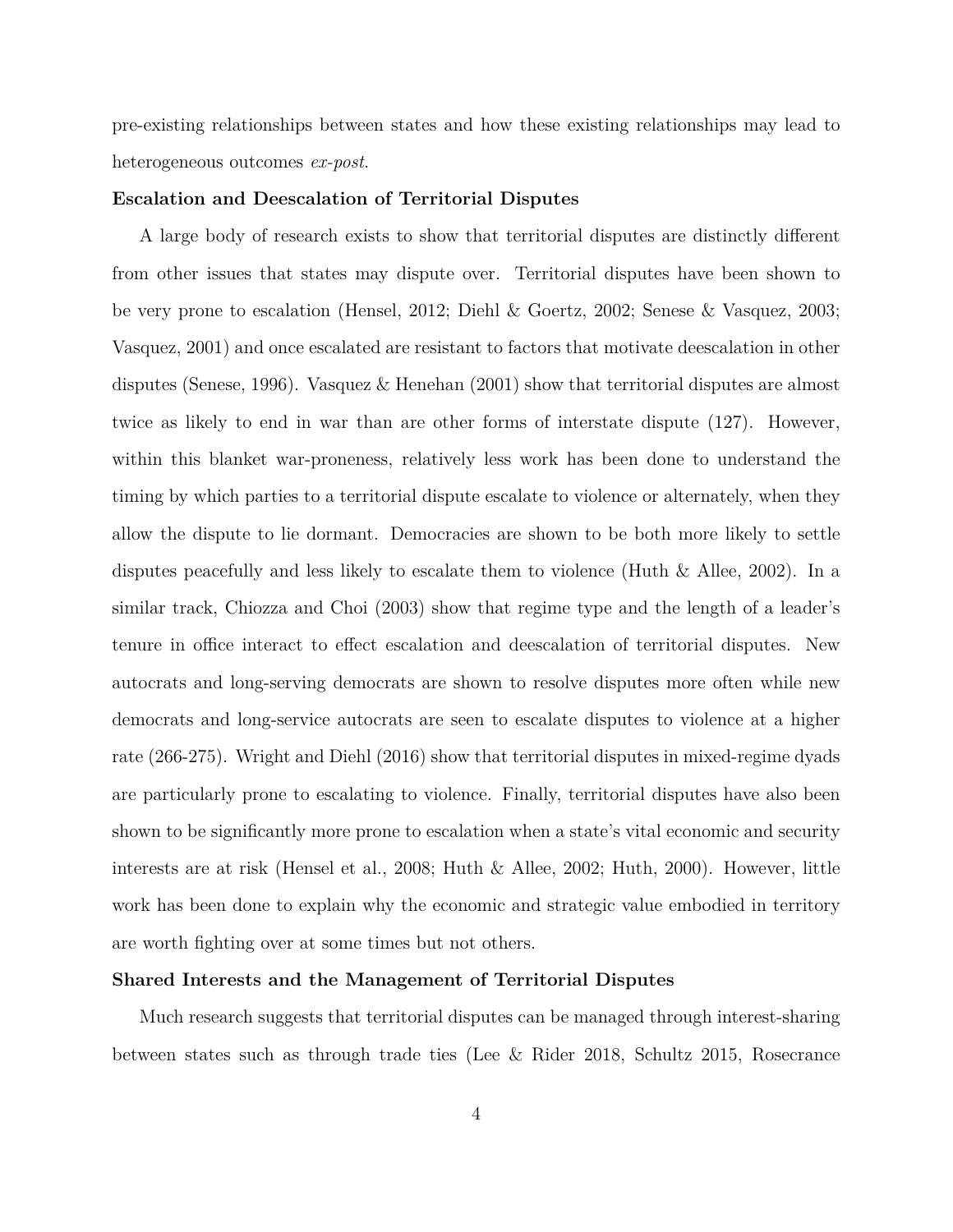1986), foreign direct investment (Lee & Mitchell 2012, Rosecrance & Thompson 2003) and alliance and treaty-making (Gibler 1997, Gibler 1996). In each case, it is argued that these shared interests serve to reduce the value of territory ownership. In the absence of trade or investment, a state can only benefit from the existence of economically valuable territory by owning that territory and building extractive industry on it (for the case of valuable natural resources). In such a case, direct ownership is necessary to enjoying the economic value of that territory, and fighting to control the territory is potentially beneficial to the winner. However, trade or FDI flows between neighboring states serve to distribute the economic value of the territory. Thus when trade relations between the initiator and target of a territorial claim are relatively good, a state need not have direct ownership of the piece of territory in question to benefit from it's economic value. In such a case, the relative benefit of war to seize the territory is reduced.

The same is true in the case of security ties and military cooperation. When two states are engaged in a relationship that allows for a real possibility of war between them, ownership of strategically valuable territory located in the border region becomes a necessity to both state's national security. The state that owns the territory can attack from a position of relative security, knowing that if the attack fails the enemy must fight it's way across natural defenses before it can strike at the heartland. In this case, ownership of the territory may, itself, be worth costly warfare. However, when the states in question perceive a relatively low probability of militarized conflict between the two, direct ownership of this strategic territory becomes less salient to the state's security interests, thus is less worth the price of war (Gibler 1997, Gibler 1996).

Generally, economic or military integration between neighboring states serves to make ownership of territory less valuable and thus, less salient to domestic publics and policymakers in both states. This implies, however, that events that disrupt trade or erode the stability of military partnerships will sharply increase the value of territory ownership. Events that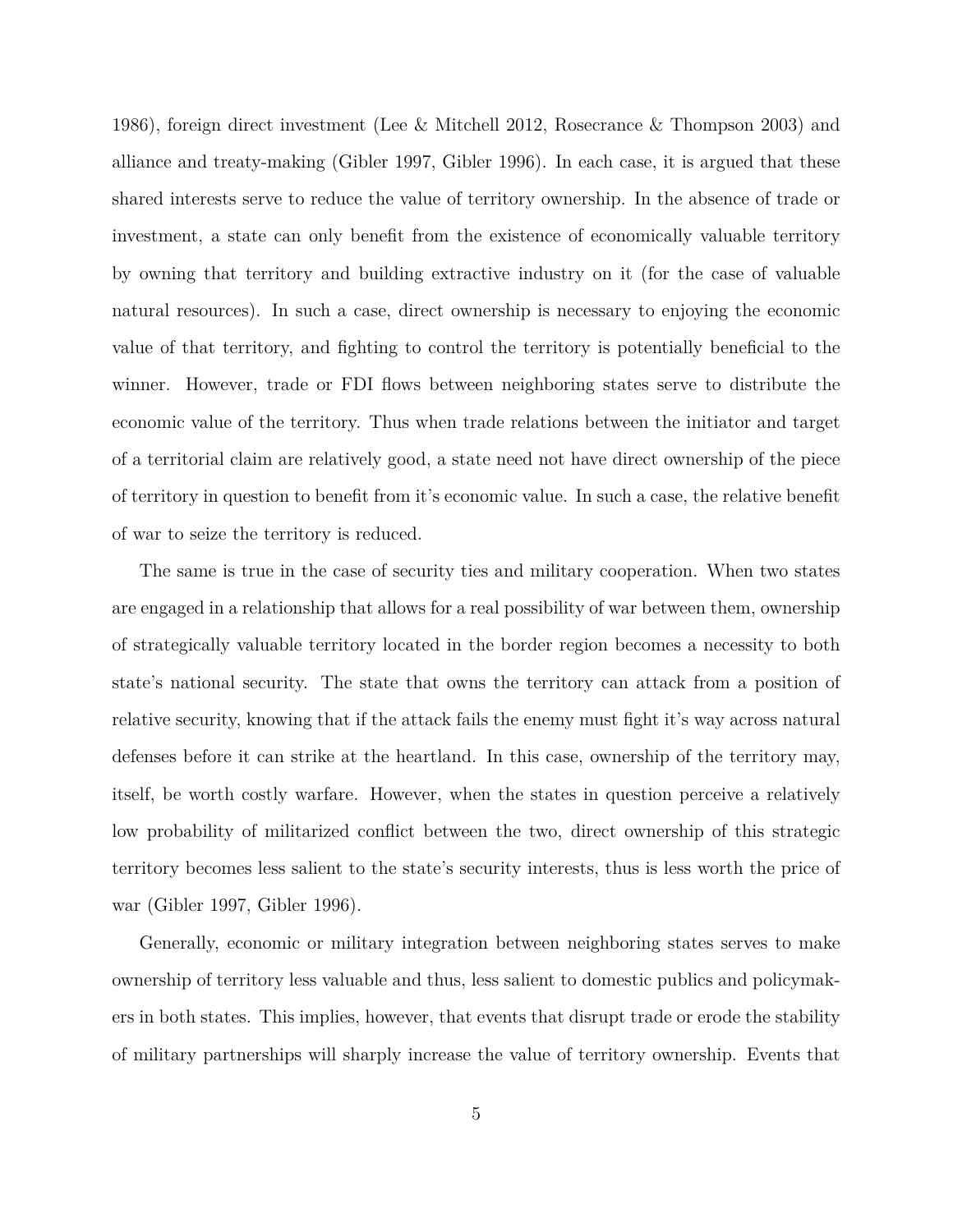end trade or investment serve to threaten the economic prosperity of the neighboring tradepartners by cutting them off from the resources and profits extracted from valuable territory. Domestic interests in the neighboring state will suffer for being cut off from the valuable territory in question and will likely push their leaders to take action –possibly military action –to restore valuable economic flows. Similarly, events that erode a military partnership between neighboring states will serve to undermine trust in peace between the two, rapidly increasing the perceived value of strategic territory in their shared borderlands.

On the opposite side, events that increase trade or bring new security partnerships into being should have the reverse effect. Events that increase trade and investment between states will help to distribute the economic value of the territory, making possession of a piece of disputed land less economically salient. Events that improve cooperation, especially in security matters, should reduce the perceived likelihood of military conflict between neighbors, and thus reduce the salience of owning strategic territory to both states' national security.

#### **Domestic Shocks and Shared Interests**

Large changes in the domestic political structure of a state (domestic shocks) have been shown to disrupt close economic and security relations between that state an others with which it shares interests in a number of ways. Leader turnover has been shown to be associated with initiation of disputes in the World Trade Organization (Bobick & Smith 2013), thus leading to disruptions in trade, and has also been found to reduce trade between the state undergoing leadership turnover and its important trade partners(McGillvray & Smith 2004). Thus we might expect that similar changes to the domestic politics of states that are party to a territorial dispute should reduce trade between the two and thus increase the importance of owning economically valuable territory.

Further, a change in a state's regime type has been associated with significant changes in a state's military partnerships (Siverson & Starr 1994) and is likely to result in the new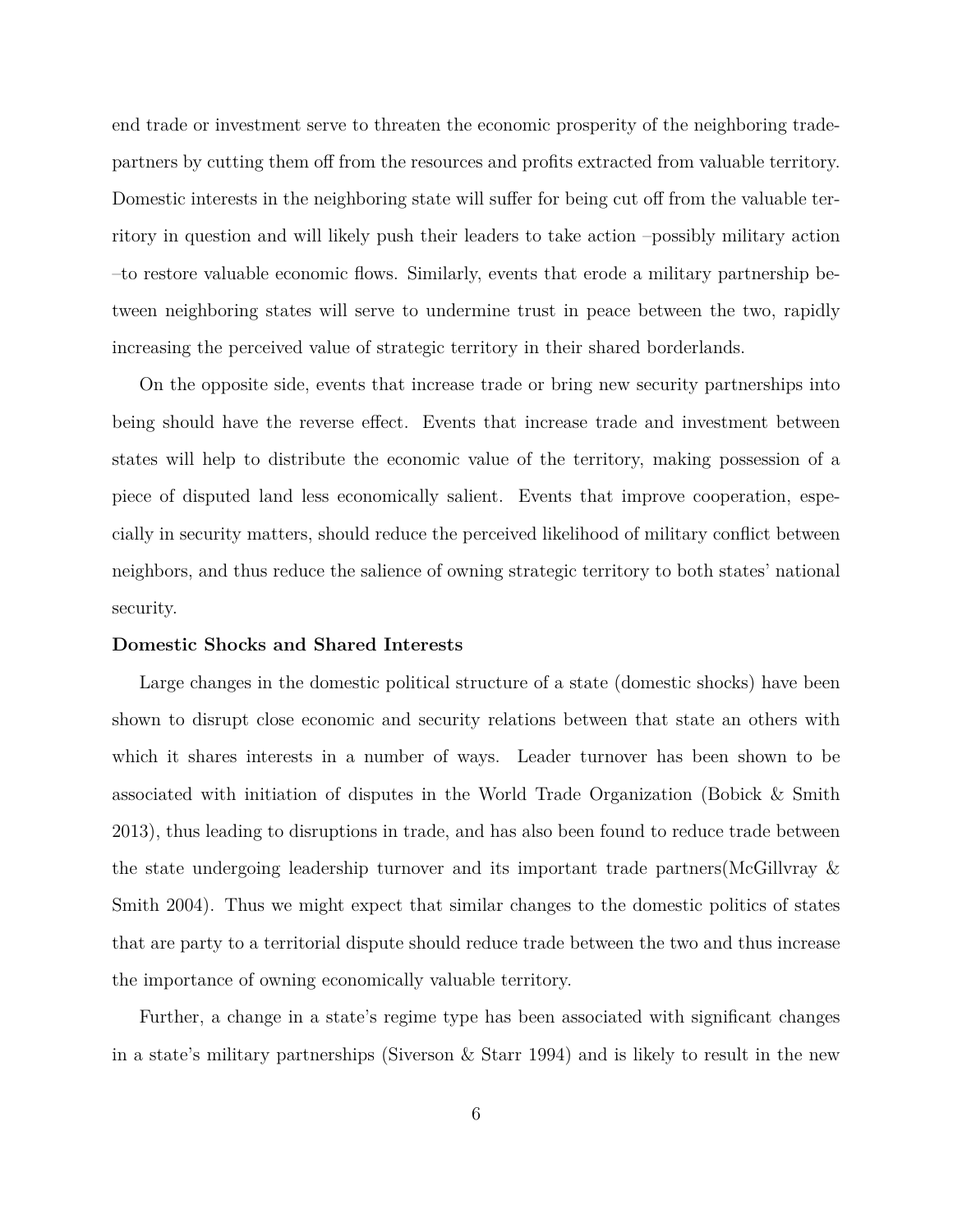regime abrogating alliance agreements (Leeds et al. 2009). Given that neighboring states are already likely to face significant uncertainty over the intentions of a newly established regime, these changes to military partnerships are likely to undermine feelings of security and trust in the continuation of peace between the change state and its neighbors, significantly heightening the perceived value of strategically useful territory.

However, when states already share few trade, investment or security ties, a domestic shock in one state has been shown to lead to improved relations between them. Bobick and Smith (2013) show that, while leadership turnover leads to the initiation of new WTO disputes in some cases, that when a trade dispute already exists between two states, leader turnover contributes to ending the dispute (p.438-441). Similarly, McGillivray and Smith (2004) show that, while leader turnover harms strong trade relationships, that when trade relations are already sour, leadership turnover can restore trade (p.588-592). This suggests that, when economic relations between two states are poor, major changes to the domestic political structure of one state can motivate the creation of new economic ties. Given that the salience of owning economically valuable territory is high in the absence of economic ties, but can be reduced by "sharing the wealth" through trade and investment, we should expect that domestic shocks that improve economic ties should reduce subsequent conflict over disputed territory.

A similar pattern holds in foreign policy and security affairs. Ratner (2009) shows that in the wake of regime transitions, a state's foreign policy alignment toward the United States is conditioned by the U.S. relationship with the previous regime. When foreign policy alignment with the previous regime is high, the succeeding regime shifts policy significantly away from U.S. preferences. But when relations between the U.S. and the previous regime were poor, transition leads to increased foreign policy alignment with the U.S (p. 406-409). Siverson and Starr (1994) demonstrate that regime change is associated not just with the severing of old alliance ties, but also with the establishment of new alliances. This changing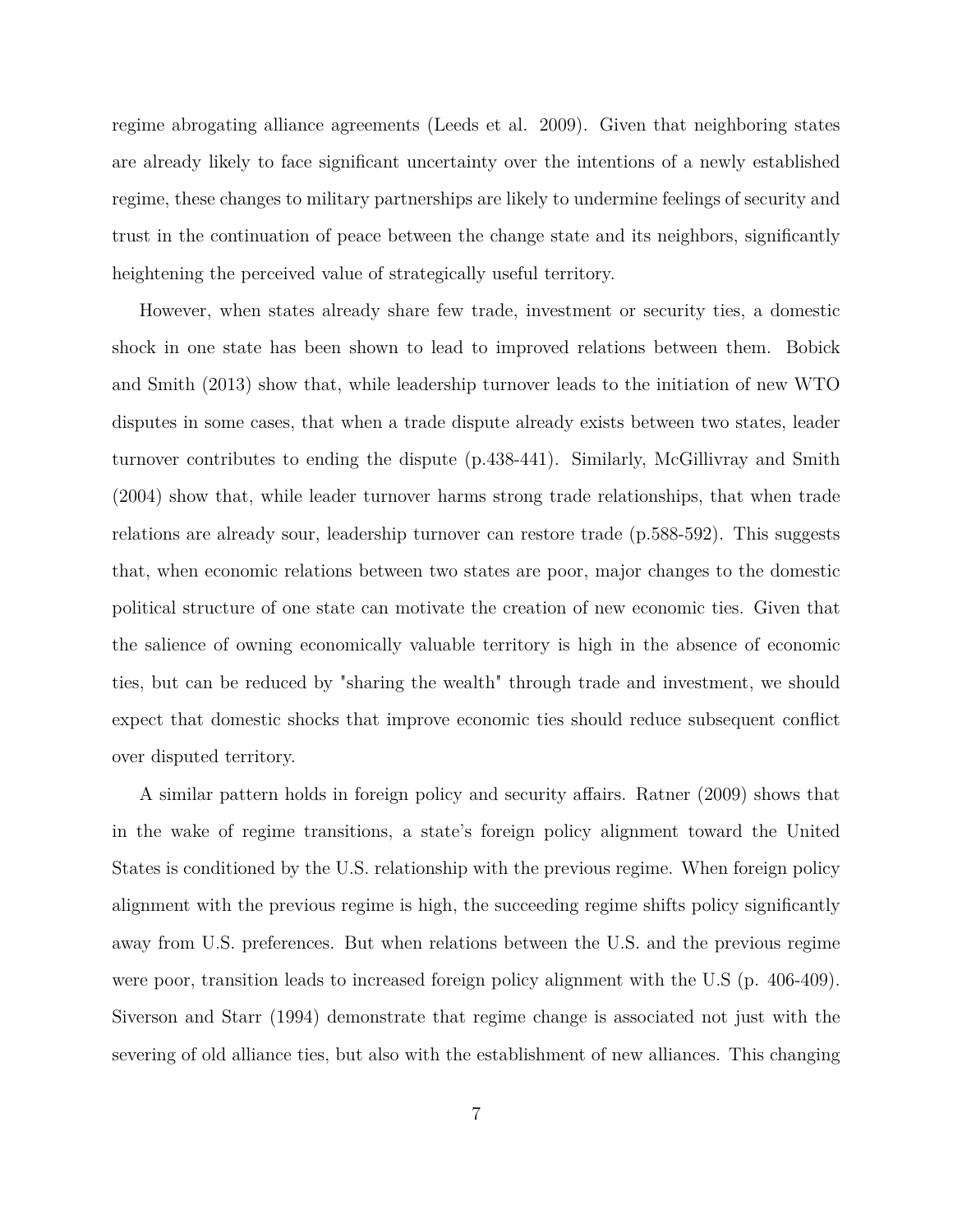alliance portfolio is likely to leave old allies feeling more concerned about the possibility of future conflict, but can reduce an old adversary's assessment of the likelihood of future war.

By disrupting trade, investment, and military ties, domestic political shocks increase the importance of territory ownership for that state and others with which it shared ties. In the case of disputed territory, these domestic shocks especially threaten to harm the economic and security interests of the state that *does not* hold direct possession of a piece of disputed territory. Severing the ties that had previously served to distribute the value of this territory increases the value of territorial ownership and can motivate militarized conflict over that territory. But because these same domestic shocks can motivate new trade, investment and security cooperation when relations were previously poor, domestic shocks can also reduce the value of direct territory ownership by creating economic ties that distribute the value of territory and by creating new security ties that reduce the importance of strategic terrain. Thus, the value of owning strategic border territory will be heightened when domestic shocks damage ties between states sharing relatively warmer relations, but these shocks can also reduce the value of owning strategic territory between states that previously had more hostile relations.

#### **Regime Change and Territorial Disputes**

I argue that regime change is a particularly influential form of domestic political shock, and regime change in a state that is party to a territorial dispute will be an especially salient driver of a subsequent reversal of the previous good (or poor) relationship between the two states. Regime change brings with it major changes in the institutions that govern both leader selection and the process of policy formation in a state.<sup>[1](#page-8-0)</sup> Given this understanding of regime change, we see that following regime change in a state, some previously influential actors or sets of actors who benefited from the status quo have likely been excluded from

<span id="page-8-0"></span><sup>&</sup>lt;sup>1</sup>In this paper I use Geddes, Wright, and Frantz (2014) definition of regime as a set of formal and/or informal rules for choosing leaders and policies, and regime change as a fundamental re-writing of rules governing who can be the leader and who holds policy-making power.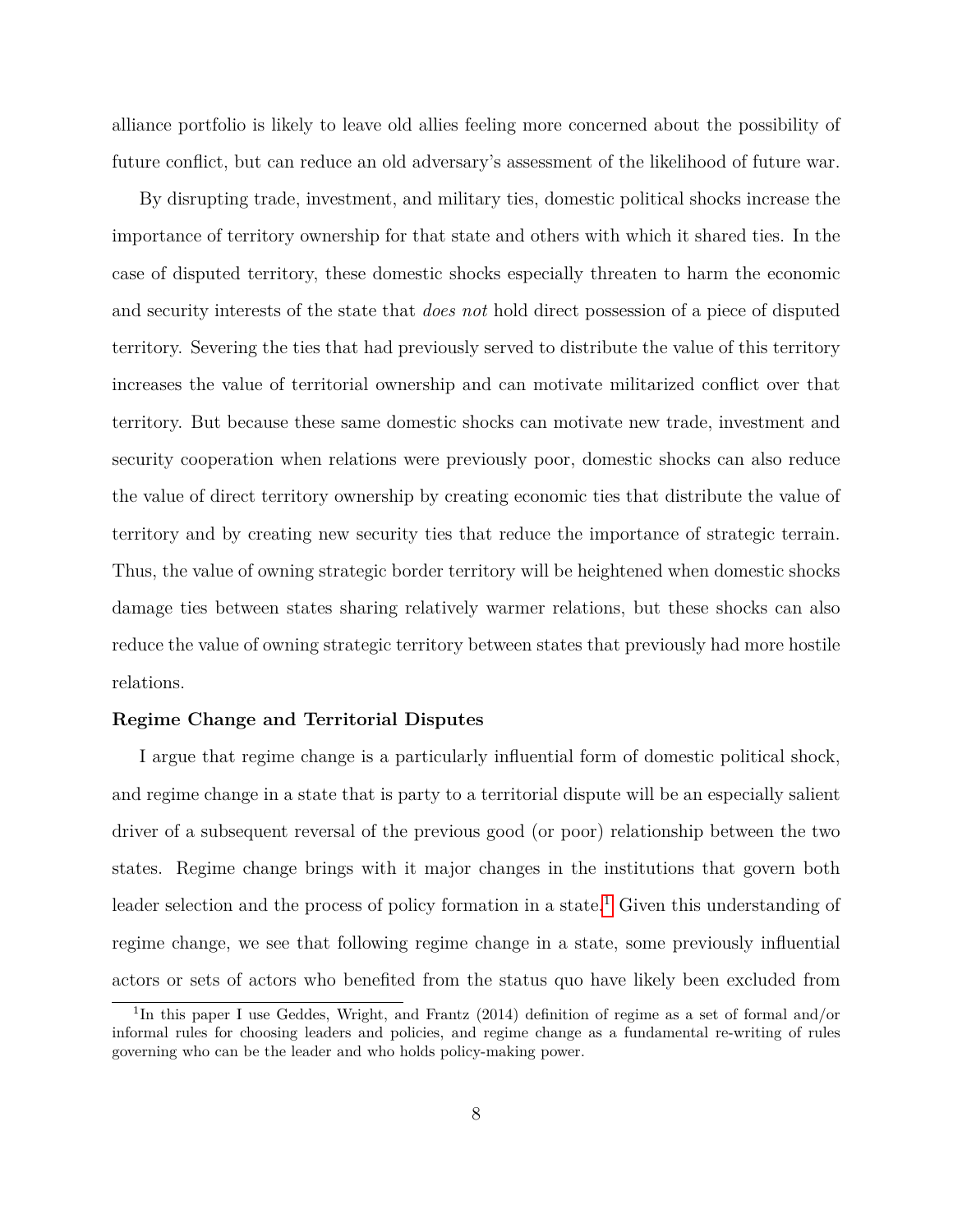political influence or have seen their influence significantly curtailed while other groups or actors have seen their influence increased. For this reason regime change is much more likely that other less extreme shocks to signal a clear break with past leadership and especially with past policy. Less extreme forms of change in a state's domestic politics –like leader turnover due to elections or normal succession –may signal a change in the winning coalition, and a temporary change in the leadership's preferences regarding the disputed territory. But fundamental changes in the institutions that control leadership selection and policy formation represent change more akin to a reshaping of the selectorate from which any subsequent winning coalition may be drawn. This fundamental change realigns the set of preferences that a leader can usefully attempt to appease in trying to construct a support coalition to support him or her in power, which should fundamentally alter the menu of possible policy options that the new leader can realistically choose from. When two states previously shared good economic and security relations, the removal of a previous regime is significantly more likely to result in a new set of institutions that constrain the subsequent leaders *away* from following those cooperative policies. Similarly, when two states previously shared poor or antagonistic relations, the creation of a new institutional regime is likely to force subsequent leadership to follow a more cooperative path.

Alternately, regime change can be thought of as drawing a new institutional regime (along with a new menu of viable policy options) from the distribution of possible regimes that could govern that state. When the ex-ante relationship between challenger and target is very poor, that relationship is far out in the left tail of the distribution. Thus, a new draw would be expected, on average, to fall farther to the right indicating better subsequent relations and causing the leader of the challenger state to anticipate improved relations and thus improved access to the value of the disputed piece of the territory going further. This expectation would make a cautious "wait-and-see" approach to relations with the new regime the logical choice, and thus leads to a lower probability of hostilities following regime change.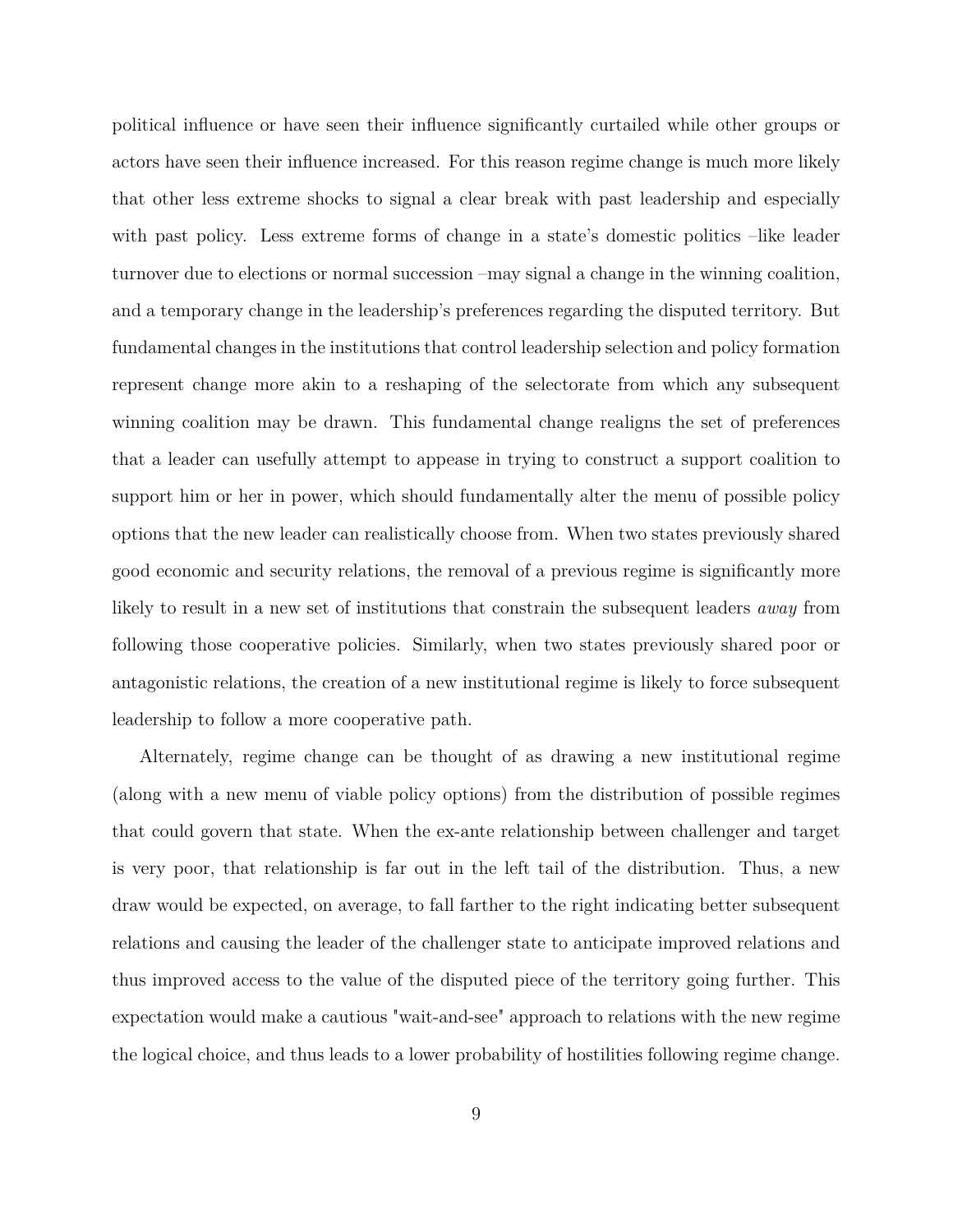In contrast, when the ex-ante relationship is very good, despite the disputed territory, this relationship can be thought of as being far out in the right tail of the distribution. Thus, a new draw from the distribution would be anticipated to fall further left, indicating poorer subsequent relations. In such a case, the leader of the claimant state, anticipating a decline in trade and security ties with the new regime and the loss of access to the value bound up in the disputed territory. This anticipation of impending loss of access to the value of the disputed territory provides reason for immediate military action to seize that territory.

I argue that the Ukranian revolution of 2014 and subsequent Russian seizure and annexation of disputed territory in Crimea seems to provide an interesting example of a major domestic shock suddenly reactivating a largely dormant dispute and motivating a bout of militarized conflict. Of course, interpretations of the motivation behind Russia's invasion of Crimea abound. Some will likely argue that, in general terms, revolutionary upheaval like the Maidan revolution causes conflict because it weakens one state relative to another, thus motivates predatory behavior during the period of weakness (Walt 1997, Maoz 1989). While it is impossible to know for certain what motives passed through the minds of Russian planners in the Ukraine case, in discussing the results of this study, I will demonstrate empirically that such predatory behavior does not seem to be the primary mechanism by which regime change motivates conflict over disputed territory. Additionally, some argue that the seizure of Crimea was largely motivated by Russian fear of encirclement by NATO (Mearsheimer 2014), though generally fail to acknowledge that Russian aggression seems more likely to motivate further expansion and integration of NATO than to stop it. Others argue that the annexation of Crimea is part of a larger pattern of Russian meddling in the affairs of its neighbors to expand its sphere of influence that has led to a series of "frozen conflicts" in Abkhazia, Ossetia, Transnistria, and now Donbas (Mankoff 2014). But these explanations generally fail to clarify why Putin went ahead with the annexation of Crimea but stopped short of that extreme in all other cases. I believe the argument I put forward here provides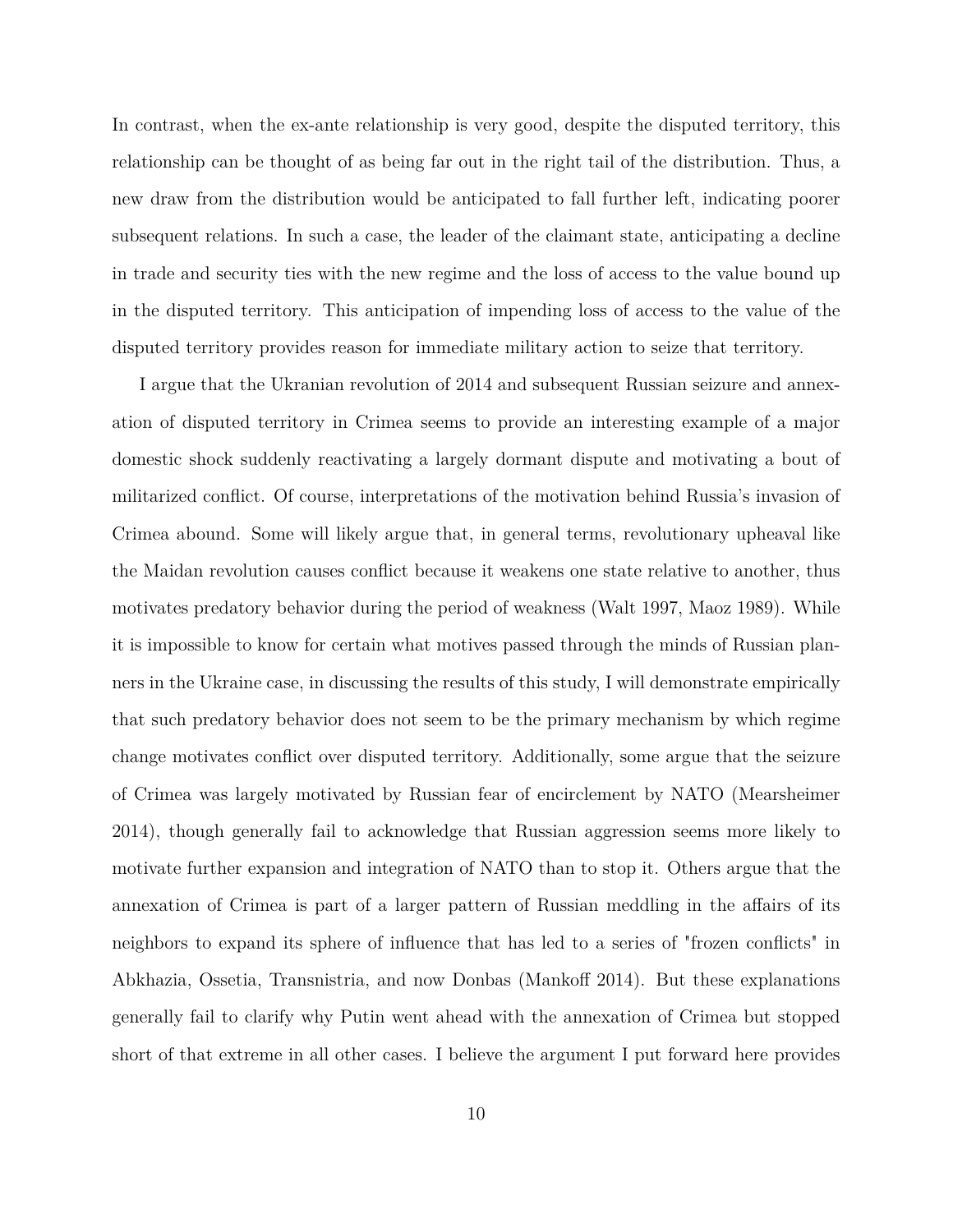a more coherent explanation for the invasion and annexation of Crimea that explains both why Russia took the risk of unifying NATO and the EU against it only to win ownership of a peninsula that it already controlled, and why Russia went ahead with the annexation of Crimea when it has stopped short of annexation in other cases. My argument has the further benefit of closely fitting explanations put forward by others (Treisan 2016) that argue the annexation of Crimea was primarily motivated by Russian fears over the loss of control over the naval facilities at Sevastopol and unhindered access to the Black Sea.

The Russian-Ukrainian dispute over Crimea began shortly after the breakup of the Soviet Union in 1991. The dispute centers primarily around two issues. The first issue being ownership and access to the city of Sevastopol, which houses roughly 80% of Russia's warmwater naval infrastructure along with the greater bulk of the Black Sea Fleet (Sasse 1996, p.93-94). The second issue of contention being the Crimean Peninsula's position atop the Kerch Straight. The Kerch Straight controls access from the Black Sea to the Sea of Azov, and therefor also controls the movement of trading and naval vessels between the vital warmwater port at Rostov-on-Don (along with the entire Volga-Don river system that accesses much of Russia's industrial heartland) and the Black Sea.[2](#page-11-0) Crimea also houses a large ethnically Russian population, so holds importance to Russia for cultural reasons as well. Thus, the Crimean peninsula is strategically vital to Russia for both economic and military reasons and is culturally important to the Russian people.

Between 1991 and 1996, major tensions existed between Russia and Ukraine concerning the disposition of Crimea. This dispute motivated at least 3 MIDs during the 1991-1996 period –including 2 cases of actual use of force –along with dozens of dyadic disputes not rising to the level of a MID (Palmer et al. 2015, Maness & Valeriano 2012, King 2006). Tensions eased significantly after 1996 when agreements were signed in which Ukraine agreed

<span id="page-11-0"></span><sup>2</sup>Though admittedly, since the loss of the Crimean peninsula in the early 1990's, Russia has deliberatley expanded and modernized the port at Novorossiysk to reduce it reliance on the Port of Rostov and the Kerch Straight.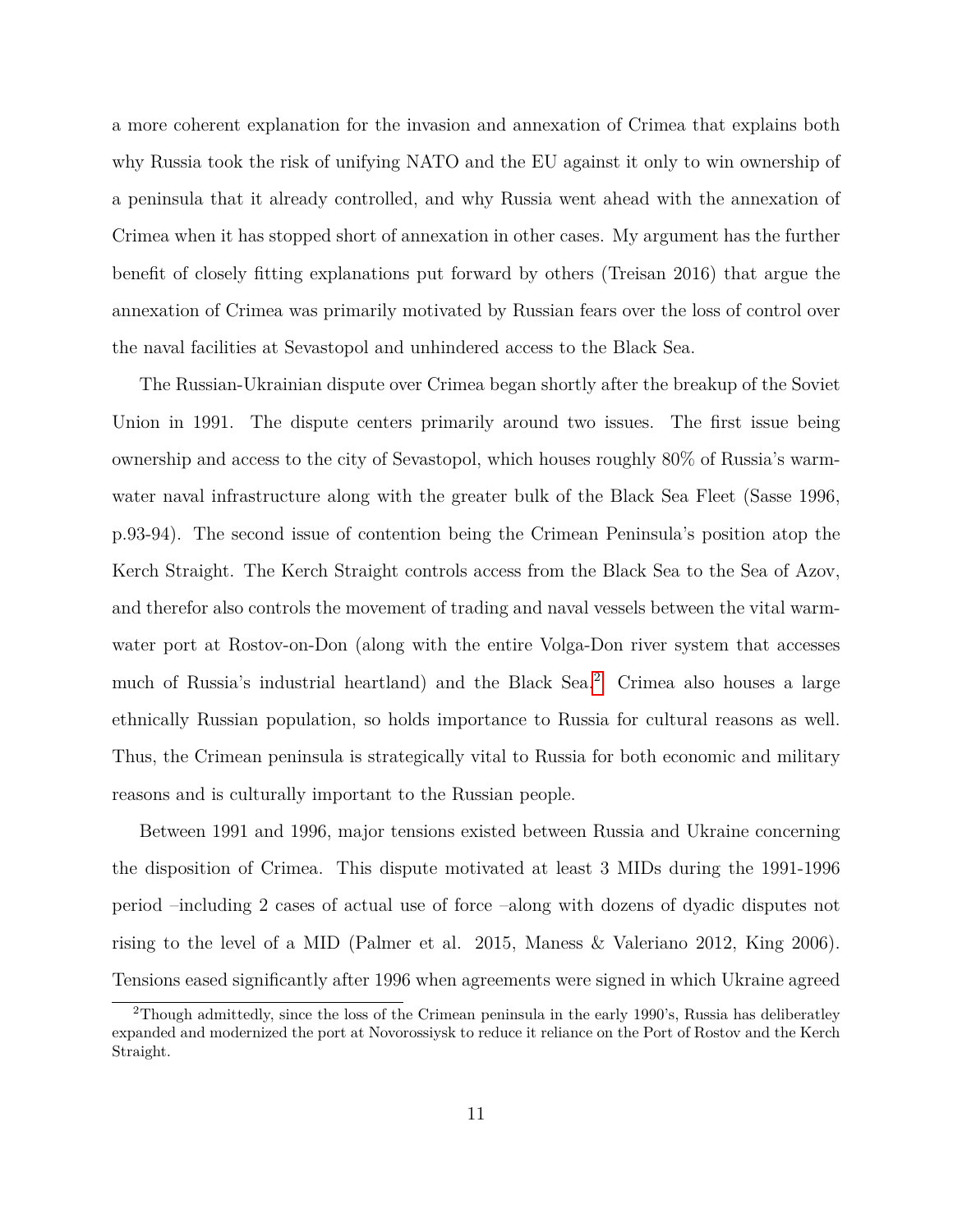to give up its nuclear arsenal and lease the port-facilities at Sevastopol to Russia for a term of 20 years (later extended to 45 years) in exchange for Russian guarantees regarding Ukranian territorial sovereignty (Bebler 2015, Sasse 1997). These agreements served to distribute the value of Crimea as a strategically important territory, and while minor tensions continued –seen in threat-of-force MIDs in 2005 and 2008 (Palmer et al. 2015) these tensions were largely managed peacefully through the signing of additional agreements –such as a 2003 agreement to jointly administer the Kerch Straight and Sea of Azov –so as to provide Russia assurances regarding transit from Rostov-on-Don to the Black Sea. Further, despite ongoing territorial tensions, Russia and Ukraine were major trading partners throughout the 1996- 2014 period with Russia being Ukraine's single largest trading partner throughout the time period<sup>[3](#page-12-0)</sup> (Graham & Tucker 2017). Further, the two states cooperated significantly on security issues and share a highly interdependent military-industrial complex due to their common membership in the former U.S.S.R. (Bebler 2015).

Interestingly, these relatively good relations were maintained from 1996-2014 despite not only the existence of an outstanding territorial dispute, but also despite the comings and goings of anti-Russian leadership in Kiev. The election of Viktor Yushchenko –a politician who campaigned on a platform of closer ties with NATO and the European Union and the minimization of Russian influence in Ukraine (Malek 2009) –in 2005 caused a noticeable increase in tensions between the two states (as seen in Russian threats of force made in 2005 and 2008). However, unlike in 2014, the 2004 election of a pro-western and anti-Russian leader to the presidency did not motivate Russia to attempt the seizure of Crimea by force. Why then did Poroshenko's rise in 2014 lead to such an immediate and extreme reaction from Moscow?

<span id="page-12-0"></span>The argument I put forth above suggests that, from the Russian point of view, the

<sup>3</sup>Ukraine ranks within Russia's top 20 trade partners throughout the time period, behind a number of much larger or richer countries such as China, Germany, Japan and the United States.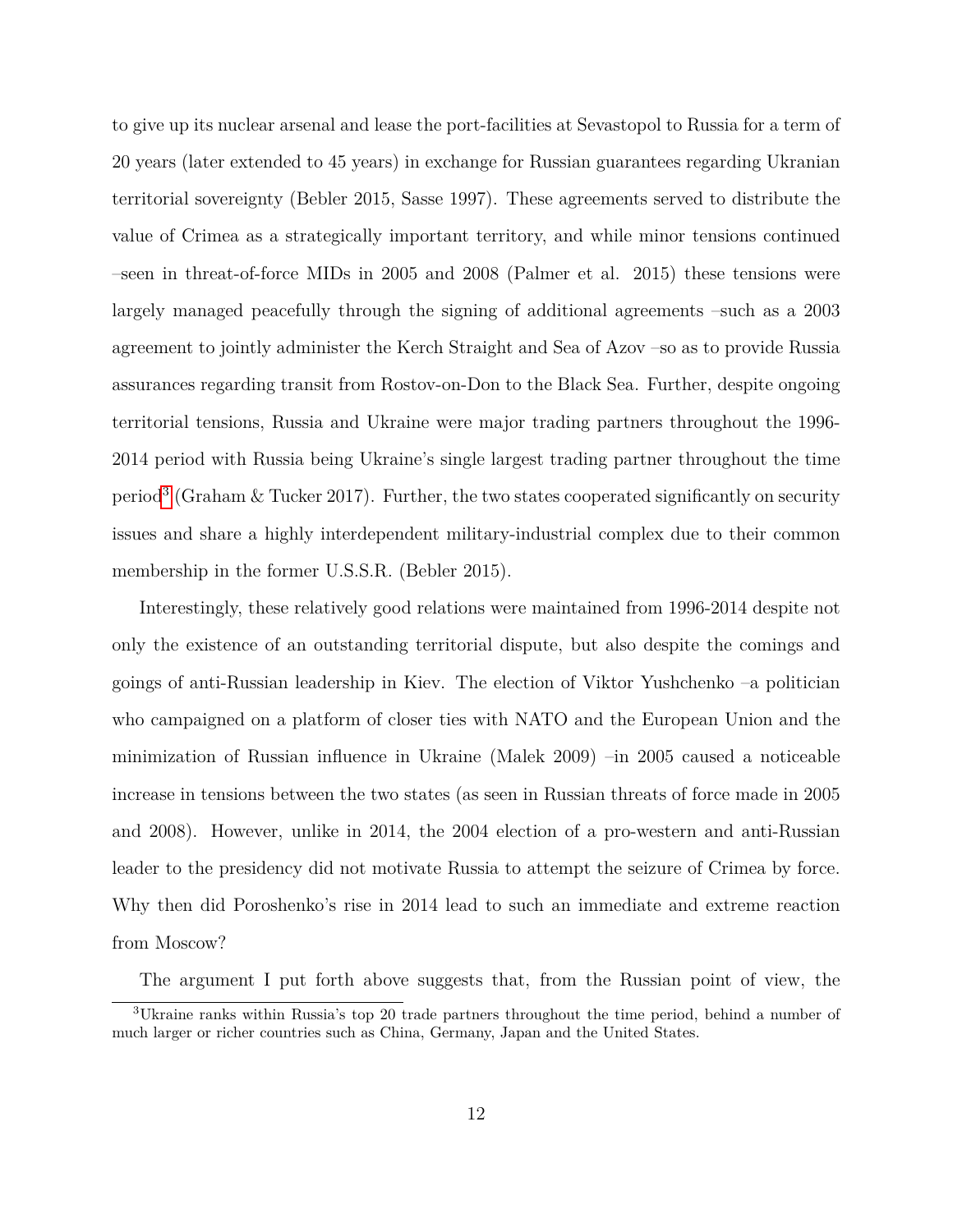primary difference between the two episodes of anti-Russian leadership in Ukraine is the revolutionary nature of the 2014 succession. Yushchenko's election in 2005 came against the backdrop of significant protest and accusations of corruption against his opponent Viktor Yanukovych, leading to an unprecedented three rounds of voting due to intervention by the Ukrainian Supreme Court (McFaul 2007). However, at its core, the 2004 election was a democratic election and was ultimately carried out according to democratic institutions. Though Yanukovych's pro-Russian faction was battered at the polls, it still held significant political power within the country, clearly demonstrated six years later with Yanukovych winning the presidency in 2010 in an election reported free and fair by the Organization for Security and Cooperation in Europe (OSCE 2010). The political situation following the Maidan revolution in 2014 was different in very important ways. First, unlike the 2004 election, the 2014 revolution was not carried out through a normal political process, thus did not promise Yanukovych and his *Partija Regionov* colleagues the same continued ability to influence policy and compete in subsequent elections that their 2004 electoral loss did. From the Russian perspective, the Maidan revolution was an illegal coup that had put a "fascist junta" into power (Biersack & O'Lear 2014). Second, due to the violence surrounding the Euromaidan protests, Yanukovych himself along with several key political allies were forced to flee Ukraine amid the apparent disintegration of his pro-Russian political party (Kuzio 2015). Thus, whether it is defined as regime change or not, the 2014 revolution clearly wiped way the pro-Russian elements of the "old regime" and eliminated pro-Russian policies from the succeeding government's menu of viable policy options. This "wiping away" of the pro-Russian regime elements is especially salient in the case of Crimea because Yanukovych –in a very unpopular decision –had extended Russia's lease on Sevastopol until 2042 when it had been set to run out in 2017 (Biersack & O'Lear 2014). I argue that the removal and de-legitimization of Yanukovych and his policies caused Russia to believe that his successor would likely abrogate the lease agreement, costing Russia access to 80% of its warm-water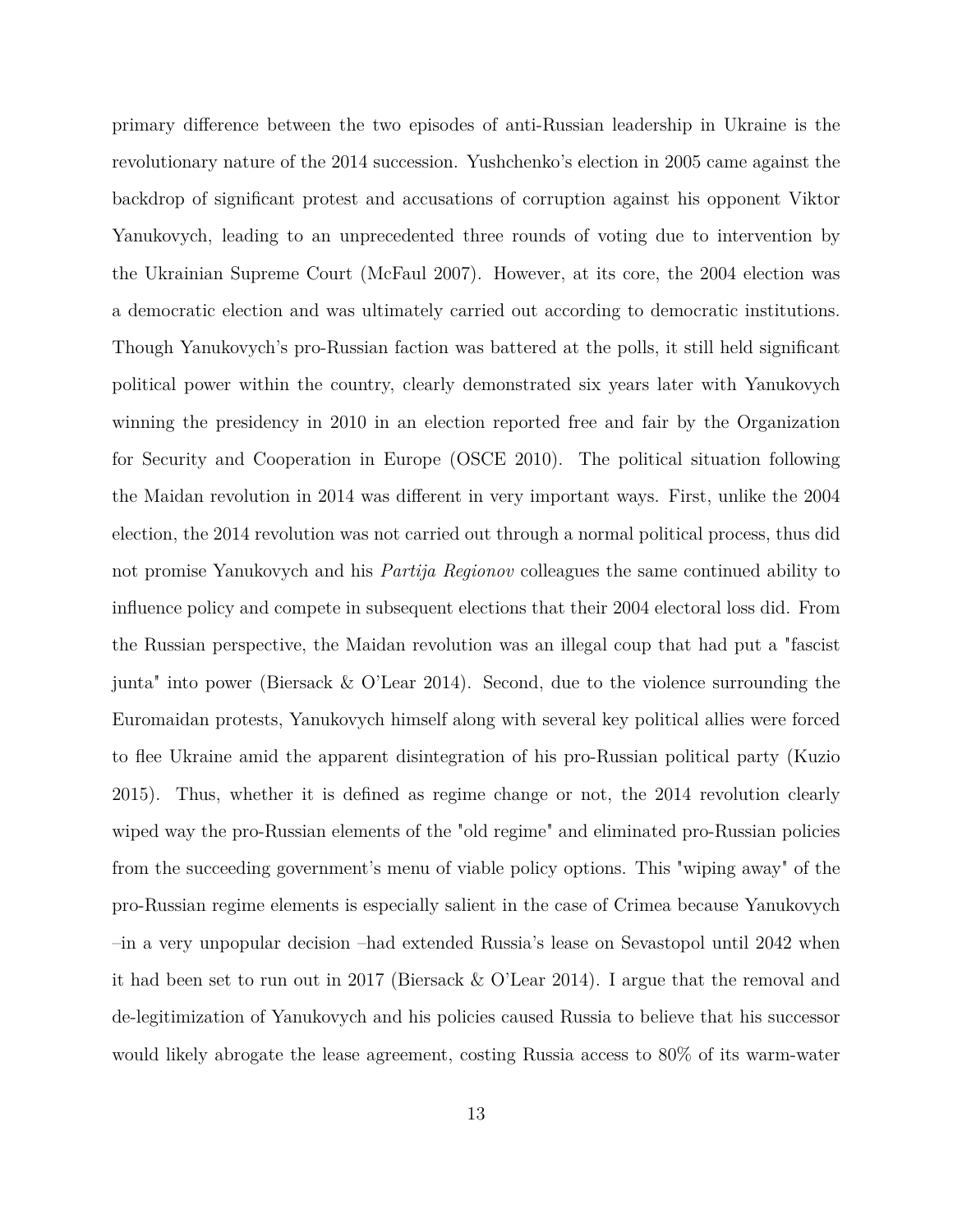naval architecture, and threatening Russia's continue use of the Azov Sea and Kerch Straight. In response to this potential threat, Russia responded as predicted in the argument above –seizing the strategically valuable territory rather than risk losing access to it.

These considerations lead to the following hypotheses:

*H1: When the level of hostilities in an ongoing territorial dispute is low (i.e. the dispute is dormant), regime change increases hostility in the next period.*

*H2: When the level of hostilities in an ongoing territorial dispute is high, regime change decreases hostility in the next period.*

#### **Research Design**

#### *Universe of Cases*

*Territorial Disputes:* I identify existing terrestrial territorial disputes for the years 1945-  $2001<sup>4</sup>$  $2001<sup>4</sup>$  $2001<sup>4</sup>$  using the Issue Correlates of War dataset (Hensel 2014).<sup>[5](#page-14-1)</sup> There are 53 existing dyadic territorial claims during this time period. The argument outlined above requires that we be able to differentiate between the interests that a non-changing State A holds in the State B that undergoes regime change. Thus, I used directed territorial-dispute dyad years as the unit of analysis. Use of the directed dispute dyad allows me to directly measure the economic and security interests a State A –which is the territorial challenger in all cases –holds in the other state rather than relying on aggregate dyad-level measures such as weaklink formulations. The unit of analysis in this study is the directed dispute dyad-year. The 53 ongoing disputes during 1945-2001 provide 1,380 directed dyad-year observations. However, it is important to note that entry into a territorial dispute is a strategic decision undertaken by one or more actors and that a state's propensity to self-select into a territorial dispute

<span id="page-14-0"></span><sup>&</sup>lt;sup>4</sup>The Geddes, Wright and Frantz (2014) regime change dataset that provides the main independent variable in this analysis begins in 1945. ICOW data run out in 2001.

<span id="page-14-1"></span><sup>&</sup>lt;sup>5</sup>I use only terrestrial territorial disputes -those in which the dispute is over sovereign ownership of land as opposed to river or ocean rights because only the ICOW terrestrial dispute dataset has global coverage. The current river and maritime claims datasets cover only Europe and the Western Hemisphere. Using these datasets in the analysis threatens to introduce regional biases into the findings.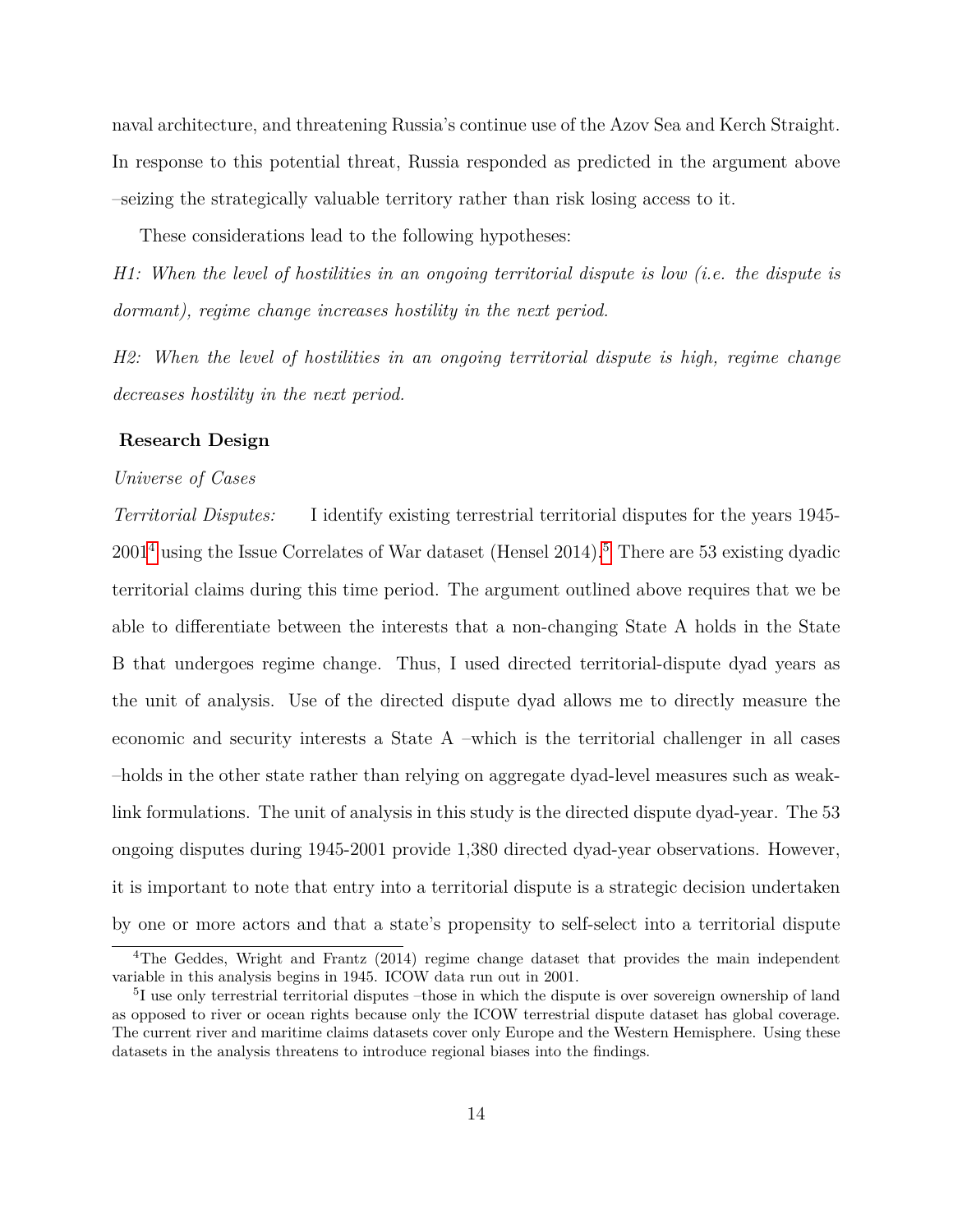is likely correlated with other aspects of that state's conflict behavior (such as MIDs). As such, failure to account for the non-random selection into territorial disputes would be a signifigant threat to the validity of findings presented in this analysis.

To correct for this non-random selection I employ two-stage probit models, making use of Heckman's correction (Heckman 1976). The dataset for the first stage selection model includes all dyad-years 1945-2001 for all dyads present in the international system according to the Correlates of War State System Membership dataset (Correlates of War Project 2017).[6](#page-15-0) The dependent variable for this selection model is involvement of the dyad in a territorial dispute and takes the value "1" for any dyad-year in which the dyad participants are engaged in a territorial dispute with one another, and a "0" otherwise. Dependent variables for the first-stage model are *Trade Dependence*, *S-Score*, *Capability Disparity*, *Joint Democracy*, *Defense Pact*, and *Foreign Policy Similarity*. These variables are described in detail below. The first stage model also includes an exclusion restriction –a variable that effects selection into territorial dispute, but that should not influence MIDs over that disputed territory, conditional upon selection into a territorial dispute. The variable excluded from the secondstage model is *Border Length*, which is measure of the length of the shared border between the two states in a dyad in 1000's of kilometers. This variable comes from the PRIO Boundary Dataset (Furlong & Gleditsch 2003) and provides a useful proxy for the potential for any given border-region to be subject to a dispute. In expectation, the longer a border, the greater potential for a territorial dispute. Border length is appropriate for use in the firststage model as an exclusion restriction because, while it will influence territorial dispute onset, it is unlikely to effect the onset of MIDs over that territory once a piece of territory has been disputed. The output of the first stage model is then used to construct an Inverse Mills Ratio (IMR) of the distribution of predicted probabilities of a dyad being party to a

<span id="page-15-0"></span><sup>6</sup> I include *all* dyads rather than all contiguous dyads because –while uncommon –non-contiguous states do occasionally engage in terrestrial territorial disputes, thus should be included in the selection model. An example of this can be found in the China/Japan dispute over the Senkaku/Diayou islands.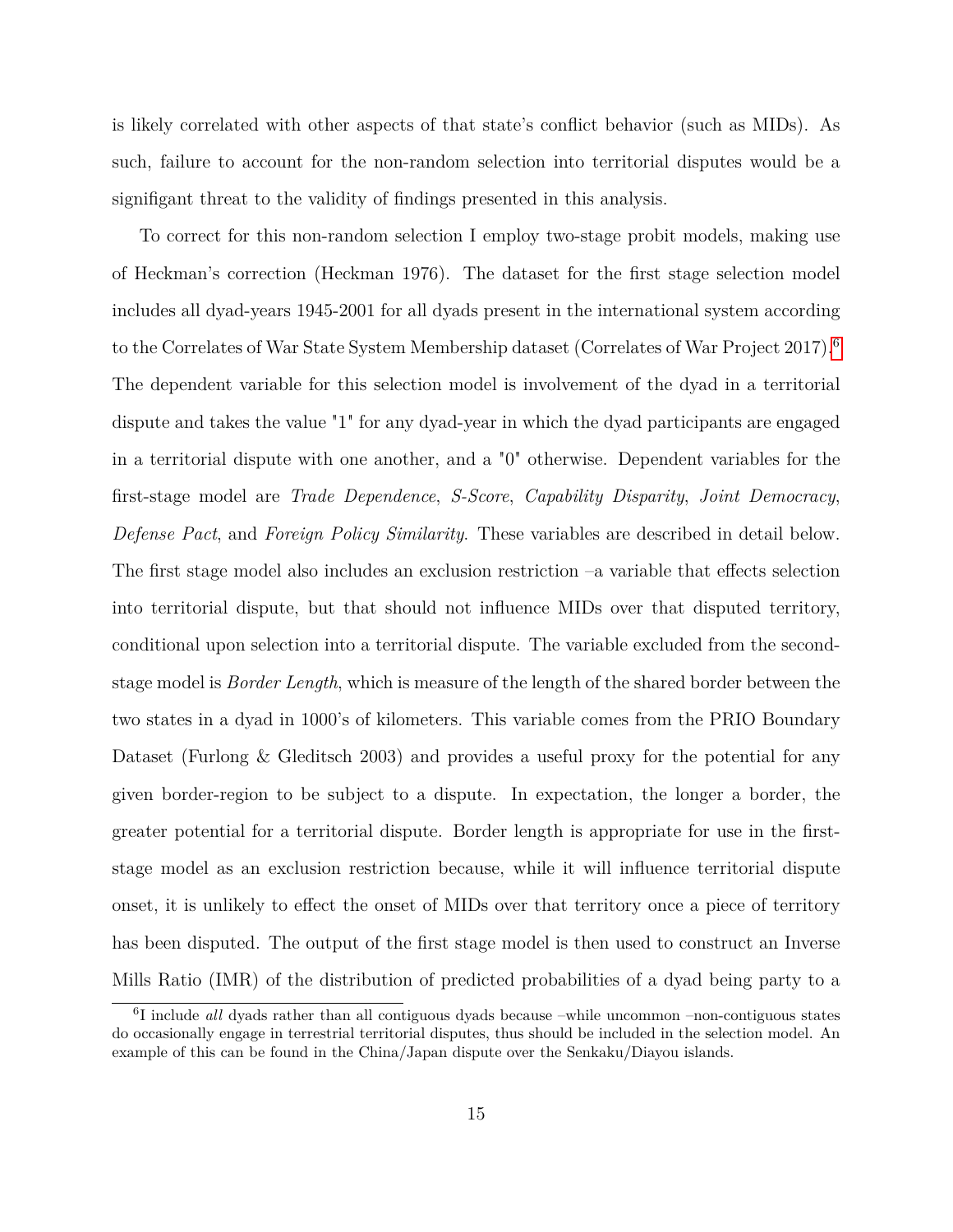territorial dispute that then enters into the second stage model to correct for sample selection bias as suggested by Heckman (Heckman 1979).

I also include simple Logit models in Table 7 in the online appendix to demonstrate that the results reported below are not dependent on the use of 2-stage Probit or the Heckman correction. The results of these Logit models are substantively very similar to those found when using the Heckman correction in two-stage Probit.

#### *Dependent Variable*

*Militarized Dispute:* I use the Correlates of War Militarized Interstate Disputes V4.2 (Palmer et al. 2015) dataset to identify cases of conflict between states. The variable *MID* takes the value "1" in any territorial claim dyad-year in which a Militarized Interstate Dispute (MID) is initiated by one of the dyad members against the other, and zero otherwise.

#### *Independent Variables*

*Regime Change:* I measure major changes to the domestic politics of a state by using a measure of regime change developed by Geddes, Wright and Frantz (2014). GWF define regime change as a major change in the domestic political institutions that govern selection of the executive as well as those that govern a state's foreign and domestic policy making process. This measure takes the value "1" in any year in which a regime change occurs in the state targeted by a territorial claim, and "0" otherwise.[7](#page-16-0)

This is a useful measure because it represents a more consistent strength of treatment than do other measures of domestic political change such as leader turnover or change in a state's winning coalition (SOLS change). On the low end, leader turnover can represent a change as

<span id="page-16-0"></span><sup>&</sup>lt;sup>7</sup>I believe that isolating which state undergoes regime change is helpful to understanding who's interests are being threatened, thus provides clearer expectations regarding conflict onset. However, the theory presented above implies that regime change in either state could disrupt the underlying relationship and thus lead to conflict. For this reason I have included Table C.6 in the appendix that displays the results when using a measure of regime change that takes the value "1" in the event *either* state in the disputing dyad experiences regime change. The results are largely the same for variables that measure shared national security interests. However, State A's trade dependence on the target of a dispute only seems to be tied to conflict when regime change occurs in the target state rather than in the initiator of the claim.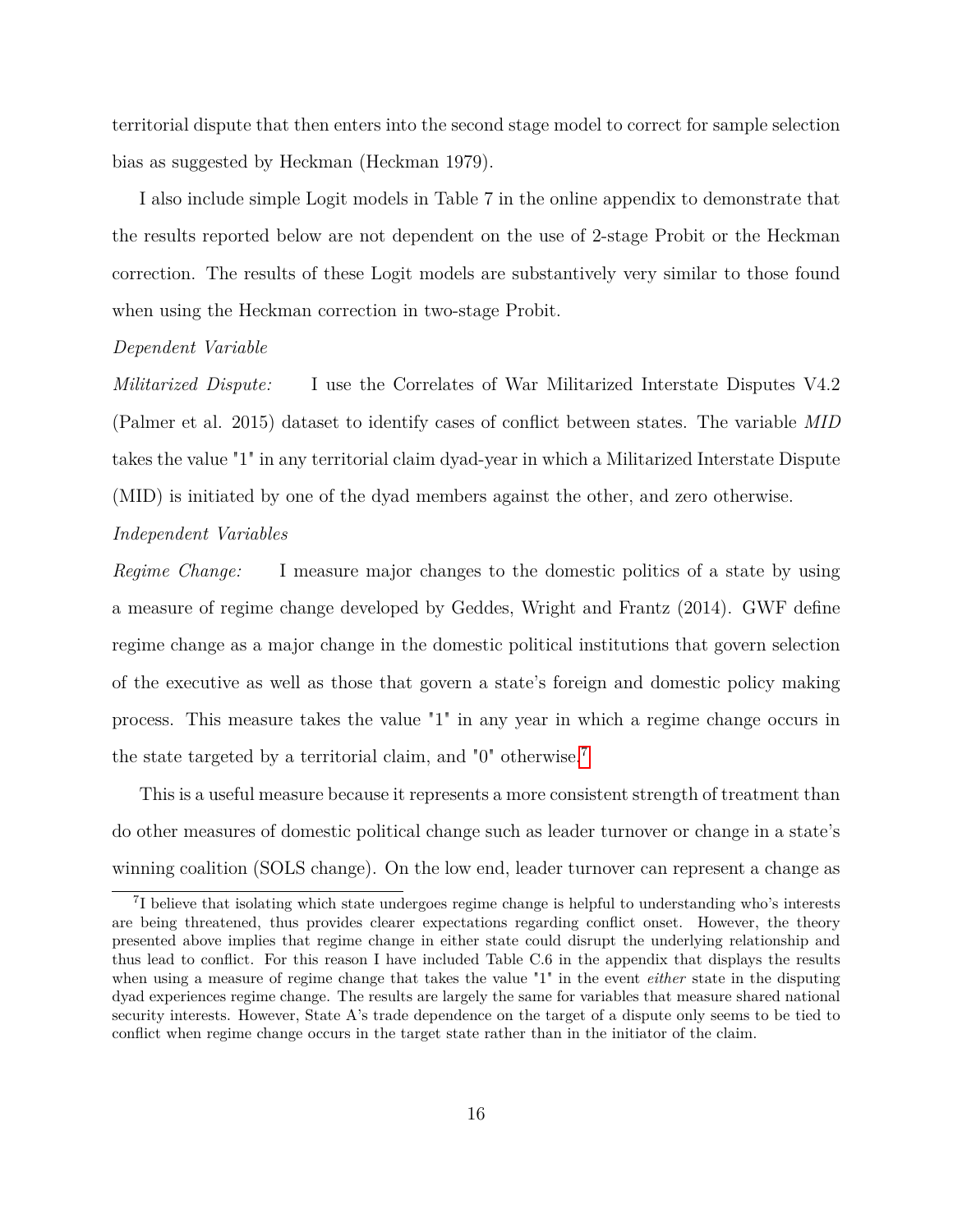simple as the democratic election of a former leader's deputy, such as occurred when George H.W. Bush succeeded Ronald Reagan for the U.S. presidency. This signals far more political continuity than it does change, and thus should not affect conflict behavior as hypothesized above. However, on the high end, leader turnover can also represent revolutionary overthrow, which I would expect to affect conflict behavior. Changes in the source of leader support or SOLS change (Mattes et al., 2016) suffers from the same problem. At minimum, SOLS change may represent only the peaceful and orderly hand off of power from one party to another in a democratic state. On the high end, it may represent complete replacement of all elements of the government. Thus, I would expect to see only the most extreme SOLS changes influence state's conflict behavior noticeably.[8](#page-17-0) The GWF measure of regime change avoids this problem. By focusing on major changes to the institutions governing policy and leader selection, the regime change measure ensures that it is capturing a more consistent and larger degree of domestic political change than do other variables. Thus, using regime change to measure domestic political change is far more appropriate to this analysis than are leader turnover or SOLS change.

The *Regime Change* variable is lagged 1 year, to reduce the possibility that endogeneity influences the results discussed below. All other variables are lagged 2 years to ensure that they are measured prior to any regime change. This reduces the possibility that the results discussed below result from changes in shared interest that accompany the regime change.

*The ex-ante relationship:* I measure the level of cooperation/hostility between parties to an ongoing dispute in three ways –the extent of defense ties, the extent of economic ties, and the absence or presence of recent militarized behavior between the disputants.

<span id="page-17-0"></span><sup>8</sup>However, I do include robustness checks in the appendix that use SOLS changes, minor SOLS changes (those that represent a power transition between groups within a sitting government), and simple leadership turnover. Consistent with the theory, when the measure of political change used indicates more continuity than change –such as in the case of simple leadership turnover in a stable regime –the effect observed in this study is reversed. Only large shocks that indicate a clear break with the past policy formation process should be thought to lead to the conditional relationship hypothesized above.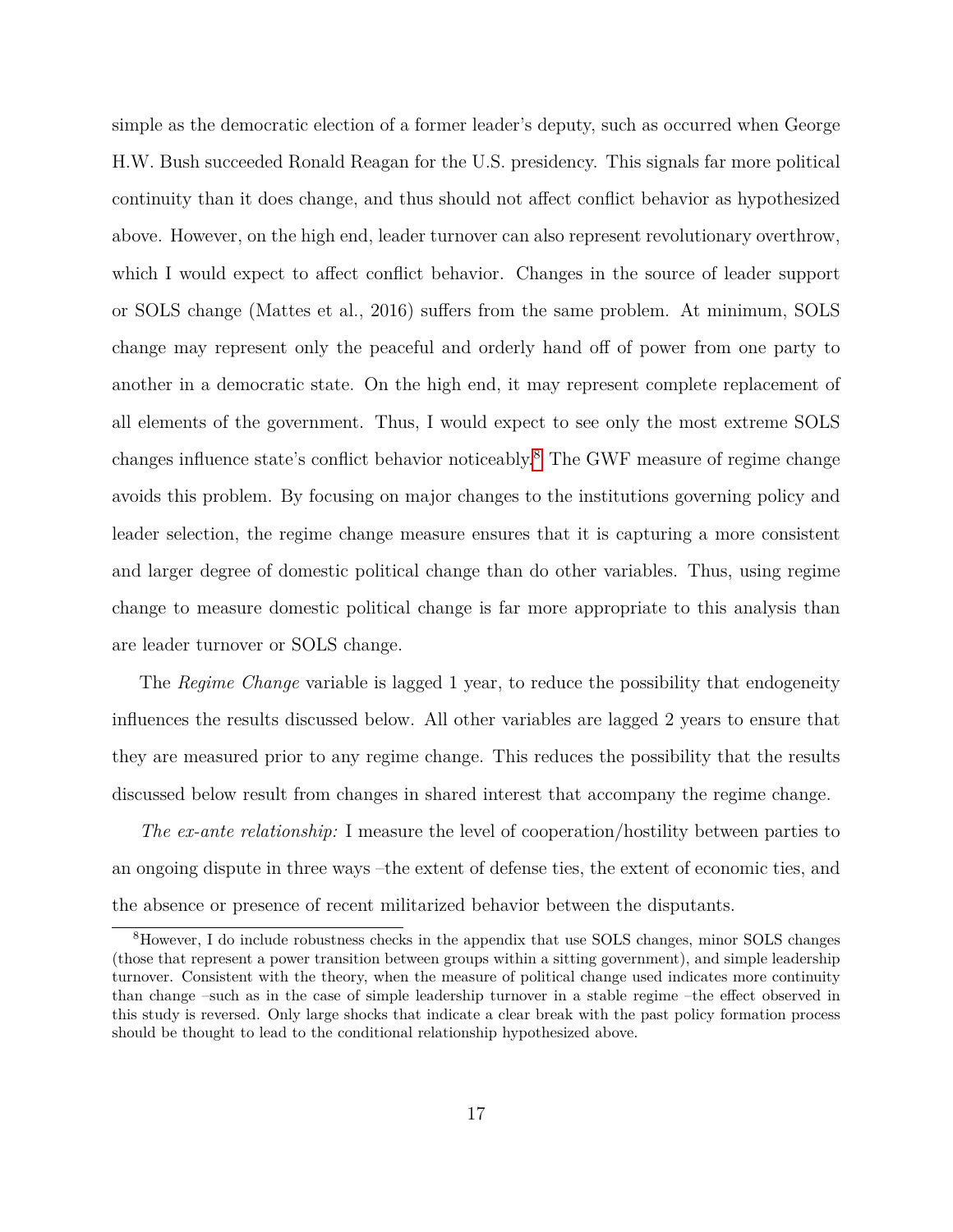I construct three variables to measure the extent of cooperation and interdependence between two states in the security realm. Two variables *ATOP Defense* and *ATOP Nonaggression* measure agreements made between the two states that are party to a dispute. The third variable *Alliance S-Score* measures the extent to which two states that are party to a dispute share similar policy preferences in terms of national defense and are embedded in a shared security community.

I draw information on military alliances from the Alliance Treaty Obligations and Provisions dataset (Leeds et al., 2002). *ATOP Defense* is coded "1" for any year in which both states in the dyad share a publicly declared defense pact with one another and "0" otherwise. I also construct the variable *ATOP Nonagression* which takes the value "1" in any year in which the states that are party to a territorial dispute are also signatories to a non-aggression pact as defined by ATOP. Joint membership in a defensive alliance should be thought to represent active cooperation on security, while non-aggression pledges represent a more passive commitment to reduce militarized competition over territorial concerns. As such, I would expect to see a stronger result when states are members of a defense pact, prior to regime change, than when they are only party to a non-aggression agreement.

I construct the *Alliance S-Score* variable in the manner proposed by Signorino and Ritter (1999). S-Score is a measure of the similarity in two states' alliance portfolios. If two states are allied to exactly the same set of external states, this measure takes the value "1", representing that two states are embedded in a security community and presumably share a similar outlook on security issues. If the states instead share no common allies, S-Score takes the value "0".

I also construct a variable to measure the level of economic interdependence between states that are party to a territorial dispute. The argument presented above suggests that it is the losses that accrue to the state *not* undergoing radical domestic change that should drive conflict between the two. Thus I construct a measure of trade dependence that allows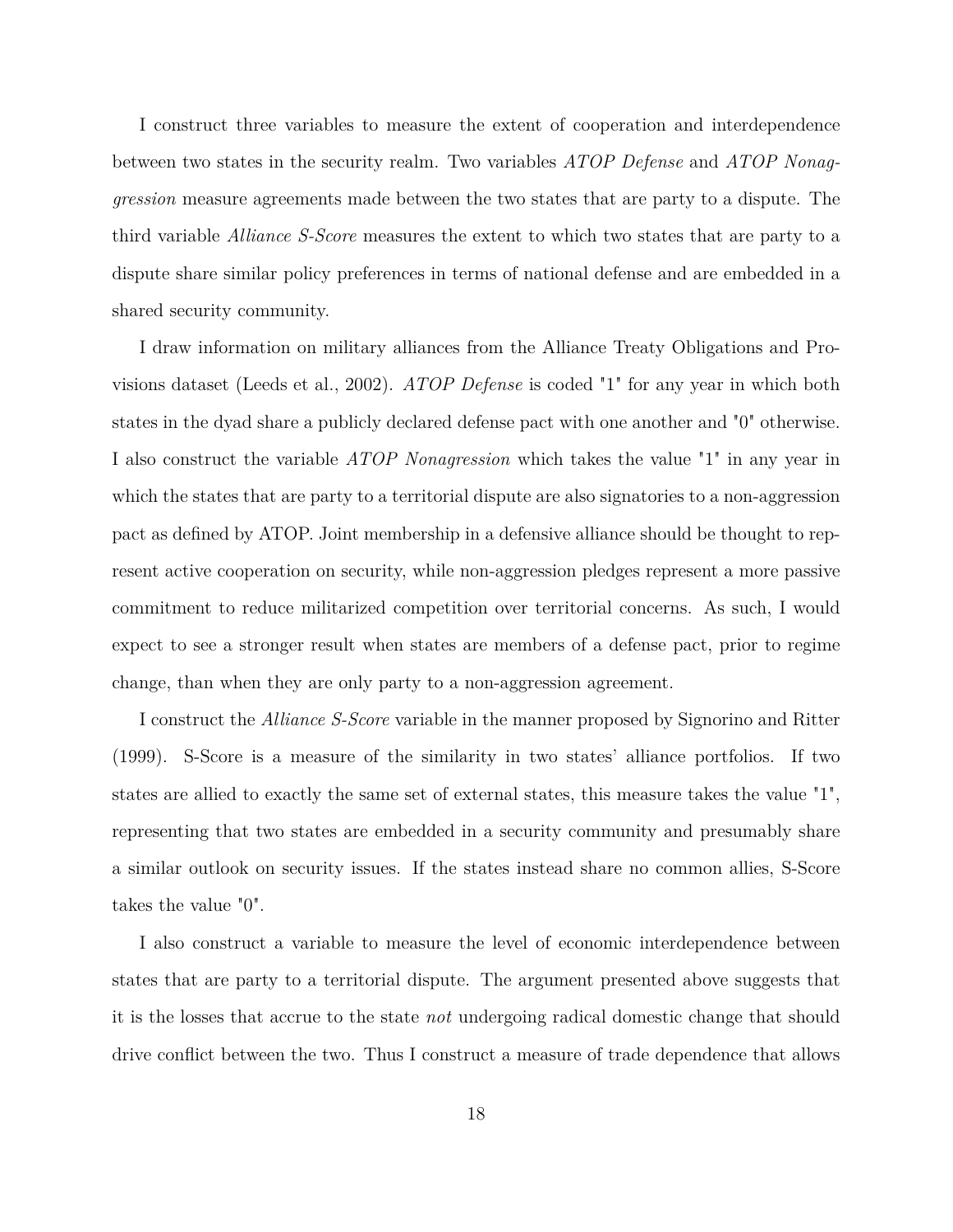me to capture the economic importance of the target to the territorial claimant. I construct the variable *Trade Dependence A with B* using data drawn from the Graham and Tucker (2017) IPE data resource. These variables capture value of one state's trade with the other as a share of that state's total trade. *Trade Dependence A with B* is measured as  $\frac{\text{Trade}_{A \text{ with } B}}{\text{Trade}_{A \text{ with All}}}$ .

Finally, I also construct the variable *Dormant Dispute* to measure the presence or absence of recent militarized behavior over the territorial dispute. If no MID has occurred within the last 15 years, I consider the territorial dispute to have grown dormant. This variable takes the value "1" for any dyad-year in which neither state in the dyad has initiated a militarized interstate dispute (MID) against the other within the last 15 years, and takes the value "0" if one or more MIDs have occured in the dyad within the 15 previous years.

#### *Control Variables*[9](#page-19-0)

*Territorial Salience* The economic and military salience of a piece of territory have been shown to influence the likelihood that militarized disputes occur over a territorial claim and more likely to lead to the initiation of claims (Hensel 2001a, 2001b). Further, it is likely that access to valuable resources and control of strategic territory affects the stability of governments (Morrison 2009, Smith 2004), thus must be controlled for to prevent spurious findings. I use the *Salience* indicator from the Issue Correlates of War dataset (Hensel 2014) to control for the economic and strategic value of a territory under dispute.

*Contiguity:* States that contend over a shared border rather than isolated islands or other non-contiguous territories should be thought to be more threatening to one another, and thus should maintain higher levels of militarization in their relations, *ceteres paribus*. Thus I control for physical proximity using the Correlates of War Direct Contiguity (V3.2) dataset

<span id="page-19-0"></span><sup>&</sup>lt;sup>9</sup>In addition to the control variables listed below, it would be reasonable to control for the possibility that a regime change in question is enforced upon the target state by the claimant state. I attempt to do this by using the ARCHIGOS measures of foreign-imposed and foreign-supported regime change (Goemans, et al., 2009). However, according to ARCHIGOS no cases of foreign imposed regime change occur during the span of these 53 territorial disputes. Thus, the variable measuring foreign-imposed regime change is omitted from these models.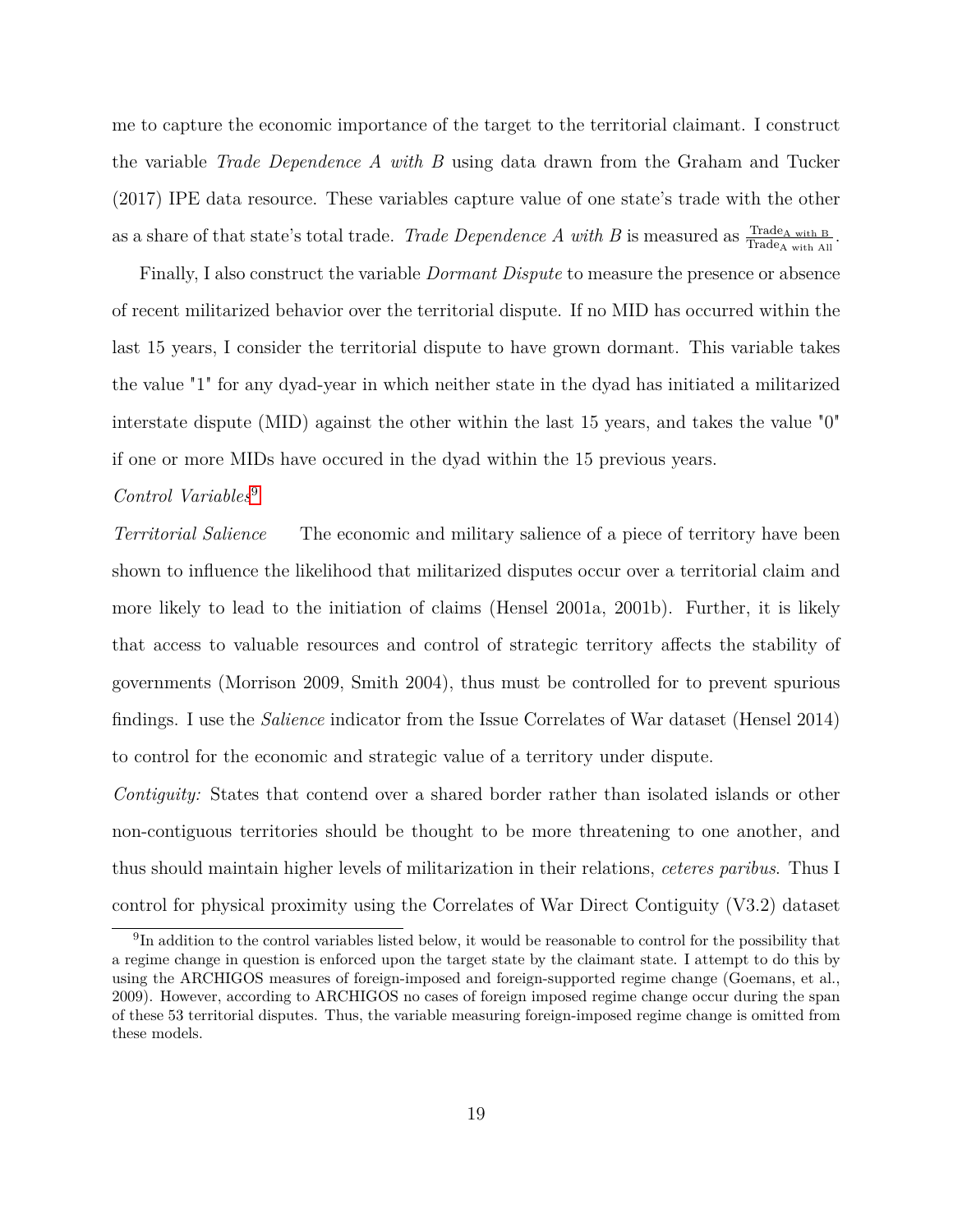(Stinnett et al., 2002). This variable takes the value "1" for any observation in which the rivals in question share a land or river border.

*Joint Democracy* A country's regime type is associated with political stability within the country (Ekman 2009) and a wide ranging literature has shown regime-type to be associated with the conflict behavior of dyads. As such, dyadic regime type must be controlled for. I measure regime type using the Polity IV dataset. *Joint Democracy* is coded using Polity IV data (Marshall & Jaggers 2007) and takes the value "1" in any dyad year in which both states have a polity score of 6+ and "0" otherwise.

*Military Power* Militarily powerful states should be both more stable, as they are capable of using oppression effectively if needed, and should be more able to engage in international conflict. Thus, I control for the balance of military power in the dyad using the Composite Indicator of National Capabilities (CINC) Correlates of War National Material Capabilities V5.0 dataset (Singer, Bremer & Stuckey 1972).

To account for the balance of military capabilities, I construct a variable using the Composite Indicator of National Capabilities (CINC) measure from the Correlates of War National Material Capabilities V5.0 dataset (Singer, Bremer & Stuckey 1972).

*Conflict History* The presence and temporal distance of past militarized disputes in a dyad is likely to influence future conflict behavior as well as regime stability. As such, I include a cubic polynomial of years since the last dispute in a dyad in accordance with the procedure suggested by Carter and Signorino (2010).

#### **Results**

I begin my analysis by examining simple cross-tabulations. Table 1 displays the bivariate association between regime change in a party to a territorial dispute and the subsequent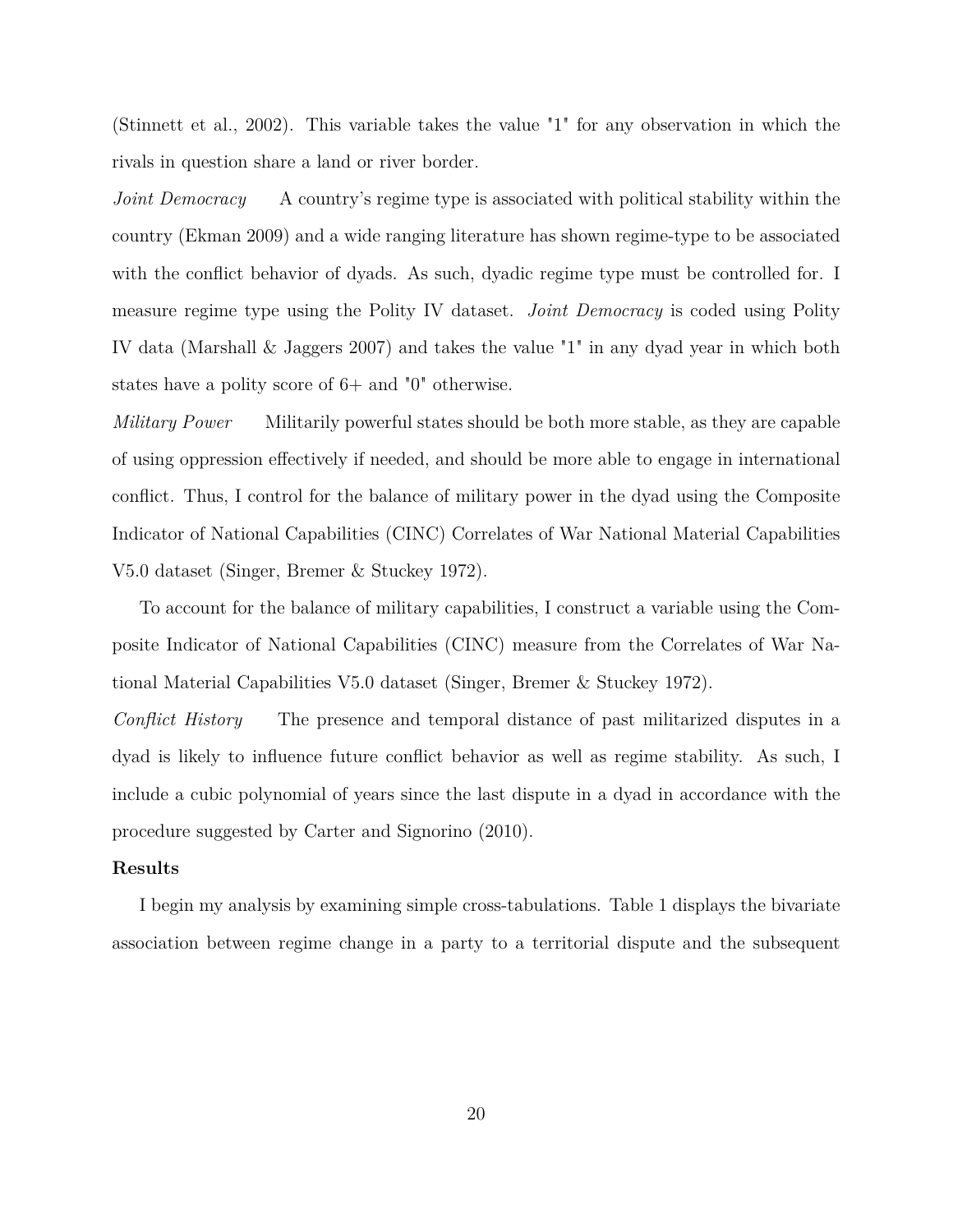onset of MIDs between those disputants.<sup>[10](#page-21-0)</sup> In aggregate, it seems that regime change has little effect on territorial dispute escalation, with MID onsets in both the post-regime change and non-regime change samples being roughly what would be expected by chance. However, if the hypotheses discussed above are accurate, then regime change should be thought to have a conditional effect on escalation, leading to increased hostility in some disputing dyads and decreased hostility in others. Thus what appears as a null result in Table 1 may indicate the existence of countervailing trends that disguise a more complex underlying relationship.

|                                         | No Onset | MID Onset | Total |  |  |  |
|-----------------------------------------|----------|-----------|-------|--|--|--|
| No Regime Change                        | 716      | 73        | 789   |  |  |  |
| (Expectation)                           | (709.5)  | (79.5)    |       |  |  |  |
| Regime Change                           | 525      | 66        | 591   |  |  |  |
| (Expectation)                           | (531.5)  | (59.5)    |       |  |  |  |
| Total                                   | 1241     | 139       | 1,380 |  |  |  |
| Pearson $\chi^2(1) = 1.3684$ Pr = 0.242 |          |           |       |  |  |  |

Table 1: Regime Change in Last 5 Years and MID Onset

Tables 2-5 display cross-tabulated results between 4 measures of shared interests and MID onset in dyads where one state in the dyad has experienced regime change within the last 5 years. These cross-tabulations provide initial evidence for the existence of the countervailing trends that we would expect to see if my hypotheses hold, and in each case,  $\chi^2$  tests show a statistically significant relationship between the relevant measure of shared interests and MID onset. In each table we see that in a dyad where the states in question shared *ex-ante* interests prior to the regime change, the observed occurrence of MID onsets is significantly higher than would be expected by chance. Across the four cross-tabulations, roughly  $25\%$ more mids occur between states who had "good" pre-regime change relations than would be

<span id="page-21-0"></span><sup>10</sup>Note, while the primary regression analysis presented below examines only the more common 1-year lag after regime change, these contingency tables examine a 5-year window following regime change so as to provide a more general understanding of the longer term influence of regime change on the escalation and deescalation of territorial disputes. I also include a series of accelerated failure time models in the appendix –discusses below –that provide a more general understanding of the effect of regime change on MID onset over time.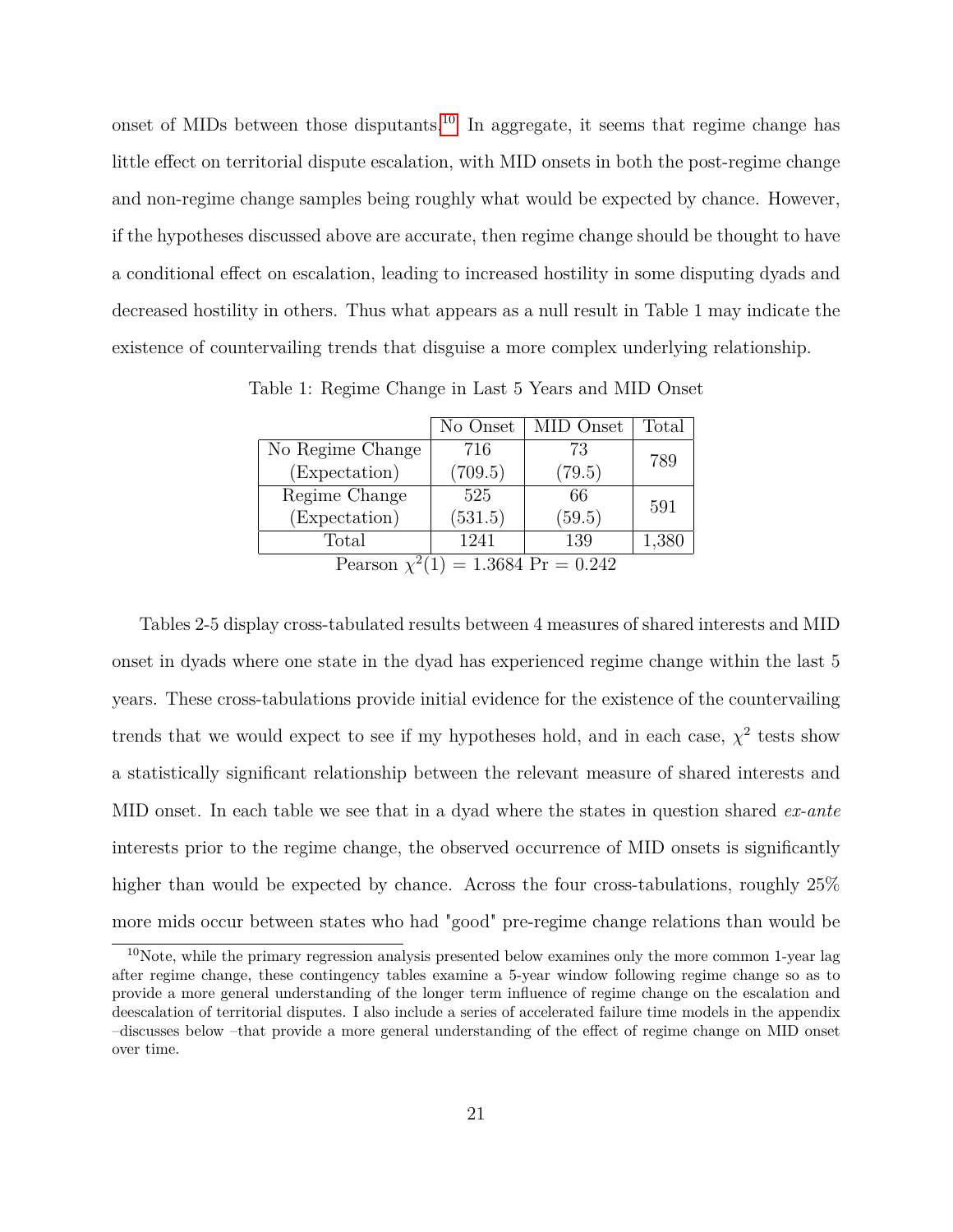expected by chance. In contrast, when states shared few interests prior to a regime change in the dyad, the subsequent occurrence of MIDs is significantly lower than would be expected by chance. Across the four tables there are between  $1/2$  and  $3/4$  as many MID initiations in the "poor relations" group than would be expected by chance. The relationship displayed in these cross-tabs is, of course, only suggestive given that it accounts for no covariates, but provides initial evidence that the effect of regime change on the escalation or deescalation of territorial disputes seems to be conditional on the level of hostility in the *ex-ante* relationship, as predicted by H1 and H2.

Effect of Shared Interests in 5yr Post-Regime Change Period

Table 2: Alliance Portfolio Similarity

|                       | No Onset | MID    | Total |  |  |  |  |
|-----------------------|----------|--------|-------|--|--|--|--|
| Low S-Score*          | 184      | 11     | 195   |  |  |  |  |
| (Expected)            | (173.2)  | (21.8) |       |  |  |  |  |
| High S-Score          | 341      | 55     | 396   |  |  |  |  |
| (Expectation)         | (351.8)  | (44.2) |       |  |  |  |  |
| Total                 | 525      | 66     | 591   |  |  |  |  |
| Doorgan $\frac{2}{3}$ |          |        |       |  |  |  |  |

Pearson  $\chi^2(1) = 8.9598 \text{ Pr} = 0.003$  Pearson  $\chi^2(1) = 4.3501 \text{ Pr} = 0.037$ 

|                                          | No Onset | MID    | Total |  |  |  |
|------------------------------------------|----------|--------|-------|--|--|--|
| No Pact                                  | 187      | 11     | 198   |  |  |  |
| (Expected)                               | (175.5)  | (22.5) |       |  |  |  |
| Non-Agg Pact                             | 296      | 51     | 347   |  |  |  |
| (Expectation)                            | (307.5)  | (39.5) |       |  |  |  |
| Total                                    | 483      | 62     | 545   |  |  |  |
| Pearson $\chi^2(1) = 10.4501$ Pr = 0.001 |          |        |       |  |  |  |

Table 4: Nonaggression Pacts

Table 3: Trade Dependence

|                       | No Onset | MID    | Total |  |  |  |  |
|-----------------------|----------|--------|-------|--|--|--|--|
| Low Trade*            | 238      | 21     | 195   |  |  |  |  |
| (Expected)            | (230.1)  | (28.9) |       |  |  |  |  |
| High Trade            | 287      | 45     | 396   |  |  |  |  |
| (Expectation)         | (294.9)  | (37.1) |       |  |  |  |  |
| Total                 | 525      | 66     | 591   |  |  |  |  |
| Doorgan $2^4$<br>2501 |          |        |       |  |  |  |  |

|  | Table 5: Defense Pacts |  |
|--|------------------------|--|

|                                         | No Onset | <b>MID</b> | Total |  |  |  |
|-----------------------------------------|----------|------------|-------|--|--|--|
| No Pact                                 | 155      |            |       |  |  |  |
| (Expected)                              | (144.5)  | (18.5)     | 163   |  |  |  |
| Defense Pact                            | 328      | 54         | 382   |  |  |  |
| (Expectation)                           | (338.5)  | (43.5)     |       |  |  |  |
| Total                                   | 483      | 62         | 545   |  |  |  |
| Pearson $\chi^2(1) = 9.6502$ Pr = 0.002 |          |            |       |  |  |  |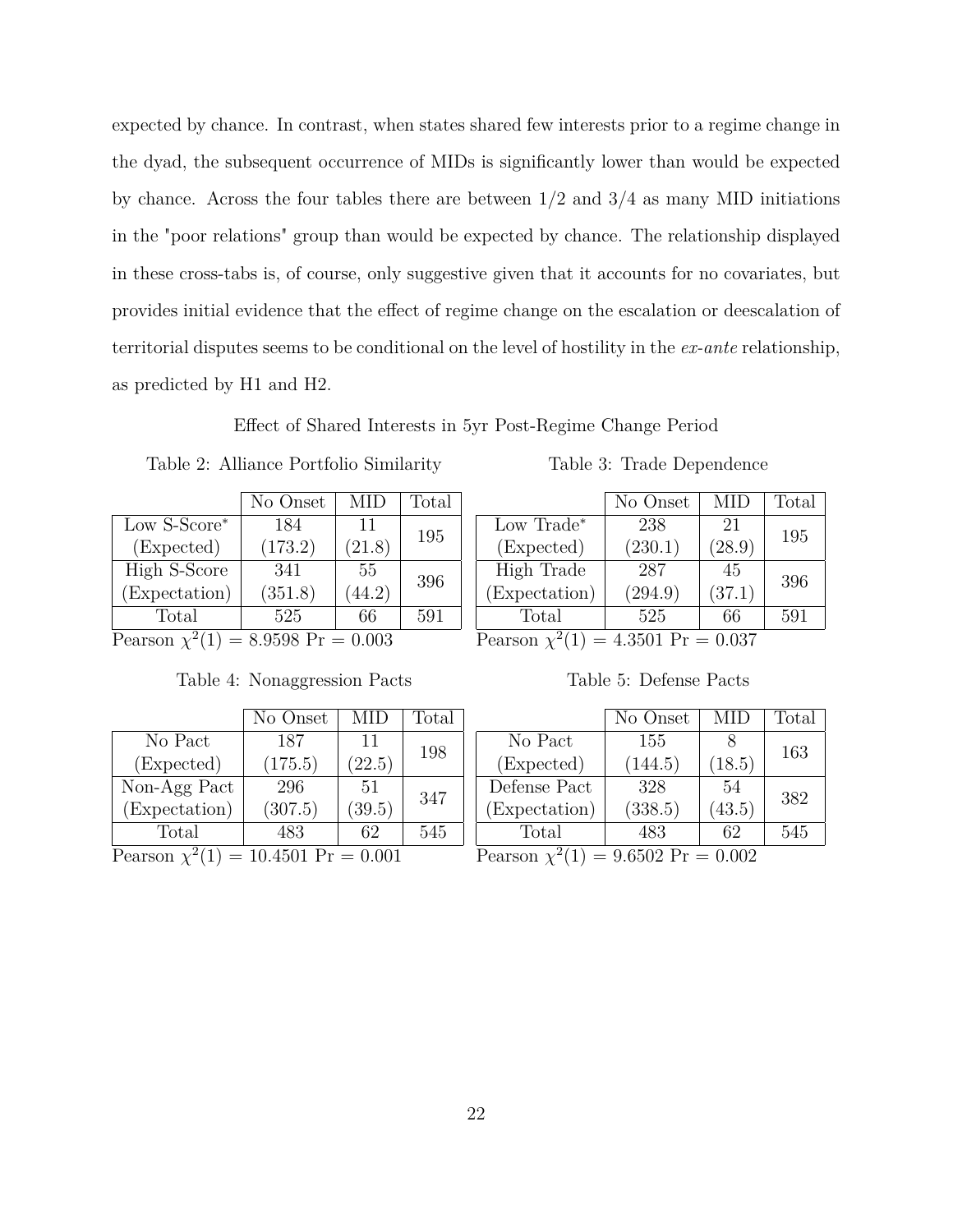Table 6, below, displays the results of a series of 2-stage Probit models using several different measures of shared interest. The results are supportive of the hypotheses discussed above. In the interactions displayed, the base coefficient for *Regime Change State B* represents the effect on probability of MID onset of a regime change in the target of a territorial claim when the claimant holds no interests of the specified type in the target.<sup>[11](#page-23-0)</sup> All models point to the conclusion that, when states involved in a territorial dispute have relatively poor relations –that is they share few economic or security ties, or have engaged in recent militarized behavior –regime change in the target state appears to reduce the likelihood of a militarized dispute occurring in the following year. This finding supports the second hypothesis discussed above. When parties to a territorial dispute have poor relations, regime change seems to suppress the likelihood of dispute escalation.

These changes in the probability of MID onset are also substantively quite large. Figure 1, below, displays the change in predicted probability of MID initiation dependent on regime change and the challenger's trade dependence on the target when moving from first to third quartile.[12](#page-23-1) Comparing across the two plots presented, we see that when trade dependence is at the first quartile, the predicted probability of MID onset is 0.135 in the absence of regime change. This falls to 0.07 (just over half as likely) in the year following regime change. When trade dependence is at the third quartile however, regime change increases the predicted probability of MID onset from 0.11 to 0.36, more than tripling the probability of subsequent MID onsets.

Figure 2 displays the substantive effect of security ties and regime change on MID initiation, using the existence of a formally declared defense pact to proxy for security ties. Interestingly, in the case of defense ties, the conflict-promoting effect of regime change is

<span id="page-23-0"></span> $11$ In Model 1, this would indicate 0 trade dependence, 0 shared allies in Model 2, no defense pact in Model 3, no Non-Aggression Pact in Model 4, and in Model 5 would indicate that MIDs have occurred between the two within the last 15 years.

<span id="page-23-1"></span> $^{12}\mathrm{Predicted}$  probabilities are estimated when holding all other variables at observed values.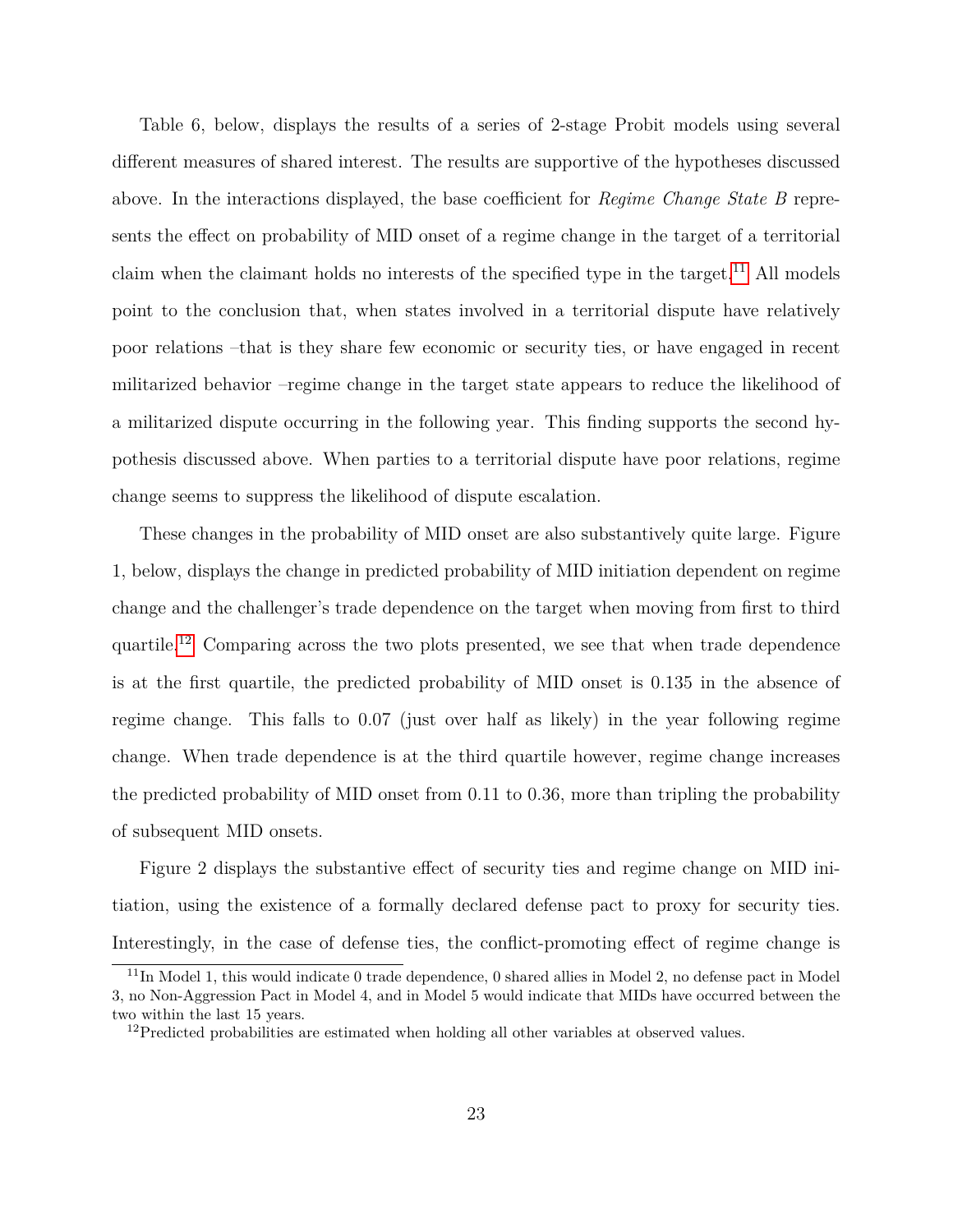|                                                   | Selection Model        |              |               |              |                                     |              |
|---------------------------------------------------|------------------------|--------------|---------------|--------------|-------------------------------------|--------------|
| Trade Dependence A on B                           | $3.1642*$              |              |               |              |                                     |              |
|                                                   | 1.2804                 |              |               |              |                                     |              |
| Alliance Portfolio Similarity                     | 0.0456                 |              |               |              |                                     |              |
|                                                   | 0.1207                 |              |               |              |                                     |              |
| Length of Border 1000's km                        | $0.2322**$             |              |               |              |                                     |              |
|                                                   | 0.0001                 |              |               |              |                                     |              |
| Military Capability Disparity                     | $-0.0057$              |              |               |              |                                     |              |
|                                                   | 0.4182                 |              |               |              |                                     |              |
| Joint Democracy                                   | $-0.0498$              |              |               |              |                                     |              |
|                                                   | 0.1051                 |              |               |              |                                     |              |
| Defense Pact                                      | $1.1242***$            |              |               |              |                                     |              |
|                                                   | 0.1219                 |              |               |              |                                     |              |
| U.N. Voting Similarity                            | 0.1169                 |              |               |              |                                     |              |
| Constant                                          | 0.0729<br>$-3.5908***$ |              |               |              |                                     |              |
|                                                   | 0.3507                 |              |               |              |                                     |              |
| Observations                                      | 1145772                |              |               |              |                                     |              |
|                                                   |                        |              |               |              |                                     |              |
|                                                   |                        | (1)          | (2)           | (3)          | (4)                                 | (5)          |
|                                                   |                        | Trade        | S-Score       | Defense Pact | Non-Aggression Pact Dormant Dispute |              |
| Regime Change State B                             |                        | $-0.3694$    | $-10.5401***$ | $-4.2385***$ | $-3.3947***$                        | $-0.7728*$   |
|                                                   |                        | 0.4040       | 0.8896        | 0.3134       | 0.2600                              | 0.3663       |
| Regime Change State $B \times$ Trade Dependence   |                        | 82.5300**    |               |              |                                     |              |
|                                                   |                        | 31.0320      |               |              |                                     |              |
| Regime Change State $B \times S$ -Score           |                        |              | 10.6002***    |              |                                     |              |
|                                                   |                        |              | 1.1318        |              |                                     |              |
| Regime Change State $B \times$ Defense Pact       |                        |              |               | 4.2987***    |                                     |              |
|                                                   |                        |              |               | 0.4671       |                                     |              |
| Regime Change State $B \times$ Non-Agression Pact |                        |              |               |              | $3.4731***$                         |              |
|                                                   |                        |              |               |              | 0.4639                              |              |
| Regime Change State $B \times$ Dormant Dispute    |                        |              |               |              |                                     | $1.1485*$    |
|                                                   |                        |              |               |              |                                     | 0.4949       |
| Trade Dependence A on B                           |                        | $-7.5633*$   | $-7.4461*$    | $-7.4461*$   | $-7.4410*$                          | $-7.8751+$   |
|                                                   |                        | 3.2935       | 3.0860        | 3.0860       | 3.0896                              | 4.0584       |
| S-Score                                           |                        | $-0.6349$    | $-0.5974$     | $-0.5974$    | $-0.5892$                           | $-0.7568+$   |
|                                                   |                        | 0.4541       | 0.4540        | 0.4540       | 0.4555                              | 0.3930       |
| Defense Pact                                      |                        | $-0.8308*$   | $-0.8869**$   | $-0.8869**$  | $-0.8586*$                          | $-0.9841*$   |
|                                                   |                        | 0.3350       | 0.3421        | 0.3421       | 0.3335                              | 0.4037       |
| Non-Agression Pact                                |                        | $0.5708*$    | $0.5717*$     | $0.5717*$    | $0.5318+$                           | $0.5071+$    |
|                                                   |                        | 0.2888       | 0.2896        | 0.2896       | 0.2869                              | 0.3012       |
| Dormant Dispute                                   |                        |              |               |              |                                     | $-0.5561***$ |
|                                                   |                        |              |               |              |                                     | 0.1515       |
| Contiguity                                        |                        | $-0.0090$    | $-0.0173$     | $-0.0173$    | $-0.0182$                           | $-0.0193$    |
|                                                   |                        | 0.1526       | 0.1551        | 0.1551       | 0.1548                              | 0.1776       |
| Salience to Challenger                            |                        | 0.0388       | 0.0420        | 0.0420       | 0.0416                              | 0.0043       |
|                                                   |                        | 0.1068       | 0.1062        | 0.1062       | 0.1062                              | 0.1607       |
| Salience to Target                                |                        | 0.0963       | 0.0927        | 0.0927       | 0.0926                              | 0.1184       |
|                                                   |                        | 0.0953       | 0.0958        | 0.0958       | 0.0959                              | 0.1300       |
| Capability Disparity                              |                        | $-1.0918*$   | $-1.0748+$    | $-1.0748+$   | $-1.0757+$                          | $-0.7351$    |
|                                                   |                        | 0.5487       | 0.5580        | 0.5580       | 0.5579                              | 0.5156       |
| Joint Democracy                                   |                        | $-0.1661$    | $-0.1635$     | $-0.1635$    | $-0.1633$                           | $-0.2874*$   |
|                                                   |                        | 0.1422       | 0.1436        | 0.1436       | 0.1436                              | 0.1306       |
| Cold War                                          |                        | $-0.2178$    | $-0.2074$     | $-0.2074$    | $-0.2110$                           | $-0.1452$    |
|                                                   |                        | 0.1539       | 0.1574        | 0.1574       | 0.1556                              | 0.1519       |
| Inverse Mills Ratio                               |                        | $-0.5288***$ | $-0.5615***$  | $-0.5615***$ | $-0.5656***$                        | $-0.7867***$ |
|                                                   |                        | 0.1479       | 0.1491        | 0.1491       | 0.1497                              | 0.1436       |
| Constant                                          |                        | 2.2173*      | 2.2990*       | $2.2990*$    | $2.3154*$                           | 2.6977**     |
|                                                   |                        | 0.9598       | 0.9656        | 0.9656       | 0.9648                              | 0.9220       |
| Observations                                      |                        | 1196         | 1196          | 1196         | 1196                                | 1196         |
|                                                   |                        |              |               |              |                                     |              |

Table 6: 2-Stage Probit Regression (Heckman Correction) - MID initiation 1945-2001

 $\overline{1}$  Cubic polynomial of number of years since last MID included in model, but not reported.

 $+$   $p$   $<$  0.10,  $^{*}$   $p$   $<$  0.05,  $^{**}$   $p$   $<$  0.01,  $^{***}$   $p$   $<$  0.001 in two-tailed test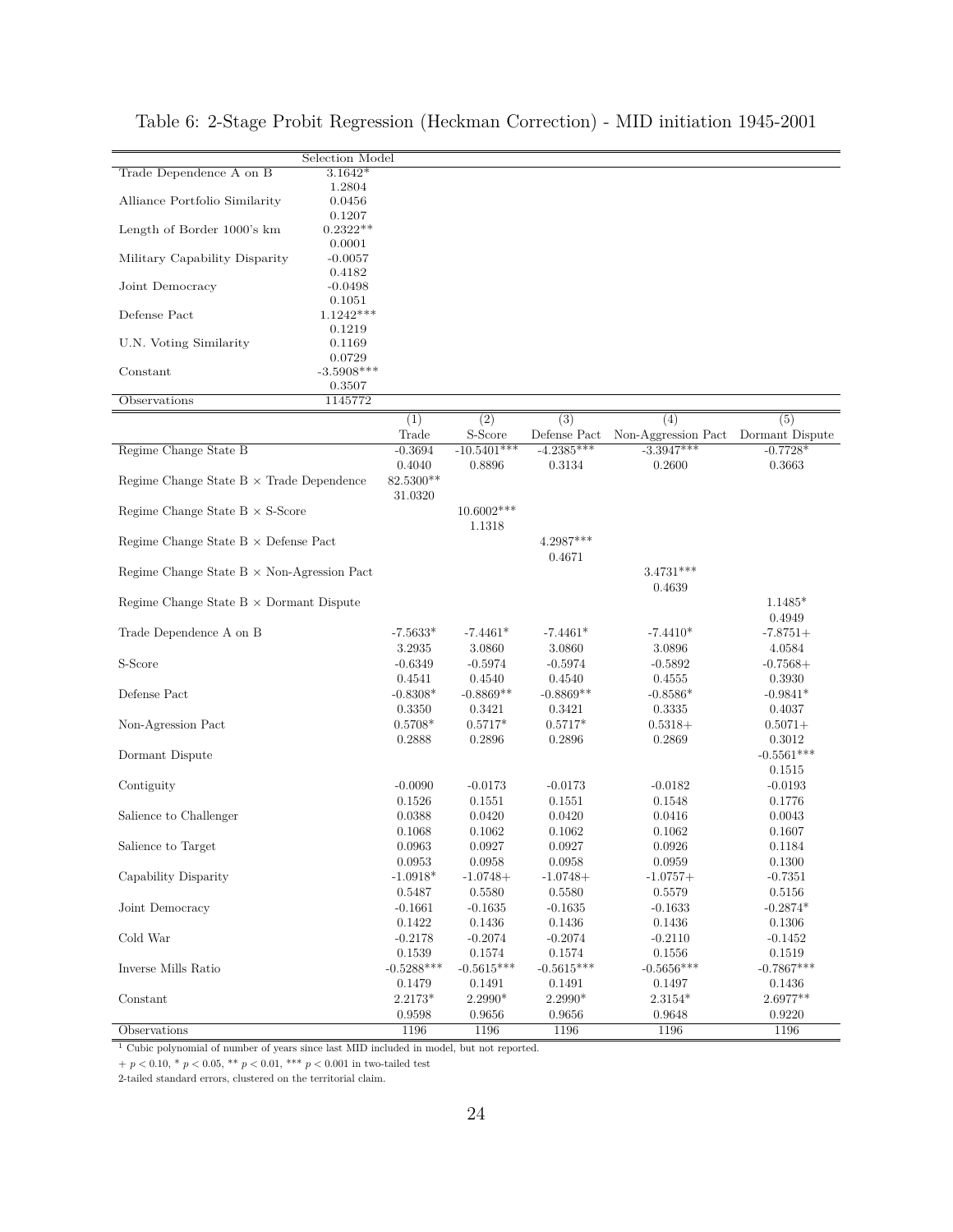Figure 1: Effect of Regime Change on MID Initiation - Conditional on Trade



much smaller than in the case of economic ties. In the presence of a defense pact, regime change increases the predicted probability of subsequent MID onset from 0.076 to 0.085 –a modest 12% increase. However, the hypothesized conflict suppressing effect of regime change in the absence of security ties is very pronounced. When the parties to a territorial dispute do not share a defense pact, the predicted probability of MID onset (absent regime change) is 0.32. This predicted probability drops to approximate zero (0.00003) following regime change. Interestingly, it appears that, while a regime change that endangers security cooperation between two parties to a dispute *can* contribute to escalation of the underlying territorial dispute, that it is actually regime changes that threaten economic ties that are by far the most likely to drive dispute escalation. On the other hand, regime change that allows for the potential to develop new security ties in the manner discussed by Ratner (2009) and Siverson and Starr (1994), has a much more drastic conflict-dampening effect.

Finally, Figure 3 displays the effect of regime change on MIDs dependent on whether there have been recent hostilities in the dyad or not. These findings, too, display the hypothesized relationship. When the relationship between parties to a dispute is relatively peaceful –in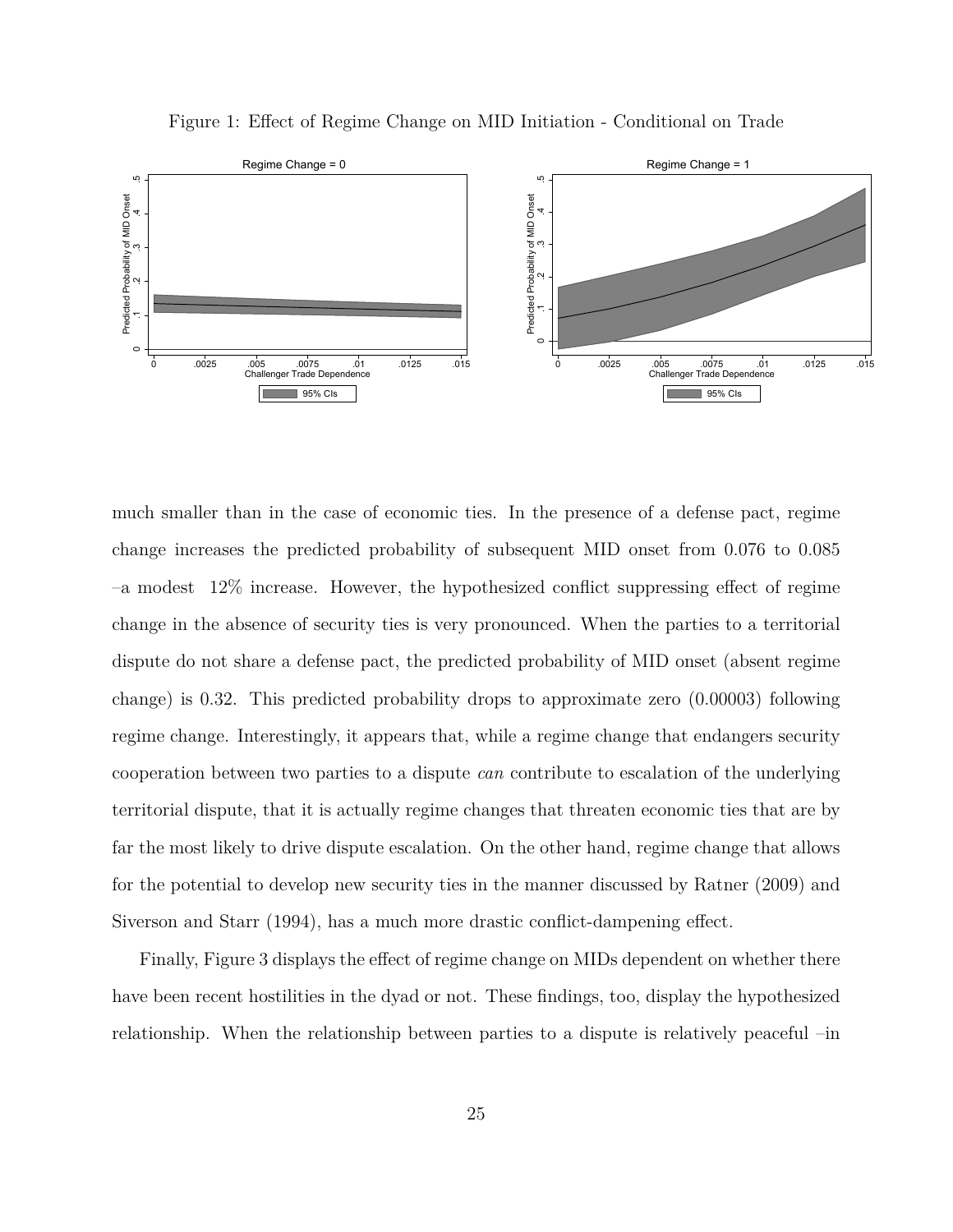Figure 2: Effect of Regime Change on MID Initiation - Conditional on Defense Pact



this case meaning no MIDs have occurred in the last 15 years –regime change leads to a subsequent increase in the probability of MID onset from 0.047 without regime change to a predicted probability of 0.178 subsequent to regime change. This is a 3.78x increase in the predicted probability of MID onset. However, when relations between the parties have been relatively more hostile (including one or more MIDs in the last 15 years), regime change in the target reduces the predicted probability of a subsequent MID by roughly half, from 0.143 to 0.074

These findings contradict the expectations of prominent theorists like Walt (1997, 18-45) and Maoz (1989) who posit that the primary mechanisms by which domestic political shocks like regime change and revolution cause international conflict is by weakening a state, thus making it easy prey for existing enemies (which can also then motivate the now weakened state to behave aggressively to preempt those existing enemies). The finding I present here suggests that this mechanism is not in action in many cases. Rather, domestic political shocks lead to conflict when they endanger existing good relations with other states. It is those "friendly" outside states who have much to lose due to a domestic shock in another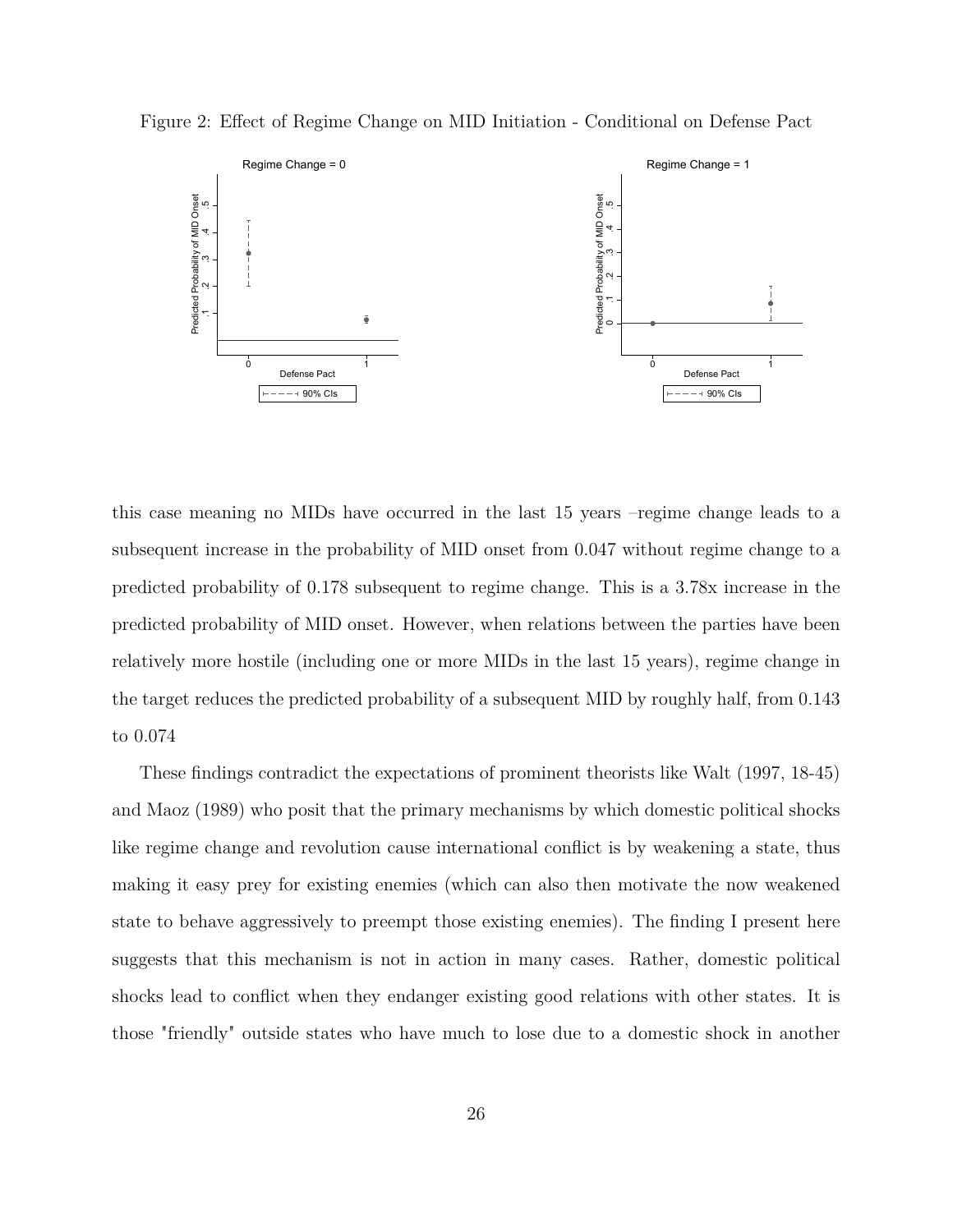

Figure 3: Effect of Regime Change on MID Initiation - Conditional on Dispute Dormancy

state. Enemies, by contrast, appear to believe that they have more to gain by waiting patiently to establish a new relationship with a new regime rather than by paying the costs of fighting over a disputed territory before they learn what cooperation may be possible with the new regime. However, while a large increase or decrease in the 1-year probability of MID onsets is an interesting discovery, the models presented above cannot tell us whether these effects represent transitory 1-year "blips" in the underlying relationship between disputants or whether they lead to a longer-term reduction (or increase) in the likelihood that the dispute turns violent.

To provide some insight into not just strength, but also the duration of this effect, I construct a series of accelerated failure time models (AFT).[13](#page-27-0) I specify a Weibull AFT for

<span id="page-27-0"></span><sup>13</sup>AFT models are selected for this extension because I am interested explicitly in the length of an observed effect. Cox proportional hazard models –while more common in recent usage –provide an understanding of the expected hazard of an event occurring in the next time period. They do not explicitly model change in the expected time until an event occurs. AFT does explicitly model the acceleration or deceleration of events –i.e. the expected length of the decrease or increase in time until the next event. Thus AFTs are much more useful in this extension. Further, in these data Cox models are subject to severe computational difficulties. Due to the relatively small number of cases –53 disputes –and the relative rarity of regime change, significant co-linearity occurs between the dichotomous interaction terms (those including the *alliance*, *non-aggression pact* and *dormant* variable) and the dead/censor variables. This leads to a situation where the Cox model produces point estimates but no standard errors in some specifications. AFT models do not suffer from this computational difficulty.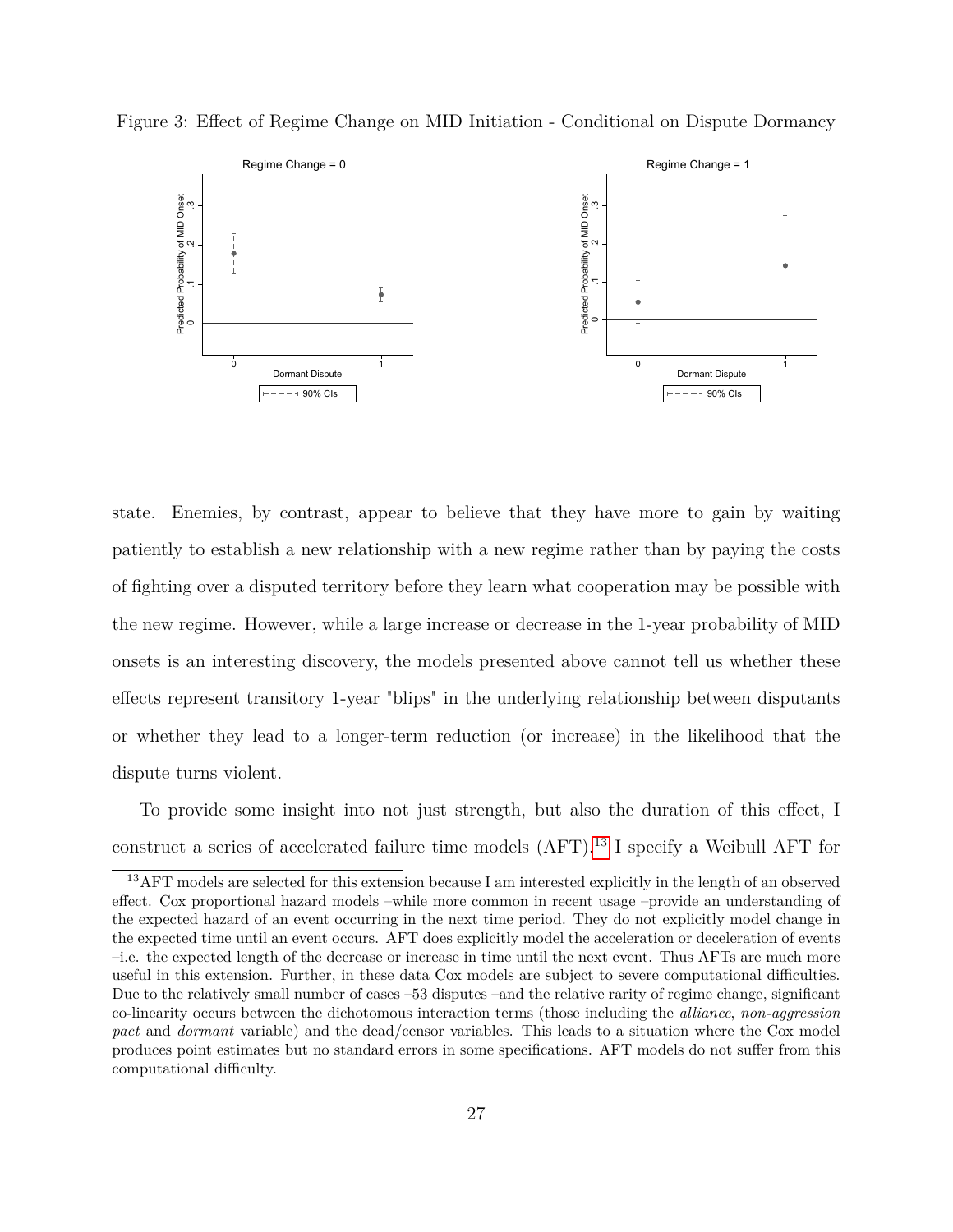this extension. The Weibull distribution is more flexible than single-parameter distributions like the exponential, estimating rather than assuming two parameters and allows for the baseline hazard to vary over time.[14](#page-28-0) Additionally, in these data it is possible for one dyad to experience multiple failures (MIDs) across time. Repeated events of the same type lead to a situation in which standard errors can be highly inaccurate due to a failure to account for the dependence among repeated events (Box-Steffensmeier & Jones 2004, p.156-161) I use the variance-corrected Conditional Gap Time method suggested by Prentice, Williams and Peterson  $(1981)$  to address this difficulty<sup>[15](#page-28-1)</sup>.

<span id="page-28-1"></span><sup>15</sup>In a conditional gap-time framework, the time variable is reset to zero after each event, and clusterrobust standard errors are used to account for the dependence between events. The conditional gap-time framework is considered most appropriate so long as failures (MIDs) in the dyad develop sequentially rather than concurrently (Box-Steffensmeier & Jones 2004, p.159). While many concurrent issues may be involved in the onset of a MID, I argue that a MID over a disputed territory generally represents the "coming to a head" of all of the various issues of contention over the territory that have built up over the preceding time. This MID is then followed by some degree of peaceful lull before the next (or the same) set of contentious issues again "come to a head" and result in a new MID. This sequential pattern of MID development would imply that the conditional gap-time framework is the most appropriate method of dealing with repeated events. The sequential situation would be contrasted by a concurrent event situation, such as could occur in the study of coup attempts if multiple factions within a country were plotting separate coup attempts at the same time thus meaning the country is concurrently at risk of multiple coup plots (p.159).

<span id="page-28-0"></span><sup>&</sup>lt;sup>14</sup>However, use of the Weibull distribution assumes only monotonic change in the baseline hazard. I use the Weibull AFT in the models reported here for its familiarity to researchers. In keeping with suggested practices and to reduce the risk that the finding presented here results from this assumed functional form I also estimate AFT models using the Generalized Gamma and Log-Normal distributions which relax assumptions inherent when using the Weibull distribution (Box-Steffensmeier & Jones, 2004). Outputs from these models are displayed in Table 14 and 15 in the appendix. The findings of the Generalized Gamma AFT are very similar to those obtained by using the Weibull distribution. When using the log-normal distribution, findings are largely consistent with the findings of the Weibull model though the interaction terms for Trade Dependence and Dormant Dispute are no longer statistically significant at commonly accepted levels. Fortunately, however, both the Weibull and Log-Normal distributions are nested within the Generalized Gamma. When  $\kappa = 1$  the Generalized Gamma is equivalent to the Weibull. When  $\kappa = 0$  the Generalize Gamma is equivalent to the Log-Normal instead. This allows us to test which distribution better fits the data by testing whether  $\kappa$  can be distinguished from 0 (or 1). Thus, after estimating each model, I conduct Wald tests of the hypotheses  $\kappa = 1$  and  $\kappa = 0$ . In testing the null hypothesis  $\kappa = 1$  for each of the 4 models, the resulting p-values are  $p= 0.89$ ,  $p= 0.95$ ,  $p=0.97$ , and  $p= 0.66$ . Thus in none of the 4 model specifications can we reject the null that  $\kappa = 1$ , and therefore cannot reject the hypothesis that the data are distributed Weibull. When testing the null hypothesis  $\kappa = 0$ , the resulting p-values are p= 0.069, p=0.079, p= 0.092, and  $p= 0.042$ . As such, we can reject the null hypothesis  $\kappa = 0$  with 95% confidence in one model and at the 90% confidence level in the other three. Thus, I argue that Weibull AFT should be thought to best fit these data, and the results obtained from the Log-Normal models should be taken with a grain of salt due to the poor fit of the data distribution.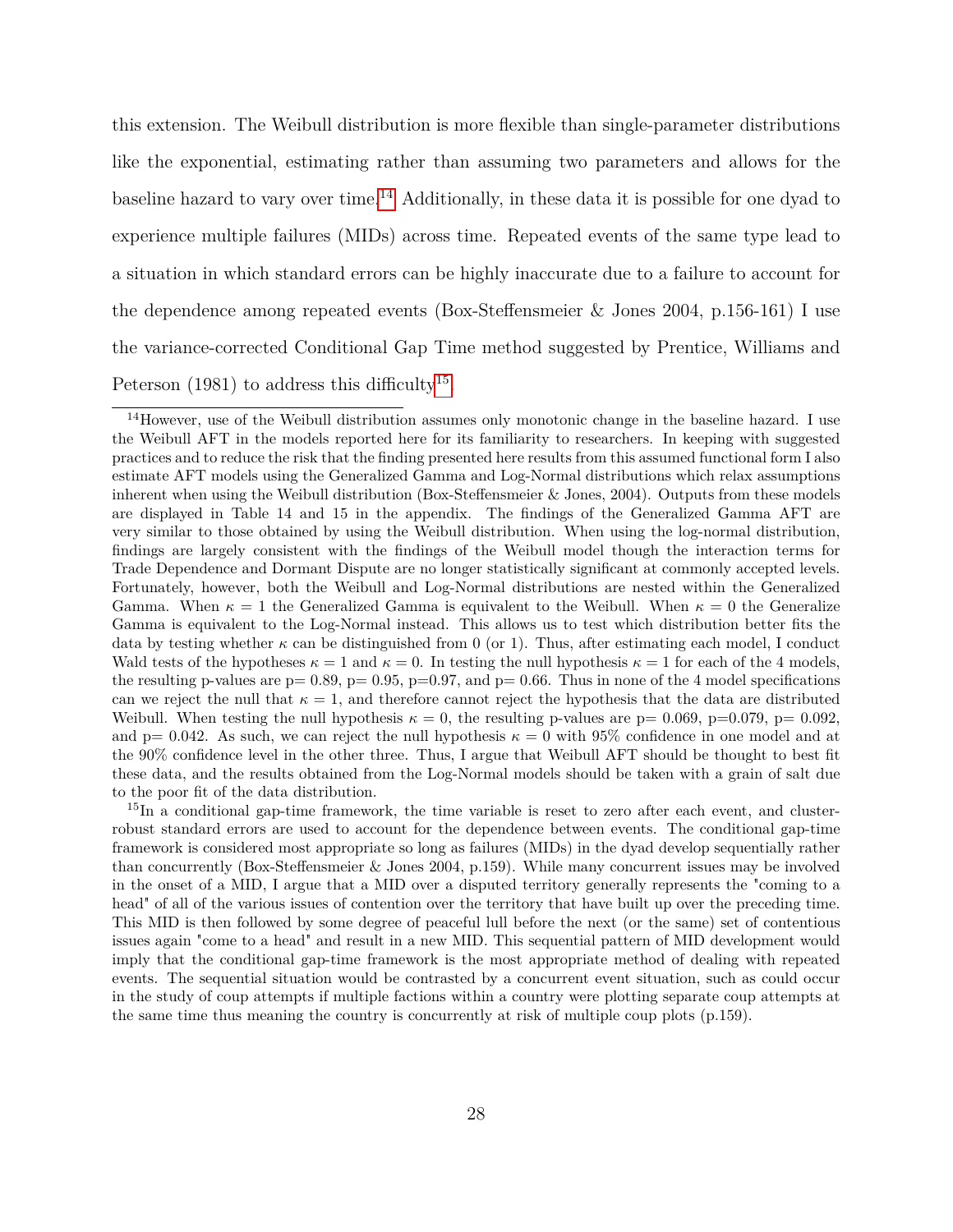|                                                        | $\overline{(1)}$ | $\overline{(2)}$ | $\overline{(3)}$                    | $\overline{(4)}$ |
|--------------------------------------------------------|------------------|------------------|-------------------------------------|------------------|
|                                                        | Trade Dependence | Defense Pact     | Non-Aggression Pact Dormant Dispute |                  |
|                                                        | $b$ /se          | b/sec            | b/se                                | b/se             |
| Regime Change State B                                  | 0.3060           | $10.2760***$     | $10.3163***$                        | $0.6429*$        |
|                                                        | 0.2877           | 1.2588           | 1.3036                              | 0.3236           |
| Regime Change State $B \times$ Trade Dependence A on B | $-56.4386**$     |                  |                                     |                  |
|                                                        | 21.4816          |                  |                                     |                  |
| Regime Change State $B \times$ Defense Pact            |                  | $-10.3017***$    |                                     |                  |
|                                                        |                  | 1.2979           |                                     |                  |
| Regime Change State $B \times$ Non-Agression Pact      |                  |                  | $-10.3475***$                       |                  |
|                                                        |                  |                  | 1.3787                              |                  |
| Regime Change State $B \times$ Dormant Dispute         |                  |                  |                                     | $-1.0457+$       |
|                                                        |                  |                  |                                     | 0.5539           |
| Trade Dependence A on B                                | $15.8602+$       | $14.2345+$       | $15.0499+$                          | $13.6526+$       |
|                                                        | 9.3297           | 8.1347           | 8.6575                              | 7.6861           |
| Defense Pact                                           | $-0.0359$        | $-0.3559$        |                                     | $-0.1462$        |
|                                                        | 0.3966           | 0.3190           |                                     | 0.4062           |
| Non-Agression Pact                                     | $-0.4498$        |                  | $-0.4376$                           | $-0.5332$        |
|                                                        | 0.4195           |                  | 0.3475                              | 0.4640           |
| Dormant Dispute                                        |                  |                  |                                     | $0.5601*$        |
|                                                        |                  |                  |                                     | 0.2325           |
| S-Score                                                | $1.6831***$      | $1.5090**$       | $1.6185**$                          | $1.7833***$      |
|                                                        | 0.5113           | 0.4788           | 0.4962                              | 0.4977           |
| Contiguity                                             | $-0.5908*$       | $-0.5859*$       | $-0.5933*$                          | $-0.5773*$       |
|                                                        | 0.2417           | 0.2334           | 0.2379                              | 0.2292           |
| Salience to Challenger                                 | 0.0915           | 0.0916           | 0.0903                              | 0.1056           |
|                                                        | 0.2243           | 0.2160           | 0.2229                              | 0.2562           |
| Salience to Target                                     | $-0.1193$        | $-0.1048$        | $-0.1098$                           | $-0.1253$        |
|                                                        | 0.2114           | 0.2062           | 0.2114                              | 0.2295           |
| Capability Disparity                                   | 0.8097           | 0.7158           | 0.7730                              | 0.3838           |
|                                                        | 0.7022           | 0.6807           | 0.6908                              | 0.6404           |
| Joint Democracy                                        | 0.2123           | 0.1773           | 0.2019                              | 0.2793           |
|                                                        | 0.1887           | 0.1751           | 0.1870                              | 0.1870           |
| Cold War                                               | $-0.0975$        | $-0.1322$        | $-0.1093$                           | $-0.0864$        |
|                                                        | 0.2406           | 0.2254           | 0.2444                              | 0.2299           |
| Constant                                               | $1.3574+$        | $1.5074+$        | $1.3938+$                           | 1.2854           |
|                                                        | 0.8203           | 0.8000           | 0.8134                              | 0.7841           |
|                                                        |                  |                  |                                     |                  |
| log(scale)                                             | $0.3494**$       | $0.3821***$      | $0.3491**$                          | $0.2814*$        |
|                                                        | 0.1205           | 0.0994           | 0.1139                              | 0.1235           |
| Observations                                           | 1296             | 1296             | 1296                                | 1296             |

Table 7: Weibull Accelerated Failure Time Models 1945-2001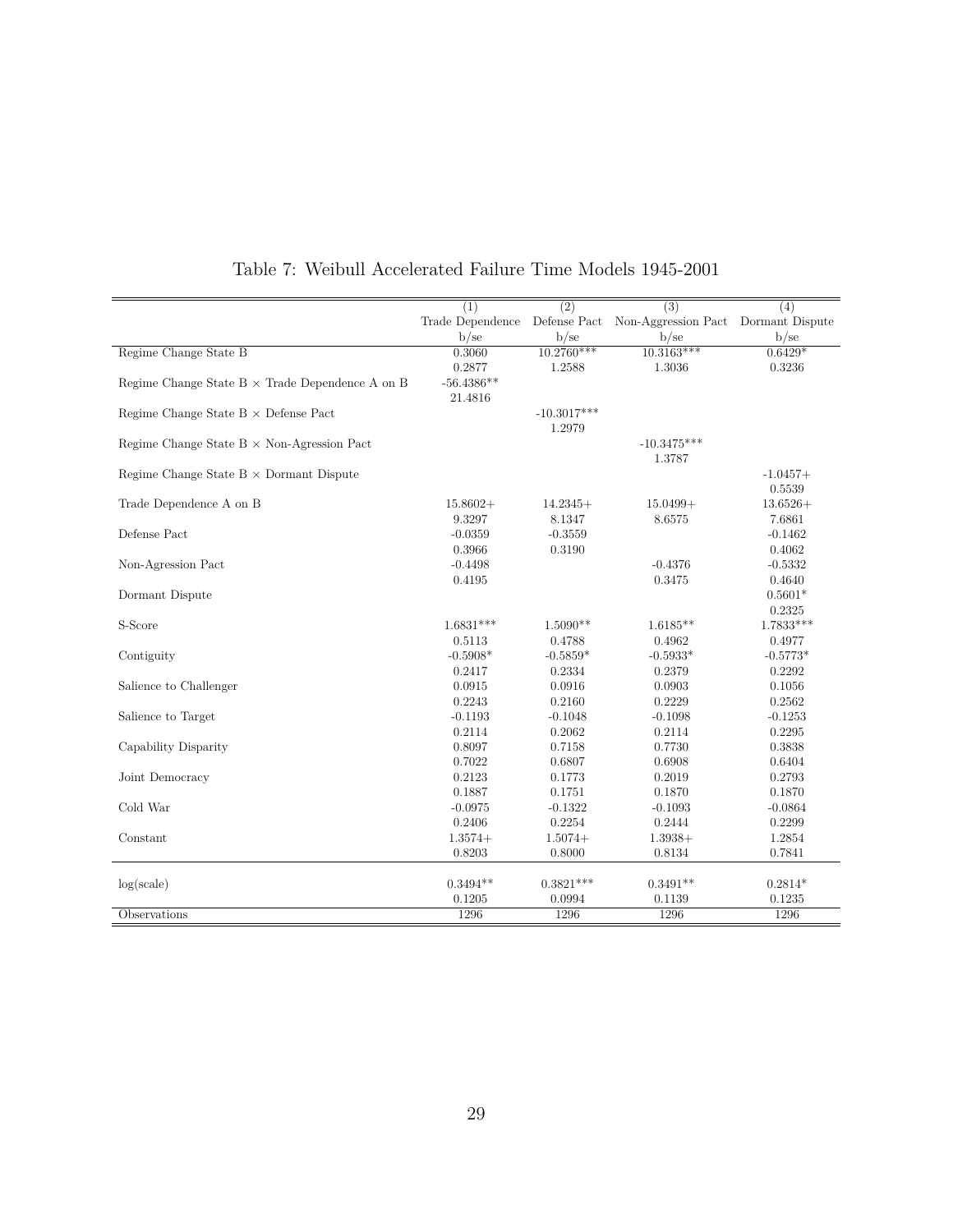Table 7 above displays the result of these AFT models.<sup>[16](#page-30-0)</sup> In the AFT output, positive coefficients are associate with a longer time until the next event (a MID) and negative coefficients imply a shorter time until the next event. The AFT model output displayed in Table 13 is consistent with what we would expect given the findings of the Logistic Regression, above. Regime change in the target of a territorial claim has a conditional effect on the expected time until the next dispute in the dyad. When shared interests between the two states are high –or no militarized incidents between the two have occurred in the last 15 years –then a regime change in the target state "accelerates" time until the next MID, meaning that another MID in the disputants will occur much more quickly than in the baseline case. Conversely, when parties to the territorial dispute share few interests or have engaged in recent militarized disputes, then a regime change in the target state significantly decelerates the expected time until the next MID between the two, implying that when states were relatively more hostile prior to the regime change, that they will enjoy a longer than expected period of peace following the regime change.<sup>[17](#page-30-1)</sup> In the territorial disputes examined here, the mean time between MIDs (the mean time till failure) is 9.4 years. When regime change occurs in a dyad where the dispute has grown dormant, the expected mean time between MIDs drops to 3.29 years leading to a 6.11 year average decrease in the length of a peaceful spell. Conversely, a regime change in a dyad where disputants have engaged in recent MIDs lengthens the expected MTTF to 17.86 years –delaying the next MID by nearly 8.5 years. I would argue that an average 8.5-year delay of the next round of potential hostilities represents a substantively important period of peace that –if recognized –could be exploited by mediators and outside parties as a ripe time to attempt to solve a conflict that had previously been quite contentious. Conversely, when two states have managed a dispute

<span id="page-30-0"></span><sup>&</sup>lt;sup>16</sup>The model using S-Score as a measure of shared interest that would be analogous to Model 2 in Table 6 suffers from convergence problems when using the Weibull AFT. As such, it is omitted from this table.

<span id="page-30-1"></span><sup>&</sup>lt;sup>17</sup>Though I note that the coefficient associated with regime change in the absence of trade in Model 1 does not achieve statistical significance.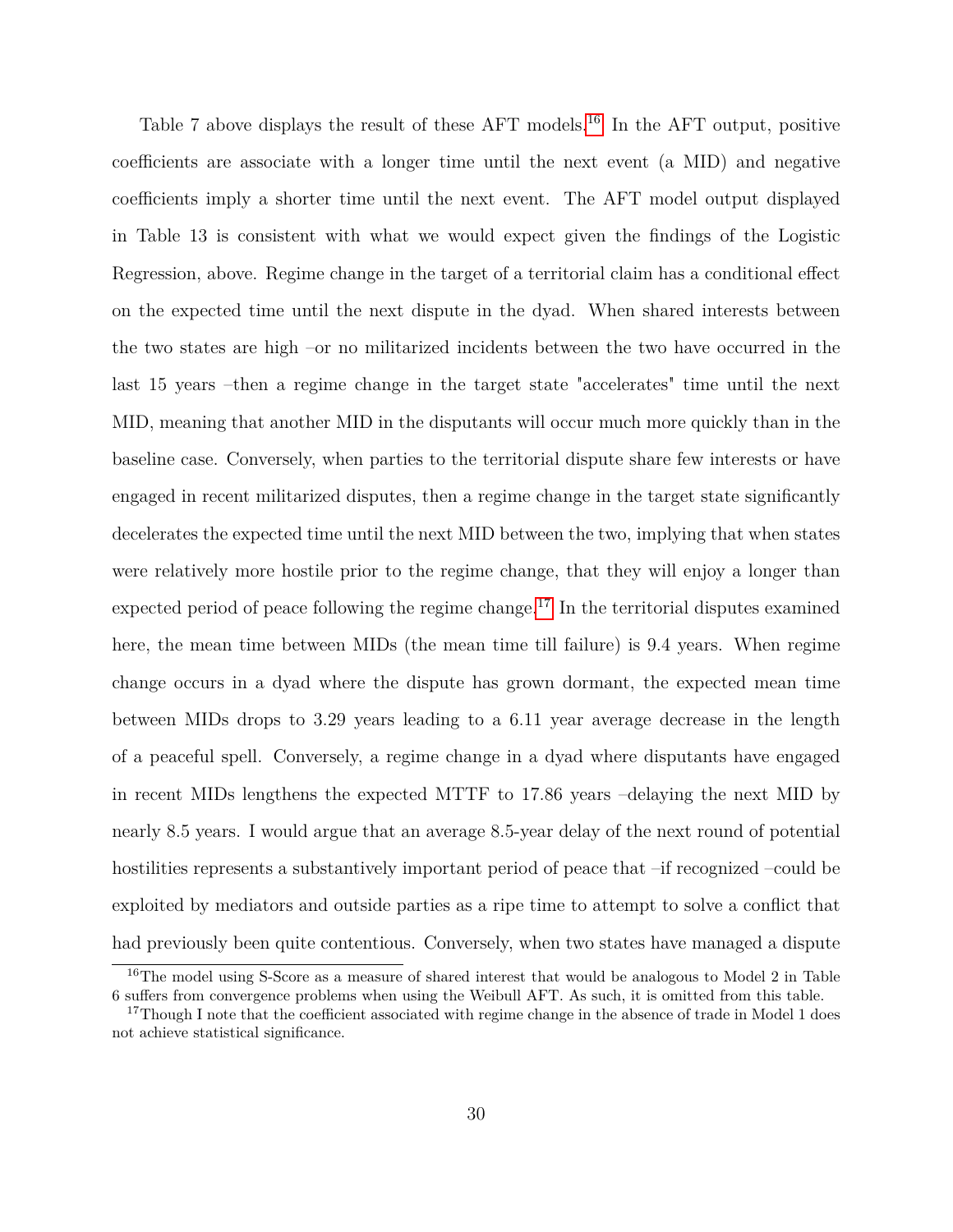peacefully in recent memory, regime change in one leads to a very precarious subsequent span of time that must be managed carefully to avoid reigniting the previously dormant dispute.

#### **Conclusion**

The forgoing analysis provides us with a new understanding of how major changes in the domestic politics of a state can effect ongoing disputes that state is a party to. Crucially, this study demonstrates that major domestic shocks can not be thought of as having only a single-sided effect on the timing of militarized events during an ongoing dispute. Rather, the findings presented above demonstrate that the effect of a domestic political shock on subsequent dispute behavior is conditional on the *ex-ante* relationship between the disputants. Those states that have maintained relatively warm economic and security relations despite an ongoing territorial dispute are likely to see their shared ties damaged by a domestic shock in one state, which increases the salience of owning a contested piece of territory and leads those states into a period of militarized contention over the disputed territory. In contrast, challengers that have poor *ex-ante* relations with their territorial target are likely to perceive a domestic shock in the target state as an opportunity to improve relations with the target, and thus access the value of disputed territory without paying the cost of fighting to claim it.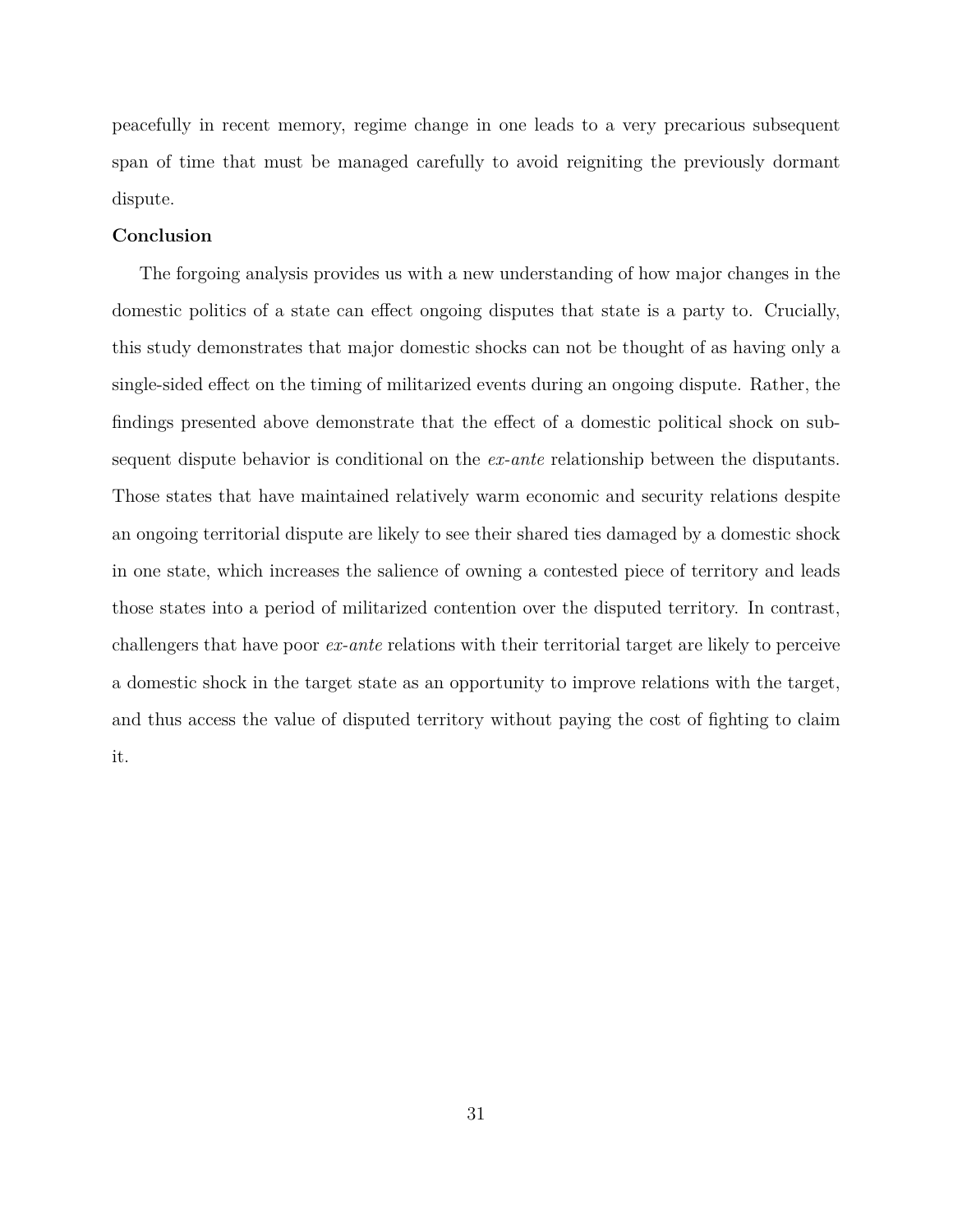## **1 References**

Abramson, S. F., & Carter, D. B. 2016. "The historical origins of territorial disputes." *The American Political Science Review* 110(4): 675.

Bobick, T., & Smith, A. 2013. "The impact of leader turnover on the onset and the resolution of WTO disputes". *The Review of International Organizations* 8(4): 423-445.

Box-Steffensmeier, J. M., & Jones, B. S. (2004). Event history modeling: A guide for social scientists. Cambridge University Press.

Biersack, J., & O'lear, S. (2014). The geopolitics of Russia's annexation of Crimea: narratives, identity, silences, and energy. Eurasian geography and economics, 55(3), 247- 269.

Carter, D. B., & Goemans, H. E. 2011. "The making of the territorial order: New borders and the emergence of interstate conflict." *International Organization* 275-309.

Carter, D. B., & Signorino, C. S. 2010. "Back to the future: Modeling time dependence in binary data." *Political Analysis* 18(3): 271-292.

Chiozza,G., & Choi, A. 2003. "Guess who did what: Political leaders and the management of territorial disputes, 1950-1990." *Journal of Conflict Resolution* 47(3): 251-278.

Colgan, J. (2009). "Oil, Revolution, and International Conflict: A Toxic Mix." *PS: Political Science* & Politics, 42(3), 613-613.

Colgan, J. D. 2010. *Oil, Revolution, and International Conflict: the origins of resourcebacked aggression*. Princeton University.

Colgan, J. D., & Weeks, J. L. 2015. "Revolution, personalist dictatorships, and international conflict." *International Organization*, 69(1), 163-194.

Correlates of War Project. 2017. "State System Membership List, v2016." Online, http://correlatesofwar.org

Diehl, P.,& Goertz, G. 2002. *Territorial Changes and International Conflict*. Routledge.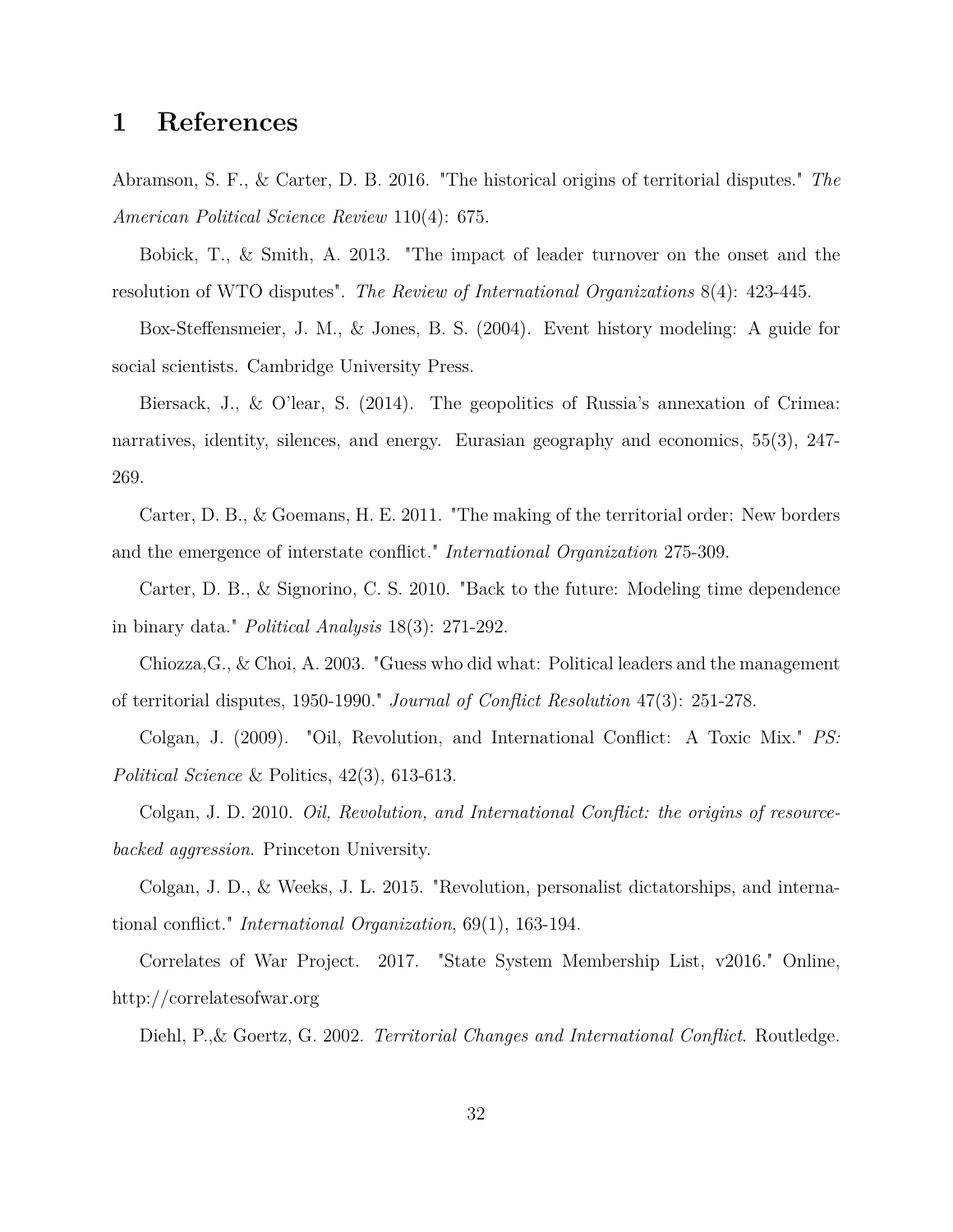Ekman, J. 2009. "Political participation and regime stability: A framework for analyzing hybrid regimes." *International Political Science Review*, 30(1), 7-31.

Furlong, Kathryn & Nils Petter Gleditsch, 2003. "The Boundary Dataset", *Conflict Management and Peace Science* 29(1): 93–117

Frederick, B. A., Hensel, P. R., & Macaulay, C. 2017. "The issue correlates of war territorial claims data, 1816–2001." *Journal of Peace Research* 54(1): 99-108.

Geddes, B., Wright, J., & Frantz, E. 2014. "Autocratic breakdown and regime transitions: A new data set." *Perspectives on Politics* 12(2): 313-331.

Gibler, D. M. 1996. "Alliances that never balance: The territorial settlement treaty." *Conflict Management and Peace Science* 15(1): 75-97.

Gibler, D. M. 1997. "Control the issues, control the conflict: The effects of alliances that settle territorial issues on interstate rivalries." *International Interactions* 22(4): 341-368.

Gleditsch, Kristian Skrede. 2002. "Expanded Trade and GDP Data." *Journal of Conflict Resolution* 46(5): 712-24.

Graham, B. A., & Tucker, J. R. 2019. "The international political economy data resource." *The Review of International Organizations* 14(1): 149-161.

Heckman, J. J. (1976). The common structure of statistical models of truncation, sample selection and limited dependent variables and a simple estimator for such models. In Annals of economic and social measurement, volume 5, number 4 (pp. 475-492). NBER.

Heckman, J. J. (1979). Sample selection bias as a specification error. Econometrica: Journal of the econometric society, 153-161.

Hensel, P. R. 2001. "Contentious issues and world politics: The management of territorial claims in the Americas, 1816–1992." *International Studies Quarterly* 45(1): 81-109.

Hensel, P. R. 2001. "Evolution in domestic politics and the development of rivalry: The Bolivia-Paraguay case." *Evolutionary interpretations of world politics* 176-217.

Hensel, P. R. 2012. "Geography, Contentious Issues, and World Politics." in *What do we*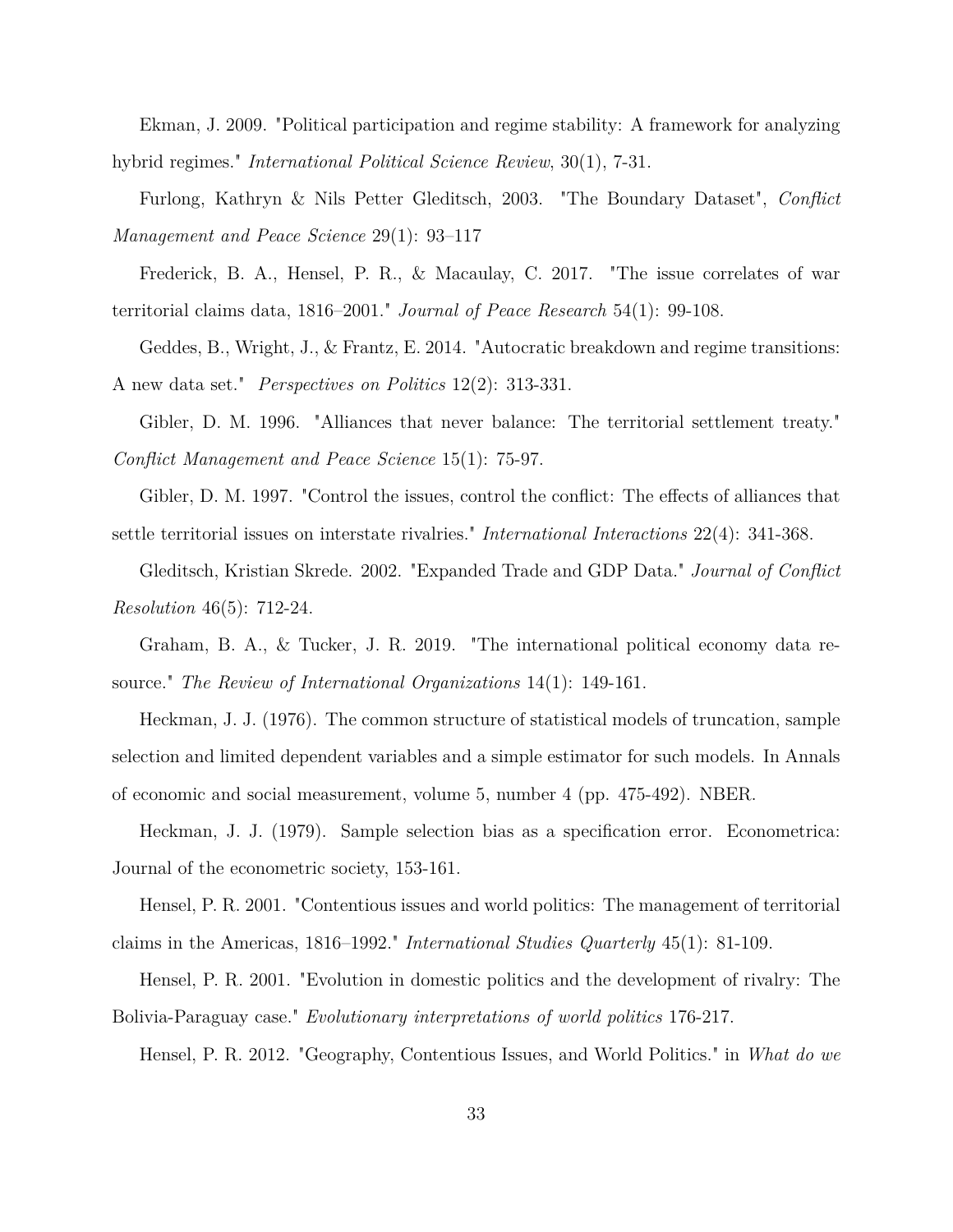*know about wa*r, Rowman & Littlefield Publishers. 3-26.

Hensel, P. R. 2013. General Coding Manual: Issue Correlates of War (ICOW) Project. University of North Texas.

Hensel, P. R. 2014. ICOW colonial history data set, version 1.0. URL: http://www. paulhensel. org/icowcol. html.

Hensel, P. R., McLaughlin Mitchell, S., Sowers, T. E., & Thyne, C. L. 2008. "Bones of contention: Comparing territorial, maritime, and river issues." *Journal of Conflict Resolution* 52(1): 117-143.

Huth, P. K. 2000. "Why are territorial disputes between states a central cause of international conflict." in *What do we know about wa*r, Rowman & Littlefield Publishers 85-110.

Huth, P. K., & Allee, T. L. 2002. "Domestic political accountability and the escalation and settlement of international disputes." *Journal of Conflict Resolution* 46(6): 754-790.

Lee, H., & Mitchell, S. M. 2012. "Foreign direct investment and territorial disputes." *Journal of Conflict Resolution* 56(4): 675-703.

Lee, H., & Rider, T. J. 2018. "Evaluating the effects of trade on militarized behavior in the context of territorial threat." *Foreign Policy Analysis* 14(1): 44-63.

Leeds, B. A., Mattes, M., & Vogel, J. S. 2009. "Interests, institutions, and the reliability of international commitments." *American Journal of Political Science* 53(2): 461-476.

Leeds, B., Ritter, J., Mitchell, S., & Long, A. 2002. "Alliance treaty obligations and provisions, 1815-1944." *International Interactions* 28(3): 237-260.

Malek, M. (2009). The "Western Vector" of the Foreign and Security Policy of Ukraine: Continuites and Ruptures under President Viktor Yushchenko (2005–2009). The Journal of Slavic Military Studies, 22(4), 515-542.

Mankoff, J. (2014). Russia's latest land grab: How Putin won Crimea and lost Ukraine. Foreign Aff., 93, 60.

Maoz, Z.1989. "Joining the club of nations: Political development and international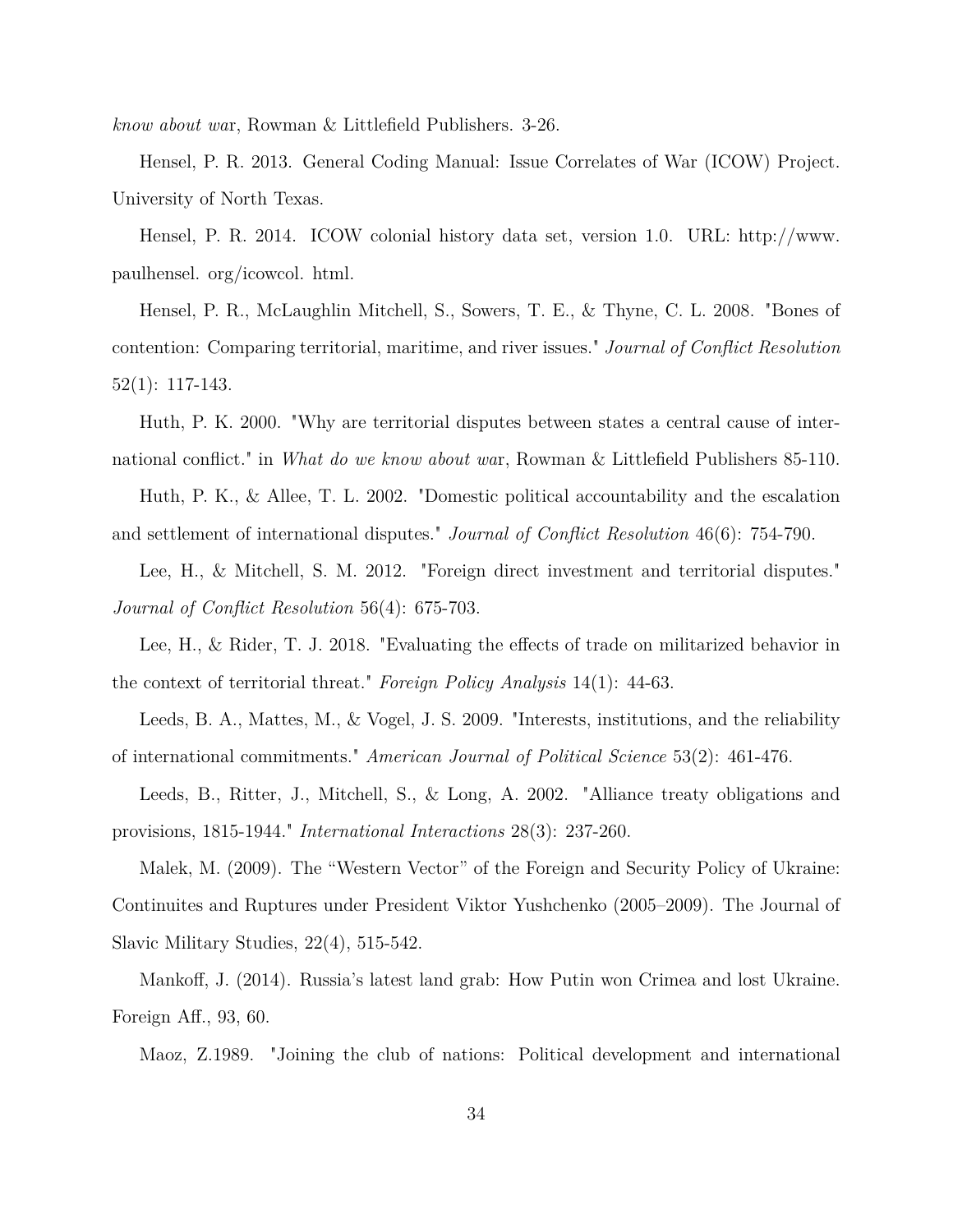conflict, 1816–1976." *International Studies Quarterly* 33(2): 199-231.

Marshall,M. G., Jaggers, K., & Gurr, T. R. 2009. Polity IV project: Political regime characteristics and transitions, 1800-2007. University of Maryland.

Mattes, M., Leeds, B. A., & Mat"sumura, N. 2016. "Measuring change in source of leader support: The CHISOLS dataset. *Journal of Peace Research* 53(2): 259-267.

Mattes, M., Leeds, B. A., & Matsumura, N. 2016. "Measuring change in source of leader support: The CHISOLS dataset." *Journal of Peace Research* 53(2): 259-267.

Mearsheimer, J. J. (2014). Why the Ukraine crisis is the West's fault: the liberal delusions that provoked Putin. Foreign Aff., 93, 77.

McFaul, M. (2007). Ukraine imports democracy: External influences on the Orange Revolution. International Security, 32(2), 45-83.

McGillivray, F., & Smith, A. 2004. "The impact of leadership turnover on trading relations between states." *International Organization* 567-600.

Morrison, K. M. 2009. "Oil, nontax revenue, and the redistributional foundations of regime stability." *International Organization* 63(1)" 107-138.

OSCE. 2010. International election observation mission: Ukraine—presidential election, second round, 7 February 2010, available at https://www.osce.org/files/f/documents/5/c/41459.pdf. Recovered on 10/28/2021

Palmer, G., D'Orazio, V., Kenwick, M. R., & McManus, R. W. 2020. "Updating the militarized interstate dispute data: A response to Gibler, Miller, and Little." *International Studies Quarterly* 64(2): 469-475.

Pearson, Fredrick S. 1974. "Geographic Proximity and Foreign Military Intervention" *Journal of Conflict Resolution* 18(3) 432-460.

Prentice, R.L., B.J. Williams, and A.V. Peterson. 1981 "On the Regression Analysis of Multivariate Failure Time Data" *Biometrika* 68:373-379.

Ratner, E. 2009. "Reaping what you sow: Democratic transitions and foreign policy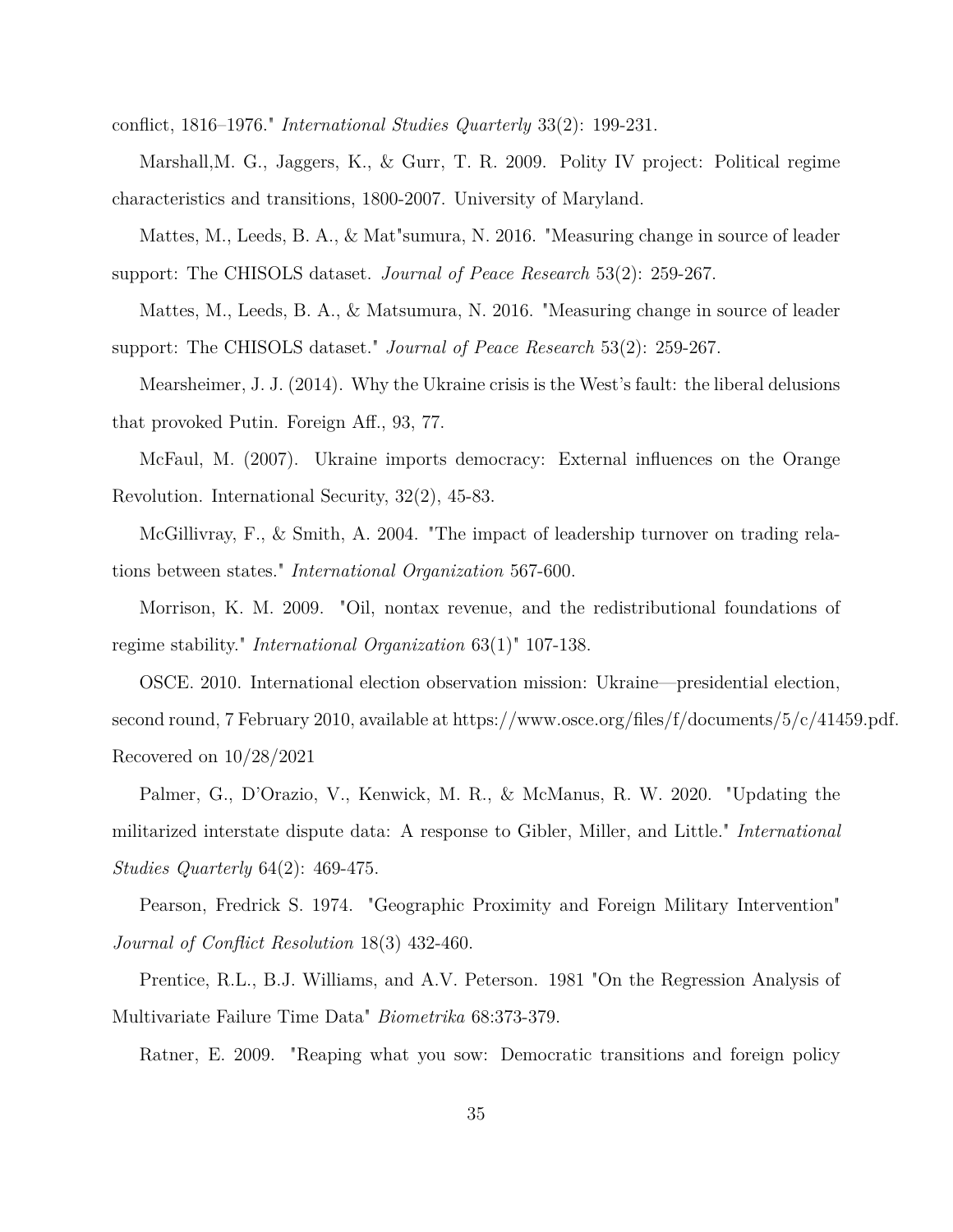realignment." *Journal of Conflict Resolution* 53(3): 390-418.

Rosecrance, R. N. 1986. *The Rise of the Trading State: Commerce and Conquest In the Modern World*. New York: Basic Books.

Rosecrance, R., & Thompson, P. 2003. "Trade, foreign investment, and security." *Annual Review of Political Science* 6(1): 377-398.

Saunders, R. J. 2021. "Only Friends Can Betray You: International Rivalry and Domestic Politics." *International Interactions*, 47(3), 504-529.

Schultz, K. A. 2015. "Borders, conflict, and trade." *Annual Review of Political Science* 18: 125-145.

Senese, P. D. 1996. "Geographical proximity and issue salience: Their effects on the escalation of militarized interstate conflict." *Conflict Management and Peace Science* 15(2): 133-161.

Senese, P. D., & Vasquez, J. A. 2003. "A unified explanation of territorial conflict: Testing the impact of sampling bias, 1919–1992." *International Studies Quarterly* 47(2): 275-298.

Signorino, C. S., & Ritter, J. M. 1999. "Tau-b or not tau-b: Measuring the similarity of foreign policy positions." *International Studies Quarterly* 43(1): 115-144.

Singer, J. David; Stuart Bremer & John Stuckey, 1972. "Capability Distribution, Uncertainty, and Major Power War, 1820-1965", in Bruce Russett, ed., *Peace, War, and Numbers.* Beverly Hills, CA: Sage 19-48.

Siverson, R. M., & Starr, H. 1994. "Regime change and the restructuring of alliances." *American Journal of Political Science*, 145-161.

Smith, B. 2004. "Oil wealth and regime survival in the developing world, 1960–1999." American *Journal of Political Science* 48(2): 232-246.

Stinnet, Douglas M., Jaroslav Tir, Philip Schafer, Paul F. Diehl, and Charles Gochman. 2002. "The Correlates of War Project Direct Contiguity Data, Version 3." *Conflict Management and Peace Science* 19(2): 58-66.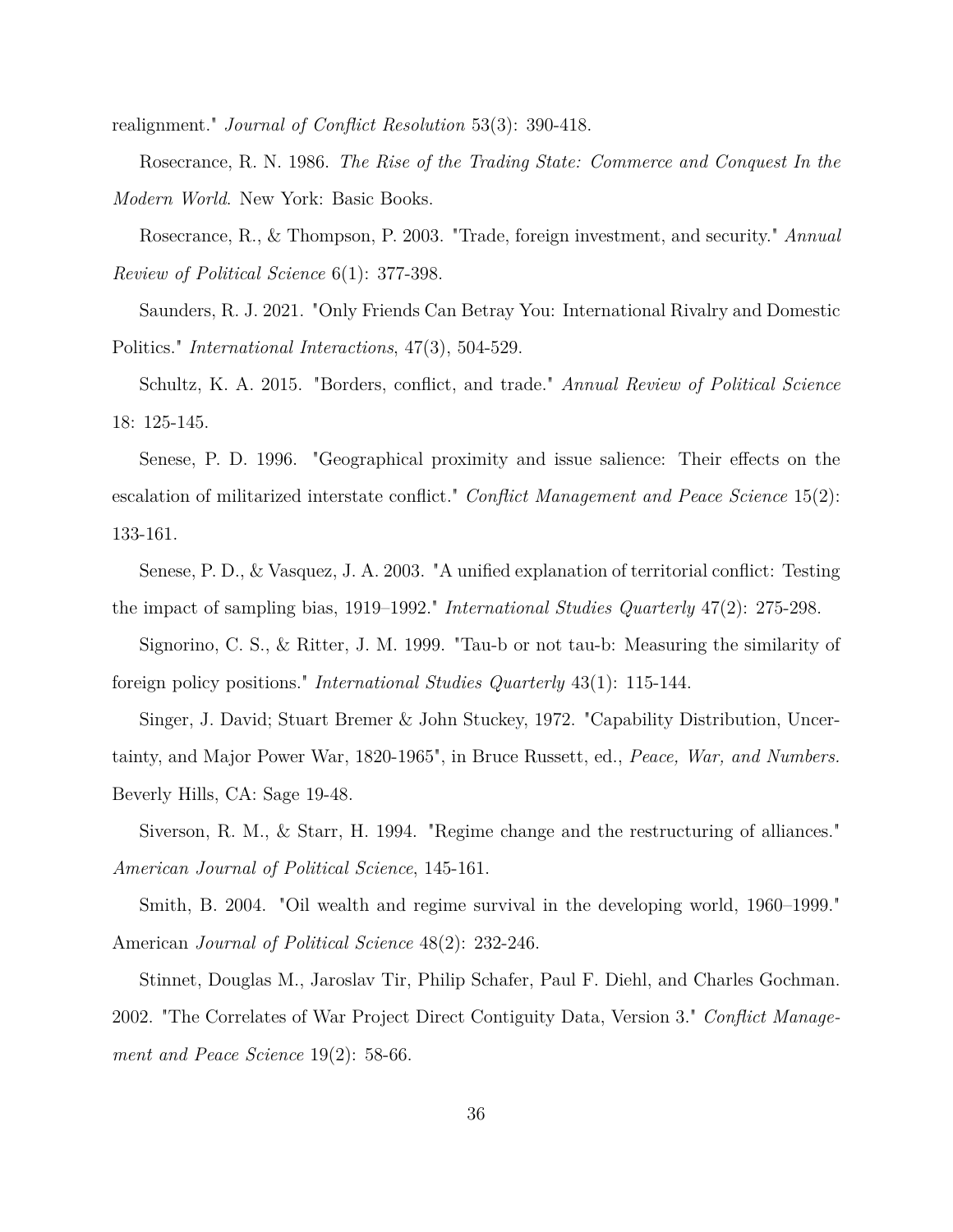Treisman, D. (2016). Why Putin Took Crimea: The Gambler in the Kremlin. Foreign Aff., 95, 47.

Vasquez, J. A. 2009. *The War Puzzle Revisited*. Cambridge University Press.

Vasquez, J., & Henehan, M. T. 2001. "Territorial disputes and the probability of war, 1816-1992." *Journal of Peace Research* 38(2): 123-138.

Vasquez, John, and Christopher S. Leskiw. 2001. "The Origins and War Proneness of Interstate Rivalries" *Annual Review of Political Science*. 2001. 4: 295-316

Voeten, Erik. 2000. "Clashes in the Assembly." *International Organization* 54(2): 185- 215.

Walt, S.M. 1997. *Revolution and war*. Cornell University Press. Ithaca, NY

Wright, T. M., & Diehl, P. F. 2016. "Unpacking territorial disputes: Domestic political influences and war." *Journal of Conflict Resolution* 60(4): 645-669.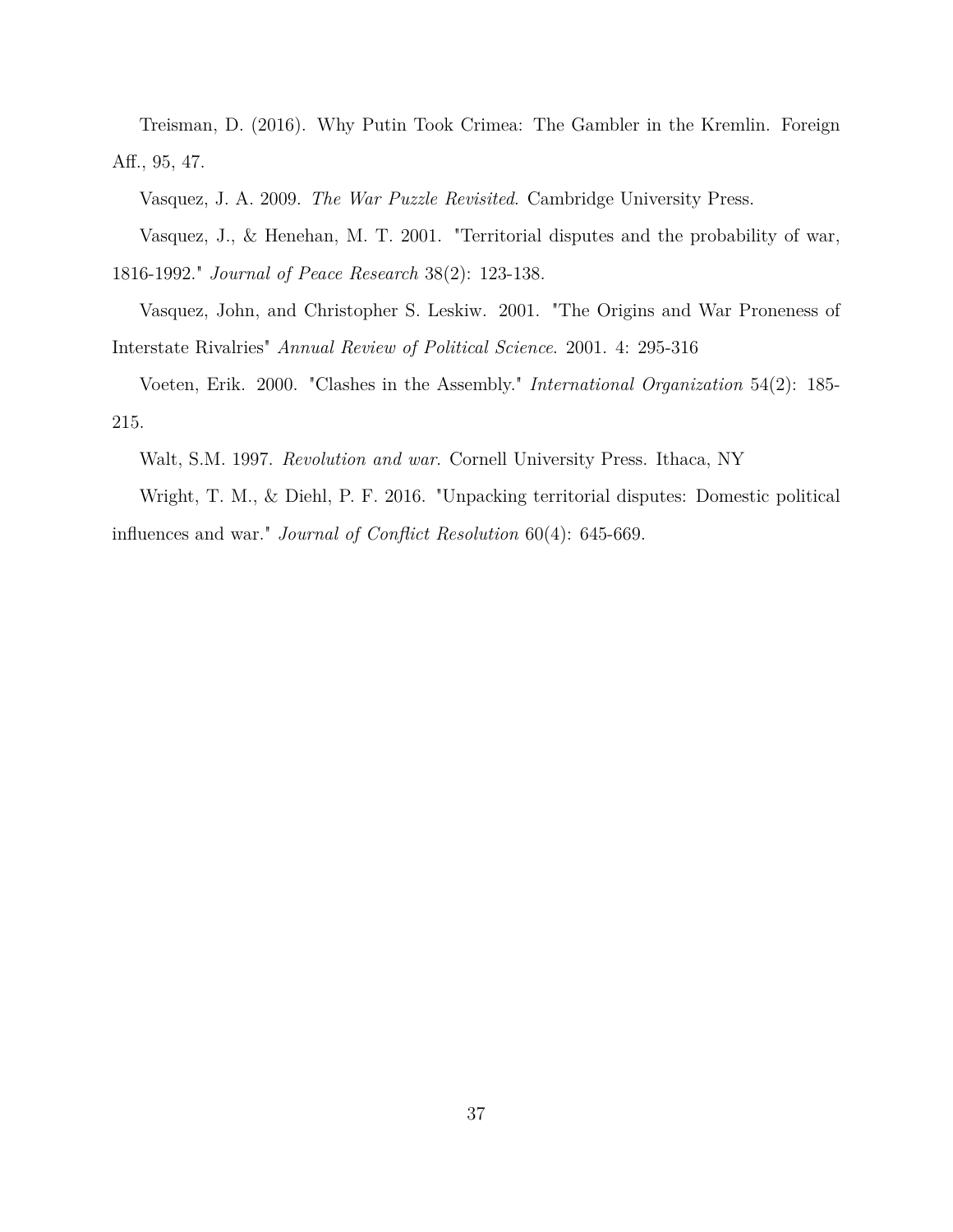# **2 Appendix A**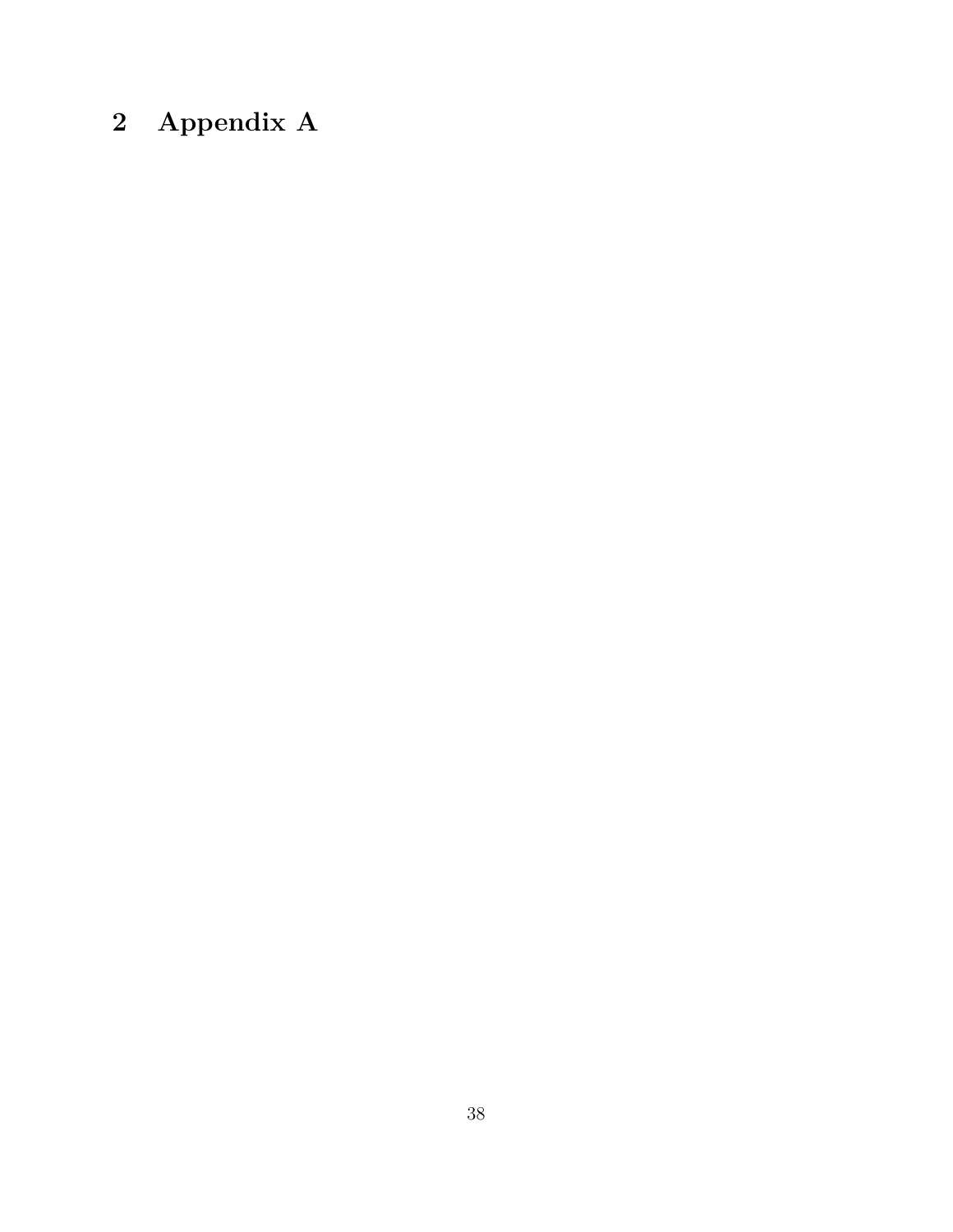Table 8: Logistic Regression of MID Initiation Within Ongoing Territorial Disputes 1945- 2001

|                                                        | (1)                    | $\overline{(2)}$       | $\overline{(3)}$       | (4)                    | $\overline{(5)}$      |
|--------------------------------------------------------|------------------------|------------------------|------------------------|------------------------|-----------------------|
|                                                        | Trade                  | S-Score                | Defense Pact           | Non-Aggression Pact    | Dormant Dispute       |
| Regime Change State B                                  | $-0.7990$              | $-210.4850***$         | $-12.7455***$          | $-12.5884***$          | $-0.9830*$            |
|                                                        | 0.5873                 | 24.4578                | 0.6431                 | 0.6122                 | 0.4740                |
| Regime Change State $B \times$ Trade Dependence A on B | 185.7613***<br>48.7355 |                        |                        |                        |                       |
| Regime Change State $B \times S$ -Score                |                        | 210.6549***<br>24.7668 |                        |                        |                       |
| Regime Change State $B \times$ Defense Pact            |                        |                        | 12.9153***<br>0.8650   |                        |                       |
| Regime Change State $B \times$ Non-Agression Pact      |                        |                        |                        | 12.7677***<br>0.8623   |                       |
| Regime Change State $B \times$ Dormant Dispute         |                        |                        |                        |                        | $1.6705+$<br>0.8782   |
| Trade Dependence A on B                                | $-18.8748+$            | $-17.6620+$            | $-17.6603+$            | $-17.6455+$            | $-17.9282+$           |
|                                                        | 11.1909                | 10.1395                | 10.1375                | 10.1262                | 10.5816               |
| S-Score                                                | $-2.1514**$            | $-2.0561**$            | $-2.0561**$            | $-2.0515**$            | $-2.6806***$          |
|                                                        | 0.7370                 | 0.7391                 | 0.7391                 | 0.7405                 | 0.6689                |
| Defense Pact                                           | $-0.6984$              | $-0.7477$              | $-0.7475$              | $-0.7238$              | $-0.2306$             |
|                                                        | 0.5221                 | 0.5306                 | 0.5306                 | 0.5255                 | 0.5467                |
| Non-Agression Pact                                     | 1.7532**               | 1.7278**               | 1.7277**               | $1.6999**$             | 1.4773**              |
|                                                        | 0.5617                 | 0.5547                 | 0.5546                 | 0.5561                 | 0.4630                |
| Dormant Dispute                                        |                        |                        |                        |                        | $-1.0384**$<br>0.3360 |
| Contiguity                                             | $0.6020*$              | $0.6244*$              | $0.6244*$              | $0.6248*$              | $0.7969*$             |
|                                                        | 0.2616                 | 0.2615                 | 0.2615                 | 0.2612                 | 0.3254                |
| Salience of Challenger                                 | 0.0548                 | 0.0649                 | 0.0649                 | 0.0646                 | $-0.0615$             |
|                                                        | 0.2023                 | 0.2024                 | 0.2024                 | 0.2025                 | 0.3933                |
| Salience to Target                                     | $-0.0103$              | $-0.0328$              | $-0.0328$              | $-0.0332$              | 0.1336                |
|                                                        | 0.2121                 | 0.2169                 | 0.2169                 | 0.2170                 | 0.3404                |
| Capability Disparity                                   | $-1.4214$              | $-1.3607$              | $-1.3608$              | $-1.3602$              | $-0.8416$             |
|                                                        | 0.8649                 | 0.8767                 | 0.8767                 | 0.8766                 | 0.9429                |
| Joint Democracy                                        | $-0.2542$              | $-0.2335$              | $-0.2335$              | $-0.2331$              | $-0.3418$             |
|                                                        | 0.2661                 | 0.2670                 | 0.2670                 | 0.2671                 | 0.2550                |
| Cold War                                               | $-0.2546$              | $-0.2364$              | $-0.2363$              | $-0.2376$              | 0.0069                |
|                                                        | 0.2831                 | 0.2897                 | 0.2897                 | 0.2887                 | 0.2980                |
| Peace Years                                            | $-0.2566***$<br>0.0437 | $-0.2576***$<br>0.0437 | $-0.2575***$<br>0.0436 | $-0.2575***$<br>0.0436 |                       |
| Peace Years <sup>2</sup>                               | $0.0081***$<br>0.0018  | $0.0081***$<br>0.0018  | $0.0081***$<br>0.0018  | $0.0081***$<br>0.0018  |                       |
| Peace Years <sup>3</sup>                               | $-0.0001***$<br>0.0000 | $-0.0001***$<br>0.0000 | $-0.0001***$<br>0.0000 | $-0.0001***$<br>0.0000 |                       |
| Constant                                               | 1.1314                 | 1.0668                 | 1.0667                 | 1.0677                 | 0.0055                |
|                                                        | 1.1853                 | 1.2133                 | 1.2132                 | 1.2135                 | 1.1041                |
| Observations                                           | 1315                   | 1315                   | 1315                   | 1315                   | 1315                  |

 $+p < 0.10, * p < 0.05, ** p < .01, ** p < .001$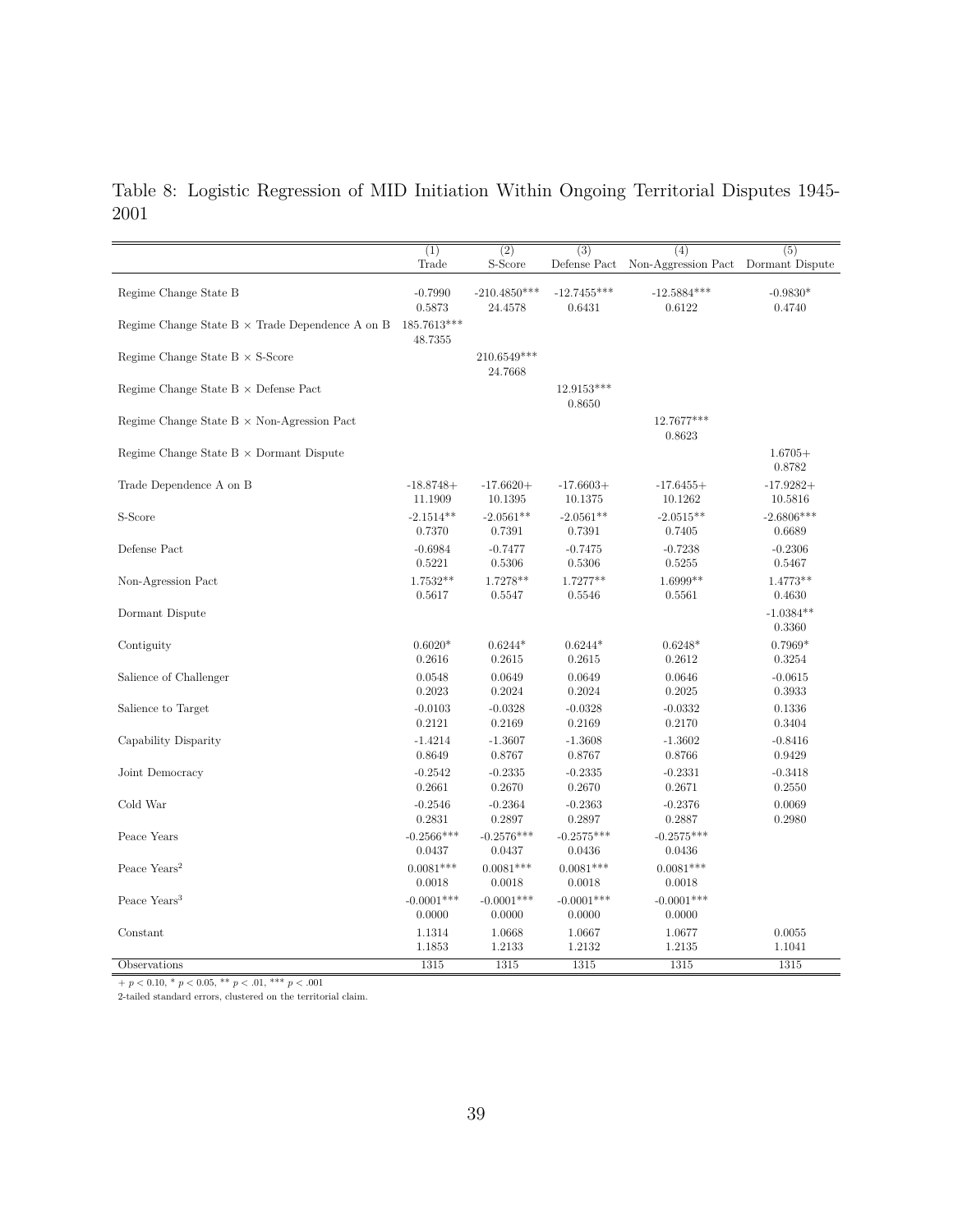|                                                      | $\overline{(1)}$ | $\overline{(2)}$ | $\overline{(3)}$ | (4)                                 | $\overline{(5)}$ |
|------------------------------------------------------|------------------|------------------|------------------|-------------------------------------|------------------|
|                                                      | Trade            | S-Score          | Defense Pact     | Non-Aggression Pact Dormant Dispute |                  |
| Regime Change State                                  | $-0.0381$        | $-0.4011*$       | $-0.1160*$       | $-0.0969*$                          | $-0.1044**$      |
|                                                      | 0.0496           | 0.1893           | 0.0578           | 0.0485                              | 0.0364           |
| Regime Change State $\times$ Trade Dependence A on B | $9.5308+$        |                  |                  |                                     |                  |
|                                                      | 6.8831           |                  |                  |                                     |                  |
| Regime Change State $B \times S$ -Score              |                  | $0.4138*$        |                  |                                     |                  |
|                                                      |                  | 0.2404           |                  |                                     |                  |
| Regime Change State $B \times$ Defense Pact          |                  |                  | $0.1296+$        |                                     |                  |
|                                                      |                  |                  | 0.0826           |                                     |                  |
| Regime Change State $B \times$ Non-Agression Pact    |                  |                  |                  | $0.1168+$                           |                  |
|                                                      |                  |                  |                  | 0.0849                              |                  |
| Regime Change State $B \times$ Dormant Dispute       |                  |                  |                  |                                     | $0.1824*$        |
|                                                      |                  |                  |                  |                                     | 0.0800           |
| Trade Dependence A on B                              | $-0.1057+$       | $-0.1040+$       | $-0.1026+$       | $-0.0998+$                          | $-0.0437$        |
|                                                      | 0.0760           | 0.0742           | 0.0732           | 0.0739                              | 0.0574           |
| Defense Pact                                         | 0.0149           | 0.0145           | 0.0117           | 0.0166                              | 0.0165           |
|                                                      | 0.0316           | 0.0318           | 0.0326           | 0.0321                              | 0.0358           |
| Non-Agression Pact                                   | $0.0444*$        | $0.0442*$        | $0.0449*$        | $0.0403 +$                          | $0.0442*$        |
|                                                      | 0.0265           | 0.0264           | 0.0266           | 0.0266                              | 0.0247           |
| Dormant Dispute                                      |                  |                  |                  |                                     | $-0.0910*$       |
|                                                      |                  |                  |                  |                                     | 0.0500           |
| Salience of Challenger                               | $-0.0168$        | $-0.0178$        | $-0.0179$        | $-0.0182$                           | $-0.0640+$       |
|                                                      | 0.0270           | 0.0273           | 0.0273           | 0.0273                              | 0.0486           |
| Salience to Target                                   | 0.0279           | 0.0286           | 0.0289           | 0.0290                              | 0.0000           |
|                                                      | 0.0256           | 0.0258           | 0.0258           | 0.0258                              |                  |
| Capability Disparity                                 | $-0.2784+$       | $-0.2782+$       | $-0.2808+$       | $-0.2811+$                          | $-0.5792+$       |
|                                                      | 0.1803           | 0.1826           | 0.1829           | 0.1829                              | 0.4073           |
| $\operatorname{S-Score}$                             | $-0.0506$        | $-0.0484$        | $-0.0461$        | $-0.0474$                           | $0.1636*$        |
|                                                      | 0.0755           | 0.0750           | 0.0749           | 0.0751                              | 0.0856           |
| Joint Democracy                                      | $-0.0272$        | $-0.0277$        | $-0.0279$        | $-0.0281$                           | $-0.0486+$       |
|                                                      | 0.0243           | 0.0245           | 0.0244           | 0.0245                              | 0.0322           |
| Cold War                                             | $-0.0115$        | $-0.0093$        | $-0.0101$        | $-0.0111$                           | 0.0200           |
|                                                      | 0.0265           | 0.0273           | 0.0271           | 0.0267                              | 0.0260           |
| Peace Years                                          | $-0.0089***$     | $-0.0088***$     | $-0.0088***$     | $-0.0089***$                        |                  |
|                                                      | 0.0028           | 0.0028           | 0.0028           | 0.0028                              |                  |
| Peace Years <sup>2</sup>                             | $0.0002**$       | $0.0002**$       | $0.0002**$       | $0.0002**$                          |                  |
|                                                      | 0.0001           | 0.0001           | 0.0001           | 0.0001                              |                  |
| Peace Years <sup>3</sup>                             | $-0.0000**$      | $-0.0000**$      | $-0.0000**$      | $-0.0000**$                         |                  |
|                                                      | 0.0000           | 0.0000           | 0.0000           | 0.0000                              |                  |
| Constant                                             | $0.3797+$        | $0.3762+$        | $0.3783+$        | $0.3802+$                           | $0.6741+$        |
|                                                      | 0.2503           | 0.2526           | 0.2530           | 0.2530                              | 0.4480           |
| Observations                                         | 1315             | 1315             | 1315             | 1315                                | 1315             |

## Table 9: Linear Dyad-Claim Random Effects - MID initiation 1945-2001

 $+$   $p$   $<$  0.10,  $^{*}$   $p$   $<$  0.05,  $^{**}$   $p$   $<$  0.01,  $^{***}$   $p$   $<$  0.001 in two-tailed test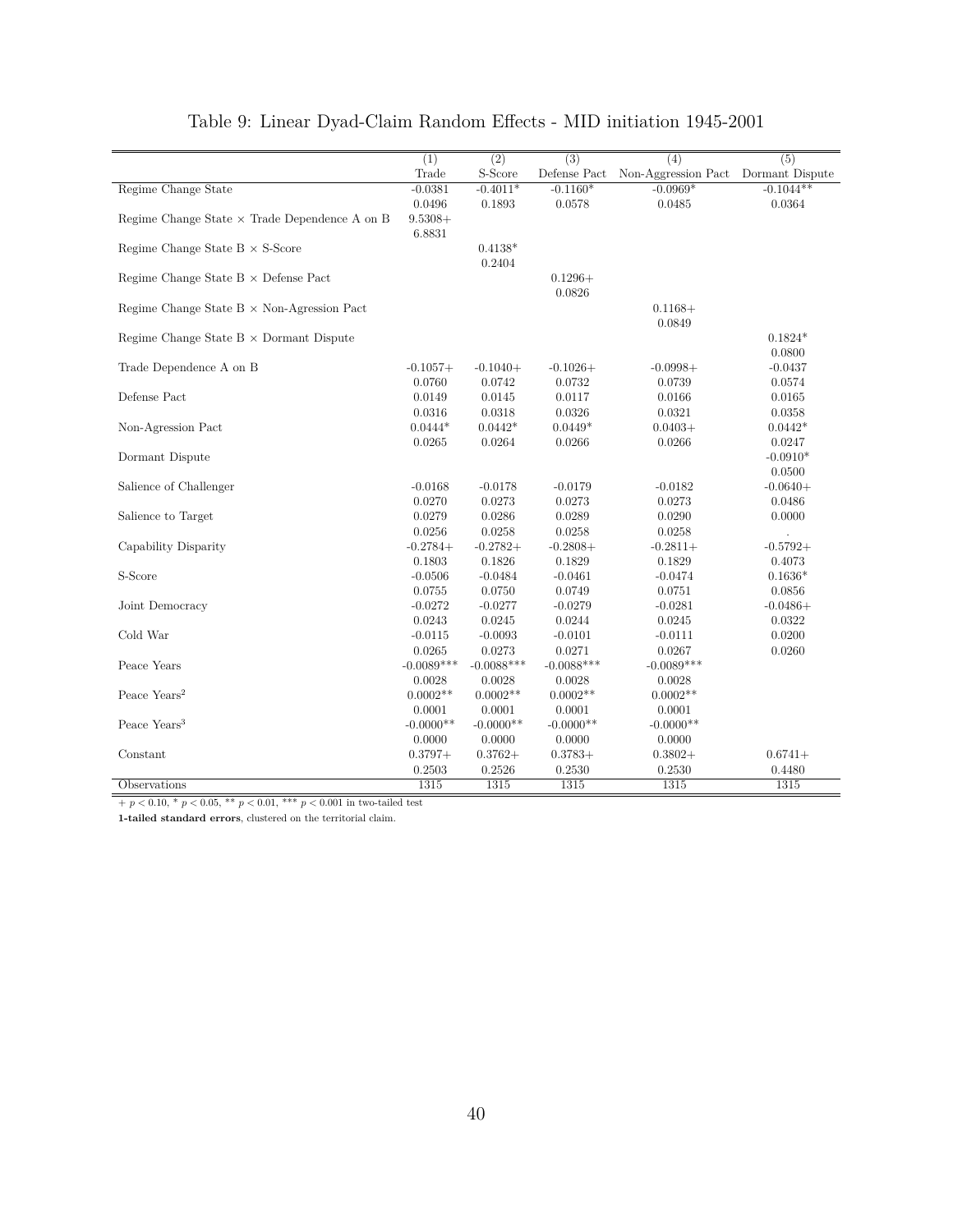|                                                    | $\overline{(1)}$         | $\overline{(2)}$         | $\overline{(3)}$         | $\overline{(4)}$         | $\overline{(5)}$                      |
|----------------------------------------------------|--------------------------|--------------------------|--------------------------|--------------------------|---------------------------------------|
|                                                    | Trade                    | S-Score                  | Defense ${\sf Fact}$     | Non-Aggression Pact      | Dormant Dispute                       |
| Major SOLS Change                                  | 0.0280                   | 10.7052                  | 0.3548                   | $-11.3614***$            | 0.2467                                |
|                                                    | 0.5556                   | 47.8316                  | 0.3996                   | 0.8908                   | 0.5396                                |
| Major SOLS Change $\times$ Trade Dependence A on B | 66.3363                  |                          |                          |                          |                                       |
|                                                    | 48.3810                  |                          |                          |                          |                                       |
| Major SOLS Change $\times$ S-Score                 |                          | $-10.3504$               |                          |                          |                                       |
|                                                    |                          | 47.7182                  |                          |                          |                                       |
| Major SOLS Change $\times$ Defense Pact            |                          |                          | $\,1\,$<br>$\,1$         |                          |                                       |
|                                                    |                          |                          |                          |                          |                                       |
| Major SOLS Change $\times$ Non-Agression Pact      |                          |                          |                          | $11.7539***$             |                                       |
|                                                    |                          |                          |                          | 0.9549                   |                                       |
| Major SOLS Change $\times$ Dormant Dispute         |                          |                          |                          |                          | $-0.3385$                             |
|                                                    |                          |                          |                          |                          | 1.0248<br>$-17.9442+$                 |
| Trade Dependence A on B                            | $-18.2804+$              | $-17.8860+$              | $-17.8861+$              | $-17.7935+$              |                                       |
| Contiguity                                         | 10.6302<br>$0.6135*$     | 10.1855<br>$0.6154*$     | 10.1856<br>$0.6154*$     | 10.1437<br>$0.6130*$     | 10.4814<br>$0.7738*$                  |
|                                                    | 0.2606                   | 0.2602                   | 0.2602                   | 0.2591                   | 0.3217                                |
| Defense Pact                                       | $-0.7304$                | $-0.7474$                | $-0.7474$                | $-0.6593$                | $-0.2693$                             |
|                                                    | 0.5265                   | 0.5256                   | 0.5256                   | 0.5245                   | 0.5433                                |
| Non-Agression Pact                                 | $1.7645**$               | $1.7677**$               | 1.7678**                 | $1.6671**$               | $1.4681**$                            |
|                                                    | 0.5670                   | 0.5643                   | 0.5643                   | 0.5542                   | 0.4583                                |
| Salience of Challenger                             | 0.0718                   | 0.0668                   | 0.0668                   | 0.0677                   | $-0.0840$                             |
|                                                    | 0.2010                   | 0.2028                   | 0.2028                   | 0.2030                   | 0.3904                                |
| Salience to Target                                 | $-0.0367$                | $-0.0363$                | $-0.0363$                | $-0.0371$                | 0.1555                                |
|                                                    | 0.2136                   | 0.2162                   | 0.2162                   | 0.2161                   | 0.3400                                |
| Capability Disparity                               | $-1.3232$                | $-1.3319$                | $-1.3319$                | $-1.3350$                | $-0.9337$                             |
|                                                    | 0.8653                   | 0.8644                   | 0.8644                   | 0.8649                   | 0.9617                                |
| S-Score                                            | $-2.1177**$              | $-2.1006**$              | $-2.1006**$              | $-2.0825**$              | $-2.6211***$                          |
|                                                    | 0.7344                   | 0.7321                   | 0.7321                   | 0.7307                   | 0.6746                                |
| Joint Democracy                                    | $-0.2222$                | $-0.2205$                | $-0.2205$                | $-0.2173$                | $-0.3254$                             |
|                                                    | 0.2658                   | 0.2660                   | 0.2660                   | 0.2652                   | 0.2606                                |
| Cold War                                           | $-0.2373$                | $-0.2321$                | $-0.2321$                | $-0.2307$                | 0.0198                                |
|                                                    | 0.2844                   | 0.2849                   | 0.2849                   | 0.2836                   | 0.3026                                |
| Peace Years                                        | $-0.2579***$             | $-0.2573***$             | $-0.2573***$             | $-0.2574***$             |                                       |
|                                                    | 0.0437                   | 0.0434                   | 0.0434                   | 0.0432                   |                                       |
| Peace Years <sup>2</sup>                           | $0.0082***$              | $0.0081***$              | $0.0081***$              | $0.0081***$              |                                       |
|                                                    | 0.0018                   | 0.0018                   | 0.0018                   | 0.0018                   |                                       |
| Peace Years <sup>3</sup>                           | $-0.0001***$             | $-0.0001***$             | $-0.0001***$             | $-0.0001***$             |                                       |
|                                                    | 0.0000                   | 0.0000                   | 0.0000                   | 0.0000                   |                                       |
| Dormant Dispute                                    |                          |                          |                          |                          | $-0.9188**$                           |
|                                                    |                          |                          |                          |                          |                                       |
|                                                    |                          |                          |                          |                          |                                       |
|                                                    |                          |                          |                          |                          |                                       |
| Constant<br>Observations                           | 1.0424<br>1.1992<br>1315 | 1.0473<br>1.2031<br>1315 | 1.0473<br>1.2031<br>1315 | 1.0437<br>1.2029<br>1315 | 0.3429<br>$-0.0120$<br>1.1396<br>1315 |

## Table 10: Logistic Regression SOLS Changes - MID initiation 1945-2001

 $\overline{\hphantom{a}^{\hphantom{1}}\hphantom{a}^{\hphantom{1}}\hphantom{a}}$  Omitted from model due to model convergence difficulties.

 $p < 0.10, \,^* p < 0.05, \, ^{**} p < 0.01, \, ^{***} p < 0.001$  in two-tailed test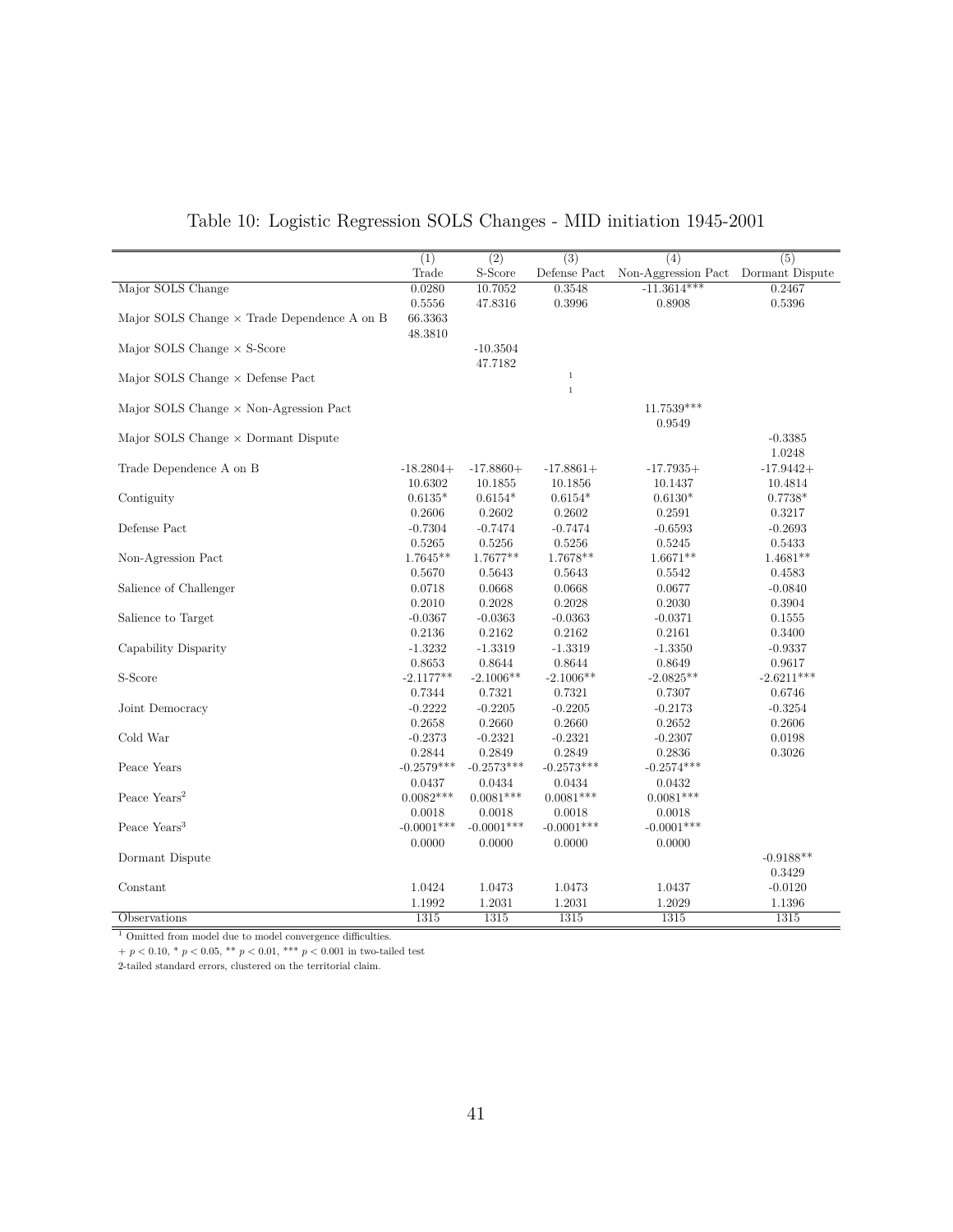|                                                    | $\overline{(1)}$ | $\overline{(2)}$ | $\overline{(3)}$ | $\overline{(4)}$    | $\overline{(5)}$ |
|----------------------------------------------------|------------------|------------------|------------------|---------------------|------------------|
|                                                    | Trade            | S-Score          | Defense Pact     | Non-Aggression Pact | Dormant Dispute  |
| Minor SOLS Change                                  | 0.1773           | 0.0208           | $-0.2272$        | $-0.2366$           | $0.5906+$        |
|                                                    | 0.2541           | 0.5177           | 0.5501           | 0.5492              | 0.3086           |
| Minor SOLS Change $\times$ Trade Dependence A on B | $-141.4897*$     |                  |                  |                     |                  |
|                                                    | 69.5193          |                  |                  |                     |                  |
| Minor SOLS Change $\times$ S-Score                 |                  | $-0.4599$        |                  |                     |                  |
|                                                    |                  | 0.8151           |                  |                     |                  |
| Minor SOLS Change $\times$ Defense Pact            |                  |                  | $-0.1326$        |                     |                  |
|                                                    |                  |                  | 0.7963           |                     |                  |
| Minor SOLS Change $\times$ Non-Agression Pact      |                  |                  |                  | $-0.1192$           |                  |
|                                                    |                  |                  |                  | 0.8048              |                  |
| Minor SOLS Change $1 \times$ Dormant Dispute       |                  |                  |                  |                     | $-2.5304**$      |
|                                                    |                  |                  |                  |                     | 0.9730           |
| Trade Dependence A on B                            | $-14.0767+$      | $-16.1772+$      | $-16.2069+$      | $-16.2151+$         | $-15.2430+$      |
|                                                    | 7.8717           | 9.2864           | 9.3372           | 9.3284              | 9.0796           |
| Dormant Dispute                                    |                  |                  |                  |                     | $-0.7708*$       |
|                                                    |                  |                  |                  |                     | 0.3747           |
| Contiguity                                         | $0.6637*$        | $0.6154*$        | $0.6190*$        | $0.6191*$           | $0.7722*$        |
|                                                    | 0.2879           | 0.2825           | 0.2871           | 0.2879              | 0.3611           |
| Defense Pact                                       | $-0.8636$        | $-0.8026$        | $-0.7929$        | $-0.8106$           | $-0.3677$        |
|                                                    | 0.5326           | 0.5440           | 0.5391           | 0.5527              | 0.6021           |
| Non-Agression Pact                                 | $1.5189**$       | $1.4543**$       | $1.4555**$       | 1.4724*             | 1.2228*          |
|                                                    | 0.5613           | 0.5601           | 0.5572           | 0.5781              | 0.4834           |
| Salience of Challenger                             | 0.1188           | 0.1147           | 0.1139           | 0.1139              | 0.0413           |
|                                                    | 0.2134           | 0.2140           | 0.2152           | 0.2155              | 0.4106           |
| Salience to Target                                 | $-0.1196$        | $-0.1157$        | $-0.1167$        | $-0.1168$           | 0.0146           |
|                                                    | 0.2125           | 0.2149           | 0.2163           | 0.2163              | 0.3454           |
| Capability Disparity                               | $-1.5445+$       | $-1.5924+$       | $-1.5946+$       | $-1.5943+$          | $-1.2947$        |
|                                                    | 0.8648           | 0.8791           | 0.8770           | 0.8769              | 0.9752           |
| S-Score                                            | $-1.7463*$       | $-1.6717*$       | $-1.7147*$       | $-1.7154*$          | $-2.2728**$      |
|                                                    | 0.6805           | 0.6929           | 0.6876           | 0.6882              | 0.7260           |
| Joint Democracy                                    | $-0.0364$        | $-0.0478$        | $-0.0496$        | $-0.0496$           | $-0.1418$        |
|                                                    | 0.2848           | 0.2849           | 0.2855           | 0.2864              | 0.2855           |
| Cold War                                           | 0.0909           | 0.0759           | 0.0776           | 0.0771              | 0.3472           |
|                                                    | 0.3092           | 0.3033           | 0.3045           | 0.3045              | 0.3501           |
| Peace Years                                        | $-0.2457***$     | $-0.2479***$     | $-0.2480***$     | $-0.2479***$        |                  |
|                                                    | 0.0403           | 0.0402           | 0.0404           | 0.0403              |                  |
| Peace Years <sup>2</sup>                           | $0.0077***$      | $0.0078***$      | $0.0078***$      | $0.0078***$         |                  |
|                                                    | 0.0017           | 0.0017           | 0.0017           | 0.0017              |                  |
| Peace Years <sup>3</sup>                           | $-0.0001***$     | $-0.0001***$     | $-0.0001***$     | $-0.0001***$        |                  |
|                                                    | 0.0000           | 0.0000           | 0.0000           | 0.0000              |                  |
| Constant                                           | 0.9066           | 0.9577           | 0.9889           | 0.9901              | $-0.1157$        |
|                                                    | 1.1050           | 1.1162           | 1.1125           | 1.1150              | 1.0995           |
| Observations                                       | 1258             | 1258             | 1258             | 1258                | 1258             |

## Table 11: Logistic Regression Minor SOLS Changes - MID initiation 1945-2001

<sup>1</sup> Omitted from model due to model convergence difficulties.

 $p < 0.10, \,^* p < 0.05, \, ^{**} p < 0.01, \, ^{***} p < 0.001$  in two-tailed test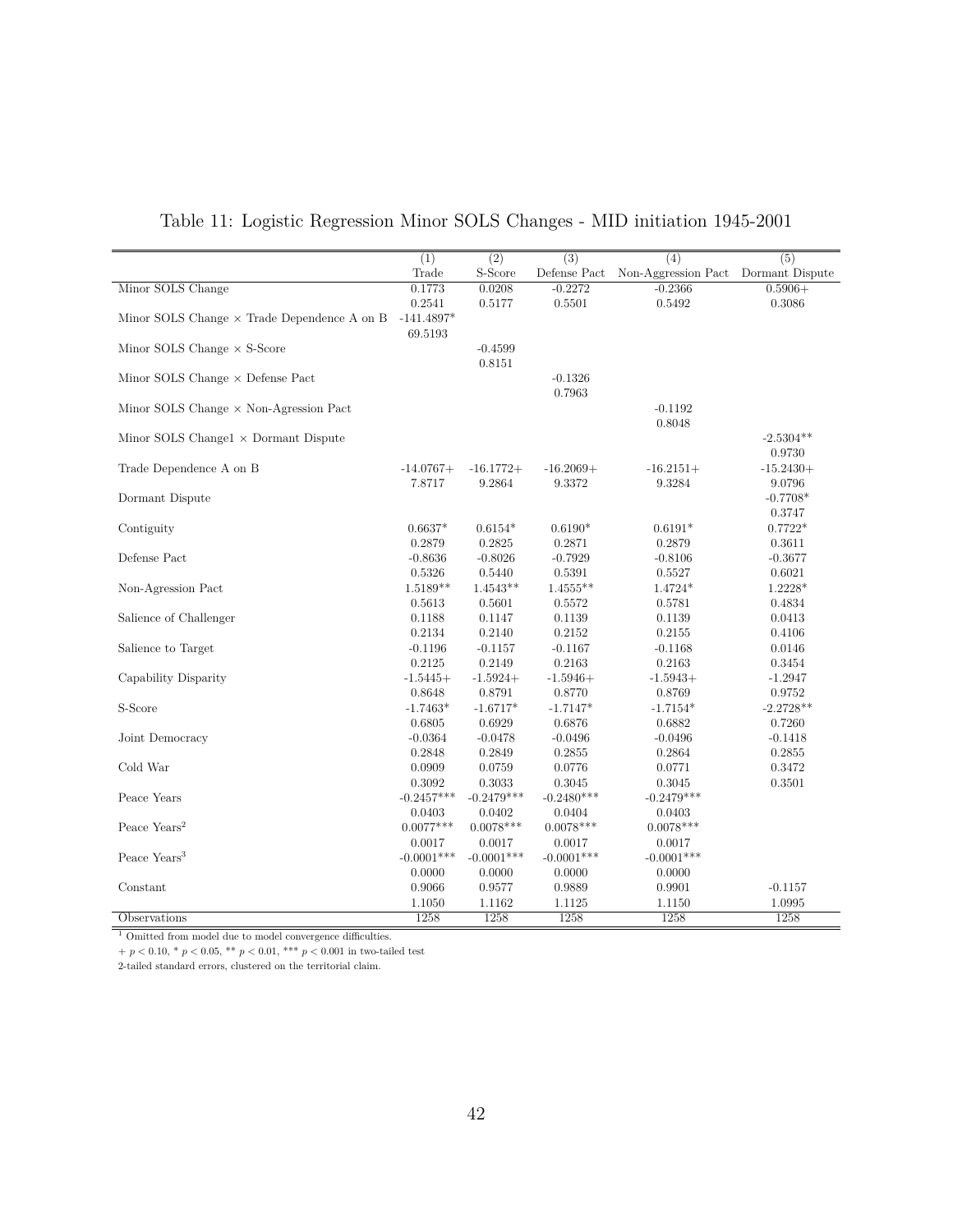|                                                     | $\overline{(1)}$       | $\overline{(2)}$       | $\overline{(3)}$       | $\overline{(4)}$                    | $\overline{(5)}$      |
|-----------------------------------------------------|------------------------|------------------------|------------------------|-------------------------------------|-----------------------|
|                                                     | Trade                  | S-Score                | Defense Pact           | Non-Aggression Pact Dormant Dispute |                       |
| <b>Expected Successor</b>                           | 0.4985                 | 0.8888                 | 0.6854                 | 0.6694                              | 0.6013                |
|                                                     | 0.3522                 | 0.6376                 | 0.4986                 | 0.5009                              | 0.3940                |
| Expected Successor $\times$ Trade Dependence A on B | $-36.3275$             |                        |                        |                                     |                       |
|                                                     | 31.6303                |                        |                        |                                     |                       |
| Expected Successor $\times$ S-Score                 |                        | $-0.6926$              |                        |                                     |                       |
|                                                     |                        | 0.8333                 |                        |                                     |                       |
| $Expected Successor \times Defense$ Pact            |                        |                        | $-0.5153$              |                                     |                       |
|                                                     |                        |                        | 0.6757                 |                                     |                       |
| Expected Successor $\times$ Non-Agression Pact      |                        |                        |                        | $-0.4951$                           |                       |
|                                                     |                        |                        |                        | 0.6672                              |                       |
| $Expected Successor \times Dormant Dispute$         |                        |                        |                        |                                     | $-0.3003$             |
|                                                     |                        |                        |                        |                                     | 0.5089                |
| Trade Dependence A on B                             | $-14.8307+$            | $-16.4844+$            | $-16.5568+$            | $-16.5637+$                         | $-15.8217+$           |
|                                                     | 8.8244                 | 9.7501                 | 9.7813                 | 9.7729                              | 9.3885                |
| Dormant Dispute                                     |                        |                        |                        |                                     | $-0.9150*$            |
|                                                     |                        |                        |                        |                                     | 0.3644                |
| Contiguity                                          | $0.6123*$              | $0.6472*$              | $0.6348*$              | $0.6303*$                           | $0.7592*$             |
|                                                     | 0.2901                 | 0.2860                 | 0.2888                 | 0.2906                              | 0.3587                |
| Defense Pact                                        | $-0.8459$              | $-0.8203$              | $-0.7474$              | $-0.8583$                           | $-0.2960$             |
|                                                     | 0.5506                 | 0.5526                 | 0.5740                 | 0.5522                              | 0.5876                |
| Non-Agression Pact                                  | $1.4949**$             | $1.4663*$              | $1.4498*$              | $1.5638**$                          | $1.1775*$             |
|                                                     | 0.5776                 | 0.5765                 | 0.5824                 | 0.5945                              | 0.4721                |
| Salience of Challenger                              | 0.0907                 | 0.1002                 | 0.1042                 | 0.1016                              | 0.0365                |
|                                                     | 0.2093                 | 0.2148                 | 0.2188                 | 0.2175                              | 0.3925                |
| Salience to Target                                  | $-0.0966$              | $-0.1110$              | $-0.1104$              | $-0.1074$                           | 0.0298                |
|                                                     | 0.2168                 | 0.2227                 | 0.2226                 | 0.2213                              | 0.3393                |
| Capability Disparity                                | $-1.5472+$             | $-1.5482+$             | $-1.5576+$             | $-1.5588+$                          | $-1.2875$             |
| S-Score                                             | 0.8923<br>$-1.7363*$   | 0.9089                 | 0.9187<br>$-1.7371*$   | 0.9191<br>$-1.7422*$                | 0.9654<br>$-2.3221**$ |
|                                                     | 0.6939                 | $-1.6730*$             | 0.7124                 |                                     |                       |
|                                                     |                        | 0.6908                 |                        | 0.7154                              | 0.7171                |
| Joint Democracy                                     | $-0.0738$<br>0.2855    | $-0.0556$<br>0.2859    | $-0.0649$<br>0.2867    | $-0.0705$<br>0.2871                 | $-0.1526$<br>0.2735   |
| Cold War                                            | 0.0740                 | 0.0737                 | 0.0716                 | 0.0736                              | 0.3345                |
|                                                     |                        |                        |                        |                                     |                       |
| Peace Years                                         | 0.3072<br>$-0.2437***$ | 0.3091<br>$-0.2471***$ | 0.3098<br>$-0.2474***$ | 0.3102<br>$-0.2474***$              | 0.3420                |
|                                                     | 0.0406                 | 0.0406                 | 0.0409                 | 0.0410                              |                       |
| Peace Years <sup>2</sup>                            | $0.0076***$            | $0.0077***$            | $0.0077***$            | $0.0078***$                         |                       |
|                                                     | 0.0017                 | 0.0017                 | 0.0017                 | 0.0017                              |                       |
| Peace Years <sup>3</sup>                            | $-0.0001***$           | $-0.0001***$           | $-0.0001***$           | $-0.0001***$                        |                       |
|                                                     | 0.0000                 | 0.0000                 | 0.0000                 |                                     |                       |
| Constant                                            | 0.9239                 | 0.8830                 | 0.9019                 | 0.0000<br>0.9064                    | $-0.0952$             |
|                                                     | 1.1299                 | 1.1371                 | 1.1469                 | 1.1481                              | 1.0826                |
| Observations                                        | 1258                   | 1258                   | 1258                   | 1258                                | 1258                  |
|                                                     |                        |                        |                        |                                     |                       |

Table 12: Logistic Regression Leadership Turnover - MID initiation 1945-2001

 $\overline{\phantom{a}1}$  Omitted from model due to model convergence difficulties.

 $+$   $p$   $<$  0.10,  $^{\ast}$   $p$   $<$  0.05,  $^{\ast\ast}$   $p$   $<$  0.01,  $^{\ast\ast\ast}$   $p$   $<$  0.001 in two-tailed test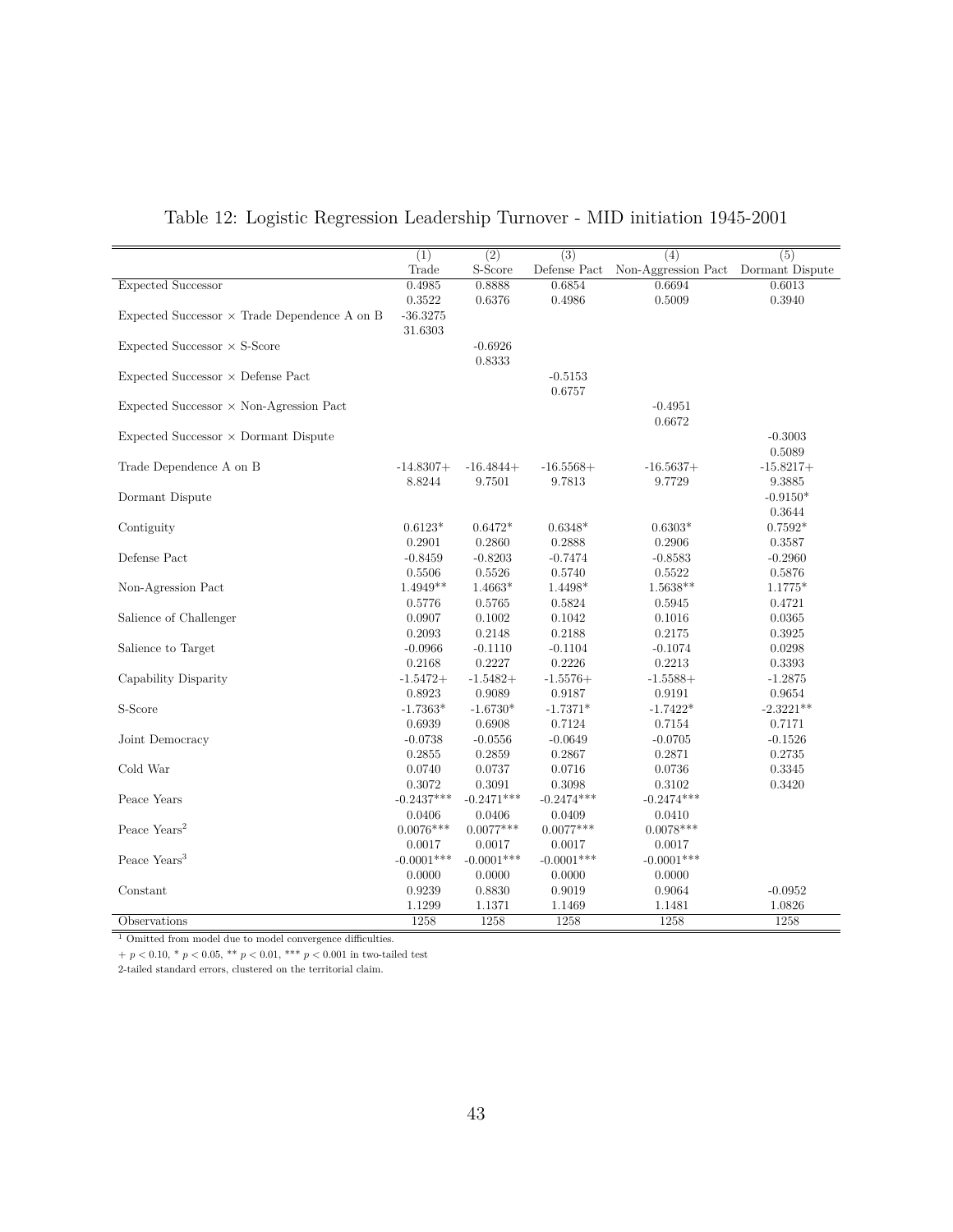|                                                | $\overline{(1)}$       | $\overline{(2)}$          | $\overline{(3)}$        | (4)                                 | $\overline{(5)}$       |
|------------------------------------------------|------------------------|---------------------------|-------------------------|-------------------------------------|------------------------|
|                                                | Trade                  | S-Score                   | Defense Pact            | Non-Aggression Pact Dormant Dispute |                        |
| Regime Change Either State                     | 0.0677<br>0.3703       | $-224.8558***$<br>16.2931 | $-13.7887***$<br>0.4726 | $-15.4815***$<br>0.5179             | 0.0746<br>$0.5308\,$   |
| Regime Change $\times$ Trade Dependence A on B | 5.4423<br>10.8584      |                           |                         |                                     |                        |
| Regime Change $\times$ S-Score                 |                        | 225.3630***<br>15.9321    |                         |                                     |                        |
| Regime Change $\times$ Defense Pact            |                        |                           | 14.1624***<br>0.4975    |                                     |                        |
| Regime Change $\times$ Non-Aggression Pact     |                        |                           |                         | 15.8151***<br>0.5183                |                        |
| Regime Change $\times$ Dormant Dispute         |                        |                           |                         |                                     | $-0.0146$<br>0.8052    |
| Trade Dependence A on B                        | $-15.9481$<br>9.8262   | $\,1\,$<br>$\,1\,$        | $-14.5344+$<br>8.0744   | $-17.0649+$<br>9.4000               | $-15.2692+$<br>9.0317  |
| S-Score                                        | $-1.7643*$<br>0.6886   | $-1.4857*$<br>0.7074      | $-1.6953**$<br>0.6427   | $-2.0523**$<br>$0.6877\,$           | $-2.1897***$<br>0.6375 |
| Defense Pact                                   | $0.7941+$<br>0.4242    | 0.4764<br>0.4090          | 0.6317<br>0.4064        | $-0.6304$<br>0.5359                 | $0.8948*$<br>0.3918    |
| Non-Aggression Pact                            |                        |                           |                         | 1.5196**<br>0.5581                  |                        |
| Dormant Dispute                                |                        |                           |                         |                                     | $-0.9954**$<br>0.3325  |
| Contiguity                                     | $0.5902*$<br>0.2507    | 0.4092<br>0.2648          | $0.5475*$<br>0.2494     | $0.5866*$<br>0.2672                 | $0.7596*$<br>0.3157    |
| Salience of Challenger                         | 0.0747<br>0.2064       | 0.0003<br>0.2234          | 0.0478<br>0.2050        | 0.0489<br>0.2018                    | $-0.0715$<br>0.3991    |
| Salience to Target                             | $-0.0424$<br>0.2198    | 0.0764<br>0.2362          | $-0.0042$<br>0.2175     | $-0.0043$<br>0.2163                 | 0.1340<br>0.3459       |
| Capability Disparity                           | $-1.3875$<br>0.8853    | $-2.0176*$<br>0.9595      | $-1.4479+$<br>0.8787    | $-1.3888$<br>0.8821                 | $-0.8765$<br>0.9680    |
| Joint Democracy                                | $-0.1428$<br>0.2706    | $-0.2794$<br>0.2684       | $-0.1371$<br>0.2704     | $-0.2217$<br>0.2729                 | $-0.1851$<br>0.2523    |
| Cold War                                       | $-0.0980$<br>0.2952    | $-0.2942$<br>0.2822       | $-0.1181$<br>0.2962     | $-0.2429$<br>0.2989                 | 0.1674<br>0.3024       |
| Peace Years                                    | $-0.2539***$<br>0.0413 | $-0.2534***$<br>0.0407    | $-0.2568***$<br>0.0407  | $-0.2585***$<br>0.0423              |                        |
| Peace $\text{Years}^2$                         | $0.0078***$<br>0.0017  | $0.0074***$<br>0.0016     | $0.0079***$<br>0.0017   | $0.0082***$<br>0.0018               |                        |
| Peace Years <sup>3</sup>                       | $-0.0001***$<br>0.0000 | $-0.0001***$<br>0.0000    | $-0.0001***$<br>0.0000  | $-0.0001***$<br>0.0000              |                        |
| Constant                                       | 0.8371<br>1.2225       | 1.3657<br>1.3251          | 0.9287<br>1.1880        | 1.1135<br>1.1912                    | $-0.3029$<br>1.1507    |
| Observations                                   | 1315                   | 1315                      | 1315                    | 1315                                | 1315                   |

Table 13: Logistic Regression of MID initiation 1945-2001 (Regime change in either state)

 $^{\rm 1}$  Omitted from model due to model convergence difficulties.

 $+$   $p$   $<$  0.10,  $^{\ast}$   $p$   $<$  0.05,  $^{\ast\ast}$   $p$   $<$  0.01,  $^{\ast\ast\ast}$   $p$   $<$  0.001 in two-tailed test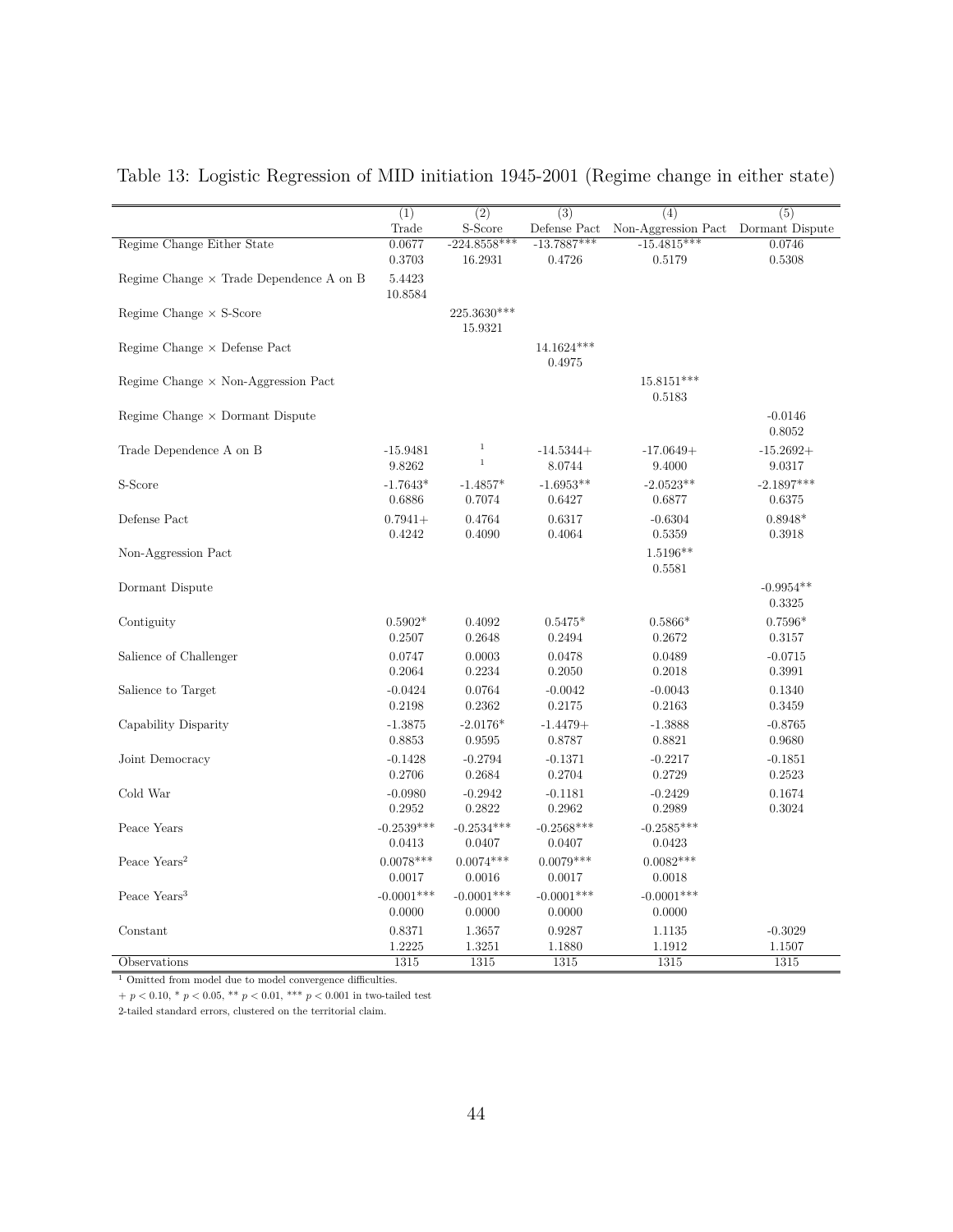

Figure 4: Marginal Effect of Regime Change



Figure 6: Marginal Effect of Regime Change on Non-Aggression Pact



Figure 5: Marginal Effect of Regime Change on Defense Pact



Figure 7: Marginal Effect of Regime Change on Dispute Dormancy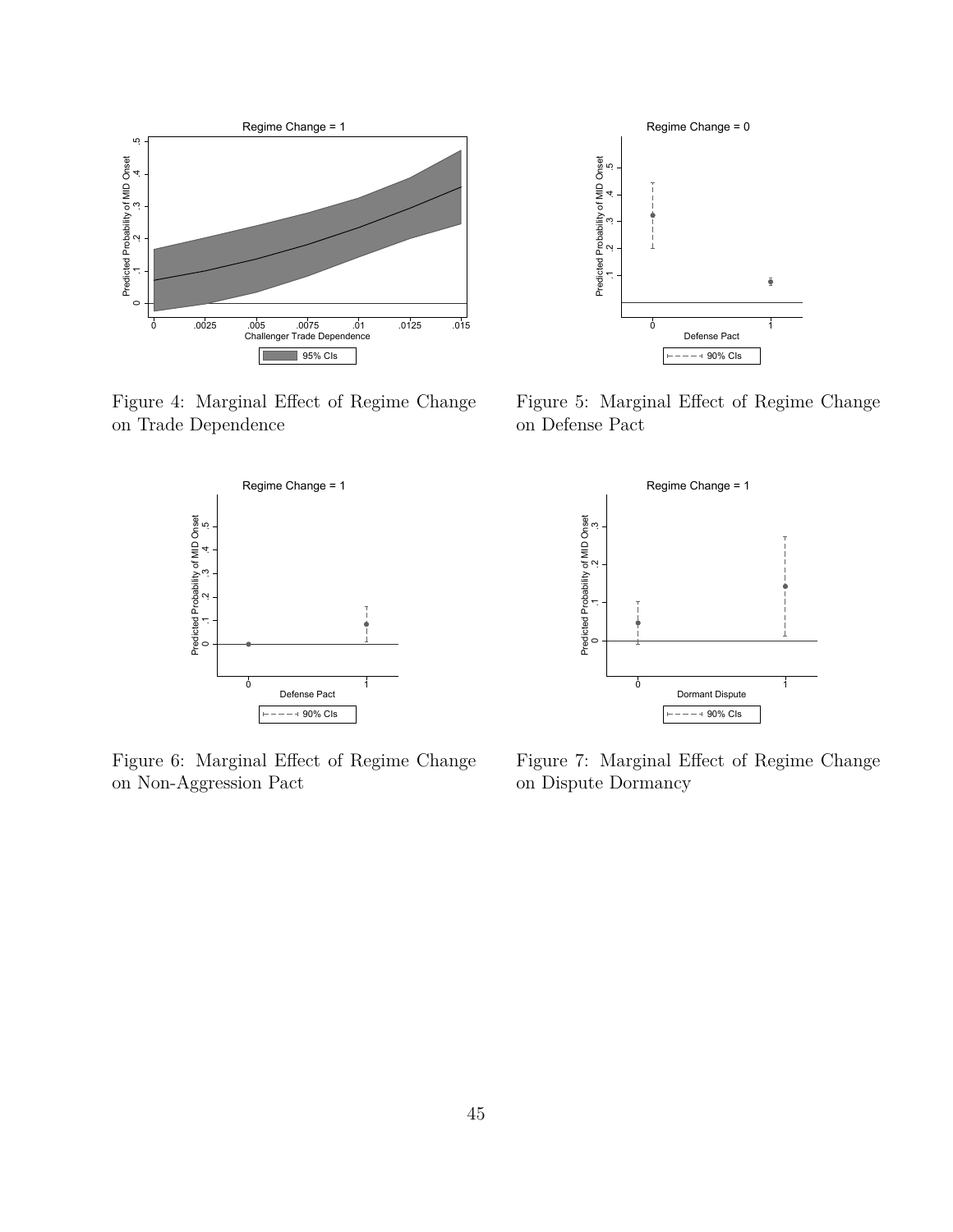|                                                        | (1)              | $\overline{(2)}$ | $\overline{(3)}$                    | (4)         |
|--------------------------------------------------------|------------------|------------------|-------------------------------------|-------------|
|                                                        | Trade Dependence | Defense Pact     | Non-Aggression Pact Dormant Dispute |             |
|                                                        | b/se             | b/sec            | b/se                                | b/se        |
| Regime Change State B                                  | 0.3060           | $10.2760***$     | $10.3163***$                        | $0.6429*$   |
|                                                        | 0.2877           | 1.2588           | 1.3036                              | 0.3236      |
| Regime Change State $B \times$ Trade Dependence A on B | $-56.4386**$     |                  |                                     |             |
|                                                        | 21.4816          |                  |                                     |             |
| Regime Change State $B \times$ Defense Pact            |                  | $-10.3017***$    |                                     |             |
|                                                        |                  | 1.2979           |                                     |             |
| Regime Change State $B \times$ Non-Agression Pact      |                  |                  | $-10.3475***$                       |             |
|                                                        |                  |                  | 1.3787                              |             |
| Regime Change State $B \times$ Dormant Dispute         |                  |                  |                                     | $-1.0457+$  |
|                                                        |                  |                  |                                     | 0.5539      |
| Trade Dependence A on B                                | $15.8602+$       | $14.2345+$       | $15.0499+$                          | $13.6526+$  |
|                                                        | 9.3297           | 8.1347           | 8.6575                              | 7.6861      |
| Defense Pact                                           | $-0.0359$        | $-0.3559$        |                                     | $-0.1462$   |
|                                                        | 0.3966           | 0.3190           |                                     | 0.4062      |
| Non-Agression Pact                                     | $-0.4498$        |                  | $-0.4376$                           | $-0.5332$   |
|                                                        | 0.4195           |                  | 0.3475                              | 0.4640      |
| Dormant Dispute                                        |                  |                  |                                     | $0.5601*$   |
|                                                        |                  |                  |                                     | 0.2325      |
| S-Score                                                | $1.6831***$      | $1.5090**$       | $1.6185**$                          | $1.7833***$ |
|                                                        | 0.5113           | 0.4788           | 0.4962                              | 0.4977      |
| Contiguity                                             | $-0.5908*$       | $-0.5859*$       | $-0.5933*$                          | $-0.5773*$  |
|                                                        | 0.2417           | 0.2334           | 0.2379                              | 0.2292      |
| Salience to Challenger                                 | 0.0915           | 0.0916           | 0.0903                              | 0.1056      |
|                                                        | 0.2243           | 0.2160           | 0.2229                              | 0.2562      |
| Salience to Target                                     | $-0.1193$        | $-0.1048$        | $-0.1098$                           | $-0.1253$   |
|                                                        | 0.2114           | 0.2062           | 0.2114                              | 0.2295      |
| Capability Disparity                                   | 0.8097           | 0.7158           | 0.7730                              | 0.3838      |
|                                                        | 0.7022           | 0.6807           | 0.6908                              | 0.6404      |
| Joint Democracy                                        | 0.2123           | 0.1773           | 0.2019                              | 0.2793      |
|                                                        | 0.1887           | 0.1751           | 0.1870                              | 0.1870      |
| $\operatorname{Cold}$ War                              | $-0.0975$        | $-0.1322$        | $-0.1093$                           | $-0.0864$   |
|                                                        | 0.2406           | 0.2254           | 0.2444                              | 0.2299      |
| Constant                                               | $1.3574+$        | $1.5074+$        | $1.3938+$                           | 1.2854      |
|                                                        | 0.8203           | 0.8000           | 0.8134                              | 0.7841      |
|                                                        |                  |                  |                                     |             |
| log(scale)                                             | $0.3494**$       | $0.3821***$      | $0.3491**$                          | $0.2814*$   |
|                                                        | 0.1205           | 0.0994           | 0.1139                              | 0.1235      |
| Observations                                           | 1296             | 1296             | 1296                                | 1296        |

## Table 14: Weibull Accelerated Failure Time Models 1945-2001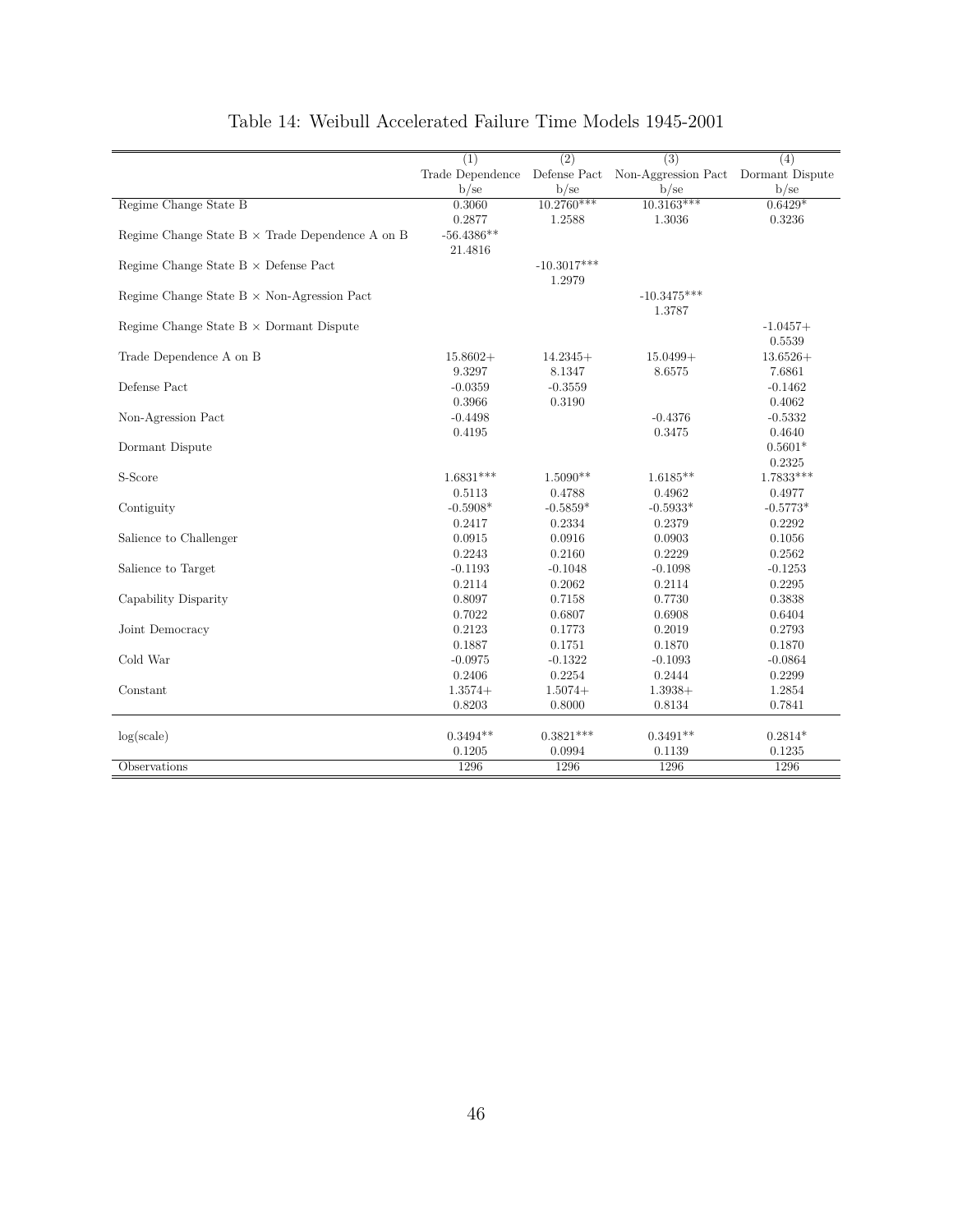|                                                        | $\overline{(1)}$ | $\overline{(2)}$ | $\overline{(3)}$                    | $\overline{(4)}$ |
|--------------------------------------------------------|------------------|------------------|-------------------------------------|------------------|
|                                                        | Trade Dependence | Defense Pact     | Non-Aggression Pact Dormant Dispute |                  |
|                                                        | b/sec            | b/sec            | $b$ /se                             | b/se             |
| Regime Change State B                                  | 0.3021           | $10.5204*$       | $10.2610*$                          | $0.7008+$        |
|                                                        | 0.2763           | 4.8266           | 4.9302                              | 0.3797           |
| Regime Change State $B \times$ Trade Dependence A on B | $-55.2152*$      |                  |                                     |                  |
|                                                        | 23.7062          |                  |                                     |                  |
| Regime Change State $B \times$ Defense Pact            |                  | $-10.5434*$      |                                     |                  |
|                                                        |                  | 4.7034           |                                     |                  |
| Regime Change State $B \times$ Non-Agression Pact      |                  |                  | $-10.2908*$                         |                  |
|                                                        |                  |                  | 4.8000                              |                  |
| Regime Change State $B \times$ Dormant Dispute         |                  |                  |                                     | $-1.1243+$       |
|                                                        |                  |                  |                                     | 0.6348           |
| Contiguity                                             | $-0.5935*$       | $-0.5877*$       | $-0.5942*$                          | $-0.5849*$       |
|                                                        | 0.2394           | 0.2351           | 0.2394                              | 0.2468           |
| Trade Dependence A on B                                | 16.4387          | 14.4638          | 15.1724                             | 12.4657          |
|                                                        | 10.6378          | 9.6186           | 10.1224                             | 8.2897           |
| Defense Pact                                           | $-0.0513$        |                  |                                     | $-0.1199$        |
|                                                        | 0.4052           |                  |                                     | 0.4620           |
| Non-Agression Pact                                     | $-0.4379$        |                  | $-0.4376$                           | $-0.5434$        |
|                                                        | 0.4607           |                  | 0.3470                              | 0.4843           |
| Dormant Dispute                                        |                  |                  |                                     | $0.6067*$        |
|                                                        |                  |                  |                                     | 0.2894           |
| Salience of Challenger                                 | 0.0957           | 0.0931           | 0.0913                              | 0.0799           |
|                                                        | 0.2173           | 0.2112           | 0.2191                              | 0.2670           |
| Salience to Target                                     | $-0.1158$        | $-0.1026$        | $-0.1088$                           | $-0.1190$        |
|                                                        | 0.2241           | 0.2225           | 0.2269                              | 0.2272           |
| Capability Disparity                                   | 0.7730           | 0.7004           | 0.7646                              | 0.4617           |
|                                                        | 0.7134           | 0.6792           | 0.7160                              | 0.7462           |
| S-Score                                                | 1.7074***        | $1.5209**$       | $1.6234**$                          | 1.7192***        |
|                                                        | 0.5014           | 0.5248           | 0.5048                              | 0.5149           |
| Joint Democracy                                        | 0.2175           | 0.1797           | 0.2031                              | 0.2610           |
|                                                        | 0.1721           | 0.1630           | 0.1737                              | 0.1832           |
| Cold War                                               | $-0.1145$        | $-0.1394$        | $-0.1134$                           | $-0.0422$        |
|                                                        | 0.3095           | 0.2832           | 0.3243                              | 0.3313           |
| Defense Pact                                           |                  | $-0.3576$        |                                     |                  |
|                                                        |                  | 0.3109           |                                     |                  |
| Constant                                               | $1.3808+$        | $1.5159*$        | $1.3986+$                           | 1.2086           |
|                                                        | 0.7875           | 0.7626           | 0.7967                              | 0.9365           |
|                                                        |                  |                  |                                     |                  |
| lnsigma                                                | $-0.3459**$      | $-0.3803***$     | $-0.3480***$                        | $-0.2950*$       |
|                                                        | 0.1123           | 0.0952           | 0.1047                              | 0.1155           |
| kappa                                                  | $1.0765+$        | $1.0354+$        | $1.0180+$                           | $0.8242*$        |
|                                                        | 0.5876           | 0.5909           | 0.6058                              | 0.4087           |
| Observations                                           | 1296             | 1296             | 1296                                | 1296             |

## Table 15: Generalized Gamma Accelerated Failure Time Models 1945-2001